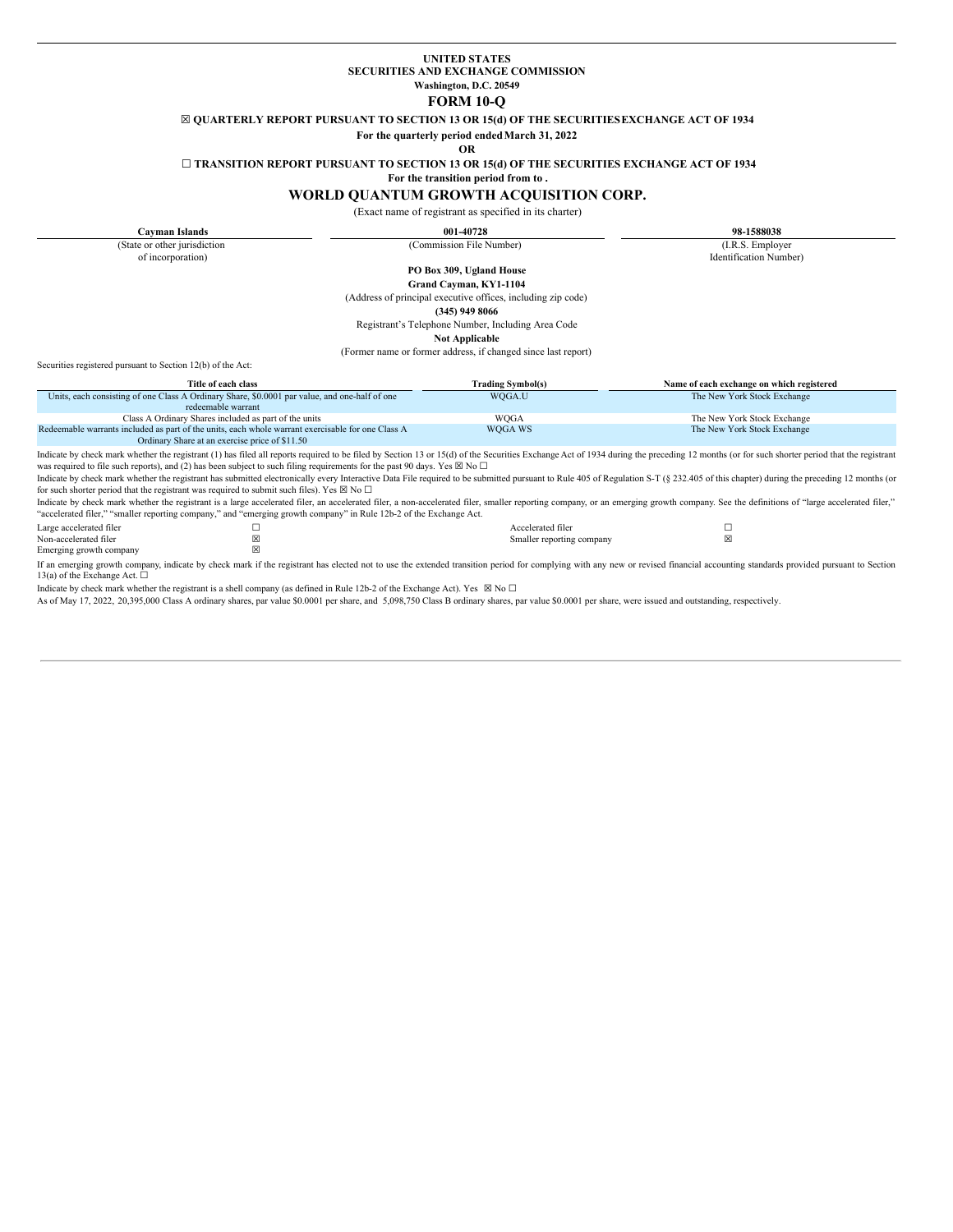# **WORLD QUANTUM GROWTH ACQUISITION CORP. Form 10-Q Table of Contents**

|                                                                                                | Page |
|------------------------------------------------------------------------------------------------|------|
| Part I. Financial Information                                                                  |      |
| Item 1. Financial Statements                                                                   |      |
| <b>Condensed Balance Sheets</b>                                                                |      |
| Unaudited Condensed Statements of Operations                                                   |      |
| Unaudited Condensed Statements of Changes in Shareholders' Equity                              |      |
| <b>Unaudited Condensed Statements of Cash Flows</b>                                            |      |
| <b>Notes to Condensed Financial Statements</b>                                                 |      |
| Item 2. Management's Discussion and Analysis of Financial Condition and Results of Operations  | 21   |
| Item 3. Quantitative and Qualitative Disclosures Regarding Market Risk                         | 27   |
| <b>Item 4. Controls and Procedures</b>                                                         | 27   |
| Part II. Other Information                                                                     |      |
| Item 1. Legal Proceedings                                                                      | 28   |
| Item 1A. Risk Factors                                                                          | 28   |
| Item 2. Unregistered Sales of Equity Securities and Use of Proceeds from Registered Securities | 28   |
| Item 3. Defaults Upon Senior Securities                                                        | 29   |
| Item 4. Mine Safely Disclosures                                                                | 29   |
| Item 5. Other Information                                                                      | 29   |
| Item 6. Exhibits                                                                               | 29   |
| Part III. Signatures                                                                           | 30   |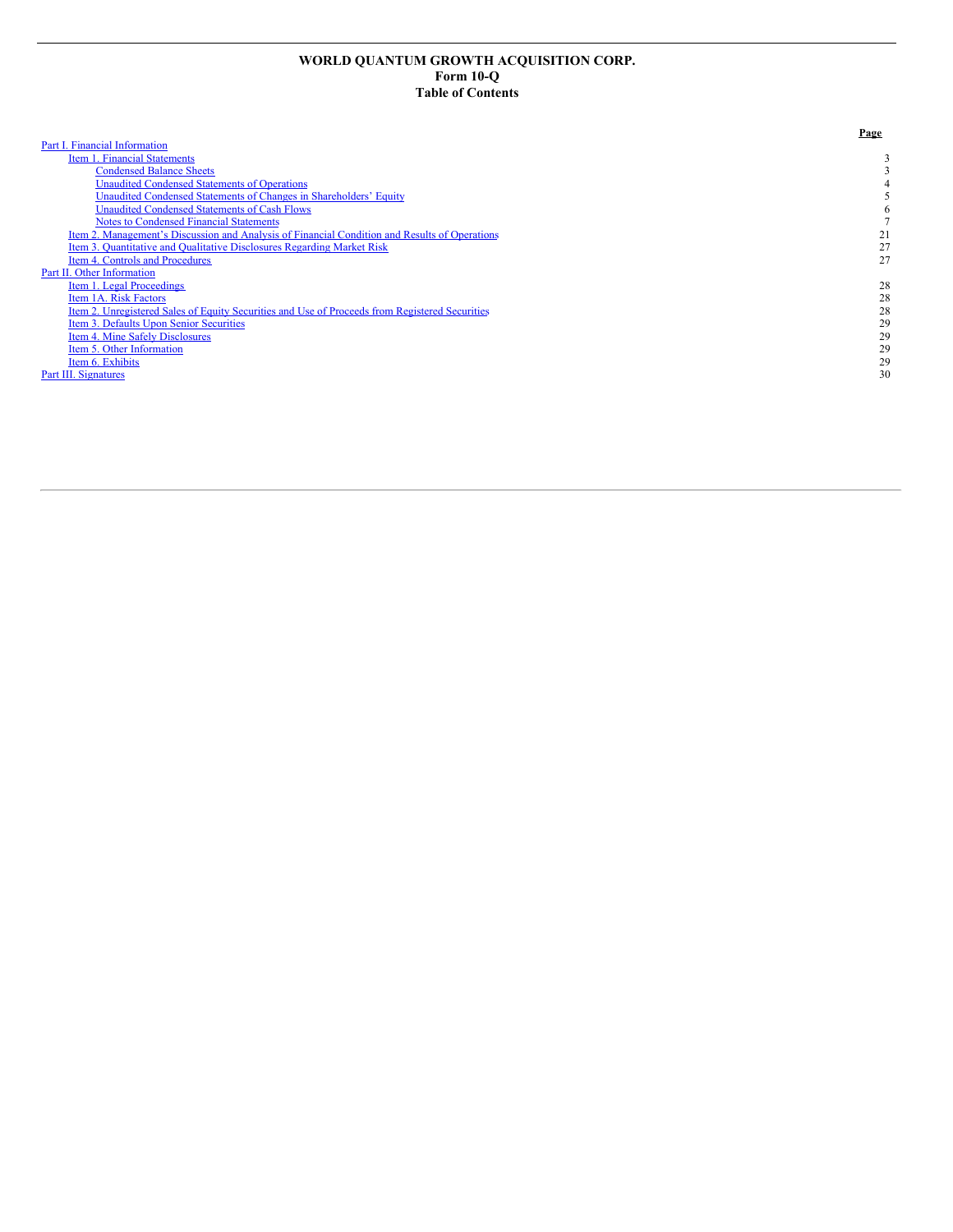# **PART I. FINANCIAL INFORMATION**

<span id="page-2-1"></span><span id="page-2-0"></span>**Item 1. Financial Statements.**

#### **WORLD QUANTUM GROWTH ACQUISITION CORP. CONDENSED BALANCE SHEETS**

<span id="page-2-2"></span>

|                                                                                                                                                                                                                    | March 31,<br>2022 |                |    | December 31,<br>2021 |
|--------------------------------------------------------------------------------------------------------------------------------------------------------------------------------------------------------------------|-------------------|----------------|----|----------------------|
|                                                                                                                                                                                                                    |                   | (Unaudited)    |    |                      |
| <b>Assets</b>                                                                                                                                                                                                      |                   |                |    |                      |
| <b>Current assets:</b>                                                                                                                                                                                             |                   |                |    |                      |
| Cash                                                                                                                                                                                                               | \$                | 624,351 \$     |    | 710,270              |
| Prepaid expenses                                                                                                                                                                                                   |                   | 433.675        |    | 508,049              |
| <b>Total current assets</b>                                                                                                                                                                                        |                   | 1,058,026      |    | 1,218,319            |
| Cash and marketable securities held in Trust Account                                                                                                                                                               |                   | 206,074,248    |    | 206,018,890          |
| Long-term prepaid expenses                                                                                                                                                                                         |                   |                |    | 57,530               |
| <b>Total Assets</b>                                                                                                                                                                                                |                   | 207, 132, 274  | -S | 207,294,739          |
| Liabilities, Redeemable Ordinary Shares and Shareholders' Deficit                                                                                                                                                  |                   |                |    |                      |
| <b>Current liabilities:</b>                                                                                                                                                                                        |                   |                |    |                      |
| Accounts payable and accrued expenses                                                                                                                                                                              | \$                | 185,396 \$     |    | 206,958              |
| Due to related party                                                                                                                                                                                               |                   | 76,774         |    | 46,774               |
| <b>Total current liabilities</b>                                                                                                                                                                                   |                   | 262,170        |    | 253,732              |
| Warrant liability                                                                                                                                                                                                  |                   | 5,833,000      |    | 10,726,000           |
| Deferred underwriting fee                                                                                                                                                                                          |                   | 7,138,250      |    | 7,138,250            |
| <b>Total liabilities</b>                                                                                                                                                                                           |                   | 13,233,420     |    | 18,117,982           |
| <b>Commitments and Contingencies (See Note 6)</b>                                                                                                                                                                  |                   |                |    |                      |
| <b>Redeemable Ordinary Shares:</b>                                                                                                                                                                                 |                   |                |    |                      |
| Class A ordinary shares subject to possible redemption, 20, 395,000 shares at redemption value of \$10.10                                                                                                          |                   | 205,989,500    |    | 205,989,500          |
|                                                                                                                                                                                                                    |                   |                |    |                      |
| <b>Shareholders' Deficit:</b>                                                                                                                                                                                      |                   |                |    |                      |
| Preference shares, \$0,0001 par value, 5,000,000 shares authorized, no shares issued and outstanding                                                                                                               |                   |                |    |                      |
| Class A ordinary shares, \$0,0001 par value, 500,000,000 shares authorized, no shares issued and outstanding, excluding<br>20,395,000 shares subject to possible redemption at March 31, 2022 and December 31,2021 |                   |                |    |                      |
| Class B ordinary shares, \$0.0001 par value, 50,000,000 shares authorized, 5,098,750 shares issued and outstanding at<br>March 31, 2022 and December 31, 2021                                                      |                   | 510            |    | 510                  |
| Additional paid-in capital                                                                                                                                                                                         |                   |                |    |                      |
| Accumulated deficit                                                                                                                                                                                                |                   | (12,091,156)   |    | (16, 813, 253)       |
| Total shareholders' deficit                                                                                                                                                                                        |                   | (12,090,646)   |    | (16, 812, 743)       |
| <b>Total Liabilities, Redeemable Ordinary Shares and Shareholders' Deficit</b>                                                                                                                                     | \$                | 207,132,274 \$ |    | 207.294.739          |

The accompanying notes are an integral part of these unaudited condensed financial statements.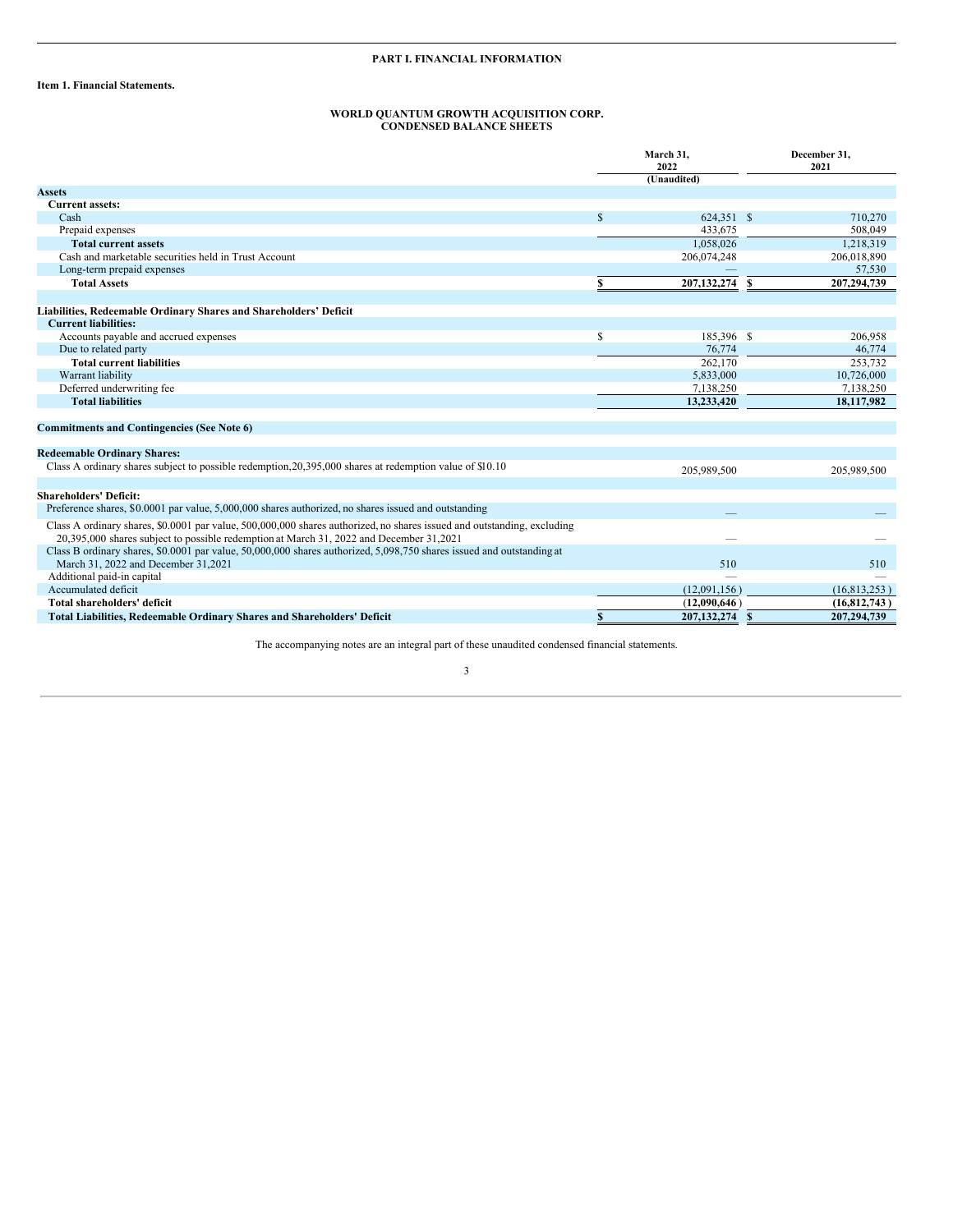#### **WORLD QUANTUM GROWTH ACQUISITION CORP. CONDENSED STATEMENTS OF OPERATIONS (UNAUDITED)**

<span id="page-3-0"></span>

|                                                                 | For the three<br>months ended<br>March 31, 2022 | For the period from<br>March 9, 2021 (Inception) to<br><b>March 31, 2021</b> |
|-----------------------------------------------------------------|-------------------------------------------------|------------------------------------------------------------------------------|
| Formation and operating costs                                   | 226,262                                         | 8,497                                                                        |
| <b>Loss from operations</b>                                     | (226, 262)                                      | (8, 497)                                                                     |
| Other income (expense)                                          |                                                 |                                                                              |
| Interest income on marketable securities held in Trust Account  | 55,359                                          |                                                                              |
| Change in fair value of derivatives                             | 4,893,000                                       |                                                                              |
| <b>Total other income</b>                                       | 4,948,359                                       |                                                                              |
| Net income (loss)                                               | 4,722,097                                       | (8, 497)                                                                     |
| Weighted average shares outstanding of Class A ordinary shares  | 20,395,000                                      |                                                                              |
| Basic and diluted net income per share, Class A ordinary shares | 0.19                                            |                                                                              |
| Weighted average shares outstanding of Class B ordinary shares  | 5,098,750                                       | 5,000,000                                                                    |
| Basic and diluted net income per share, Class B ordinary shares | 0.19                                            | (0.00)                                                                       |

The accompanying notes are an integral part of these unaudited condensed financial statements.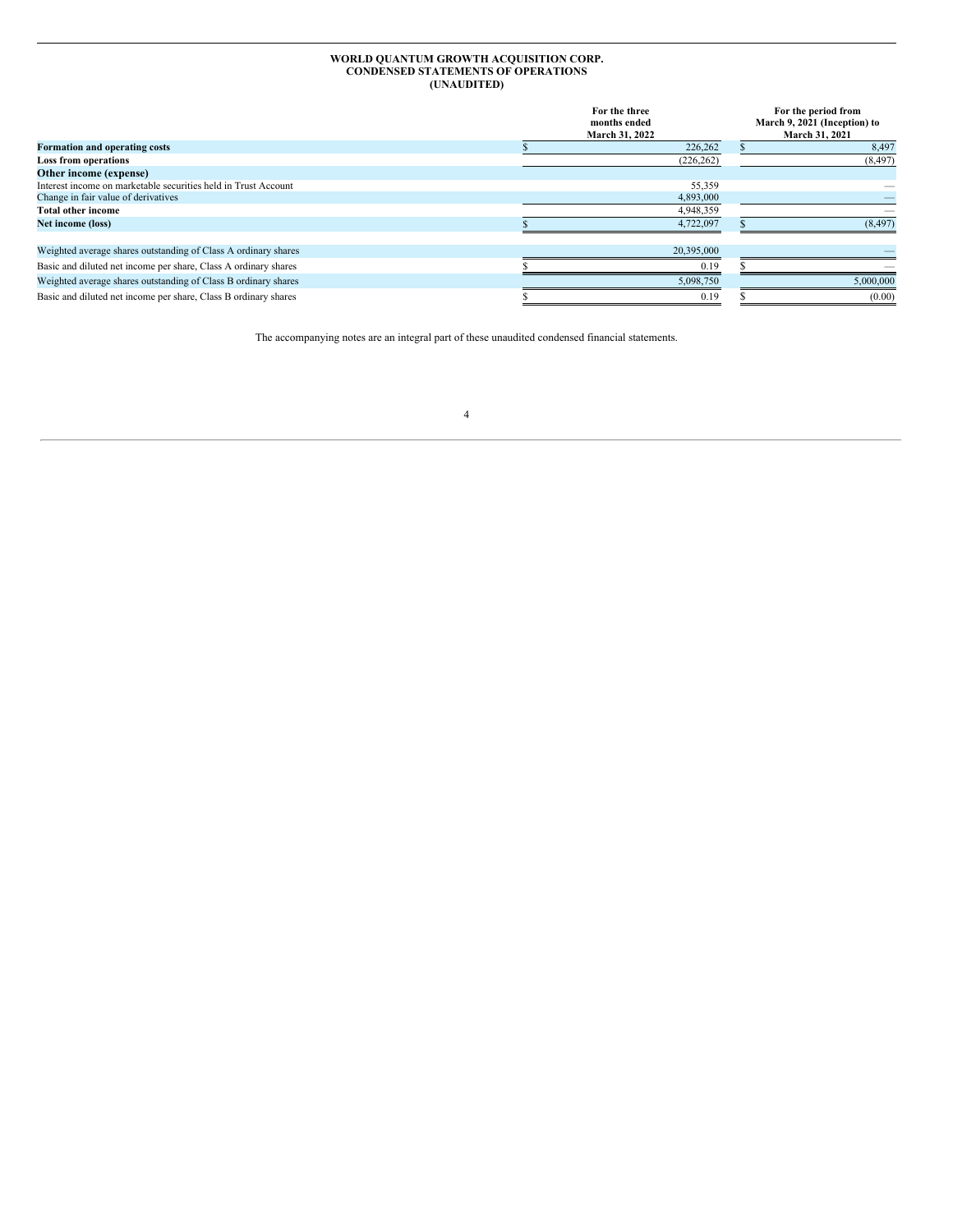#### <span id="page-4-0"></span>**WORLD QUANTUM GROWTH ACQUISITION CORP. CONDENSED STATEMENTS OF CHANGES IN SHAREHOLDERS' EQUITY (DEFICIT)** FOR THE THREE MONTHS ENDED MARCH 31, 2022 AND THE PERIOD FROM MARCH 9, 2021 (INCEPTION) THROUGH MARCH 31, 2021 (UNAUDITED)

|                                           | <b>Class A Ordinary Shares</b> |                                        |               | <b>Class B Ordinary Shares</b> | <b>Additional</b>  |                        |                          |
|-------------------------------------------|--------------------------------|----------------------------------------|---------------|--------------------------------|--------------------|------------------------|--------------------------|
|                                           | <b>Shares</b>                  | Amount                                 | <b>Shares</b> | Amount                         | Paid-in<br>Capital | Accumulated<br>Deficit | Stockholders'<br>Equity  |
| Balance as of March 9, 2021 (inception)   |                                | $-$ S<br>__                            | $-$ \$        | $-$ S                          | $-5$               | $-5$                   | __                       |
| Class B ordinary shares issued to Sponsor |                                | $-$                                    | 5,750,000     | 575                            | 24,425             |                        | 25,000                   |
| Net loss                                  |                                |                                        | --            |                                | --                 | (8, 497)               | (8, 497)                 |
| Balance as of March 31, 2021              |                                | — '<br>——                              | 5,750,000     | 575 S                          | 24,425 \$          | (8, 497)               | 16,503                   |
|                                           |                                |                                        |               |                                |                    |                        |                          |
|                                           | <b>Class A Ordinary Shares</b> |                                        |               | <b>Class B Ordinary Shares</b> | Additional         |                        |                          |
|                                           | <b>Shares</b>                  | Amount                                 | <b>Shares</b> | Amount                         | Paid-in Capital    | Accumulated<br>Deficit | Stockholders'<br>Deficit |
| <b>Balance as of December 31, 2021</b>    |                                | $-\mathbf{s}$<br>_                     | 5,098,750 \$  | 510 S                          | $-$ s              | (16,813,253)           | (16,812,743)<br>-8       |
| Net income                                |                                |                                        |               | $-$                            |                    | 4,722,097              | 4,722,097                |
| Balance as of March 31, 2022              |                                | $ \lambda$<br>$\overline{\phantom{0}}$ | 5,098,750 \$  | 510 \$                         | —                  | (12,091,156)           | (12,090,646)             |

The accompanying notes are an integral part of these unaudited condensed financial statements.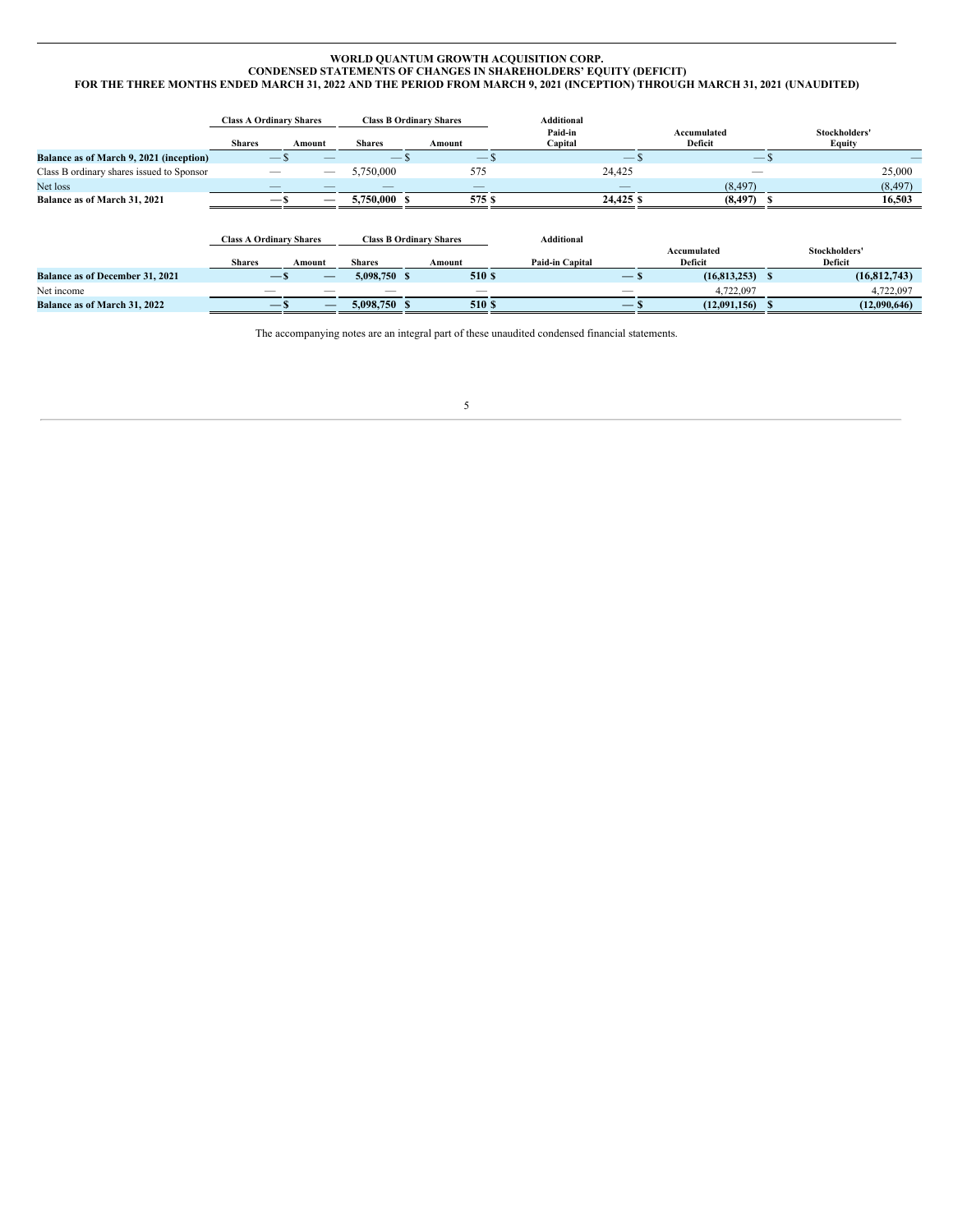#### **WORLD QUANTUM GROWTH ACQUISITION CORP. CONDENSED STATEMENTS OF CASH FLOWS (UNAUDITED)**

<span id="page-5-0"></span>

|                                                                                      |   | For the three months ended<br>March 31, 2022 | For the Period from March 9,<br>2021 (inception) through<br>March 31, 2021 |  |
|--------------------------------------------------------------------------------------|---|----------------------------------------------|----------------------------------------------------------------------------|--|
| <b>Cash flows from operating activities:</b>                                         |   |                                              |                                                                            |  |
| Net income (loss)                                                                    | S | 4,722,097 \$                                 | (8, 497)                                                                   |  |
| Adjustments to reconcile net income (loss) to net cash used in operating activities: |   |                                              |                                                                            |  |
| Formation cost paid by Sponsor in exchange for issuance of Class B ordinary shares   |   |                                              | 7,060                                                                      |  |
| Interest earned on cash and marketable securities held in Trust Account              |   | (55,359)                                     |                                                                            |  |
| Change in fair value of derivatives                                                  |   | (4,893,000)                                  |                                                                            |  |
| Changes in current assets and liabilities:                                           |   |                                              |                                                                            |  |
| Prepaid expenses                                                                     |   | 131,904                                      |                                                                            |  |
| Accounts payable and accrued expenses                                                |   | (21, 561)                                    |                                                                            |  |
| Due to related party                                                                 |   | 30,000                                       | 1,437                                                                      |  |
| Net cash used in operating activities                                                |   | (85,919)                                     |                                                                            |  |
| Net change in cash                                                                   |   | (85,919)                                     |                                                                            |  |
| Cash, beginning of the period                                                        |   | 710,270                                      |                                                                            |  |
| Cash, end of the period                                                              |   | 624,351                                      |                                                                            |  |
| Supplemental disclosure of cash flow information:                                    |   |                                              |                                                                            |  |
| Offering costs paid by Sponsor in exchange for issuance of Class B ordinary shares   |   |                                              | 17,940                                                                     |  |
| Deferred offering costs included in accrued offering costs and expenses              |   |                                              | 95,000                                                                     |  |

The accompanying notes are an integral part of these unaudited condensed financial statements.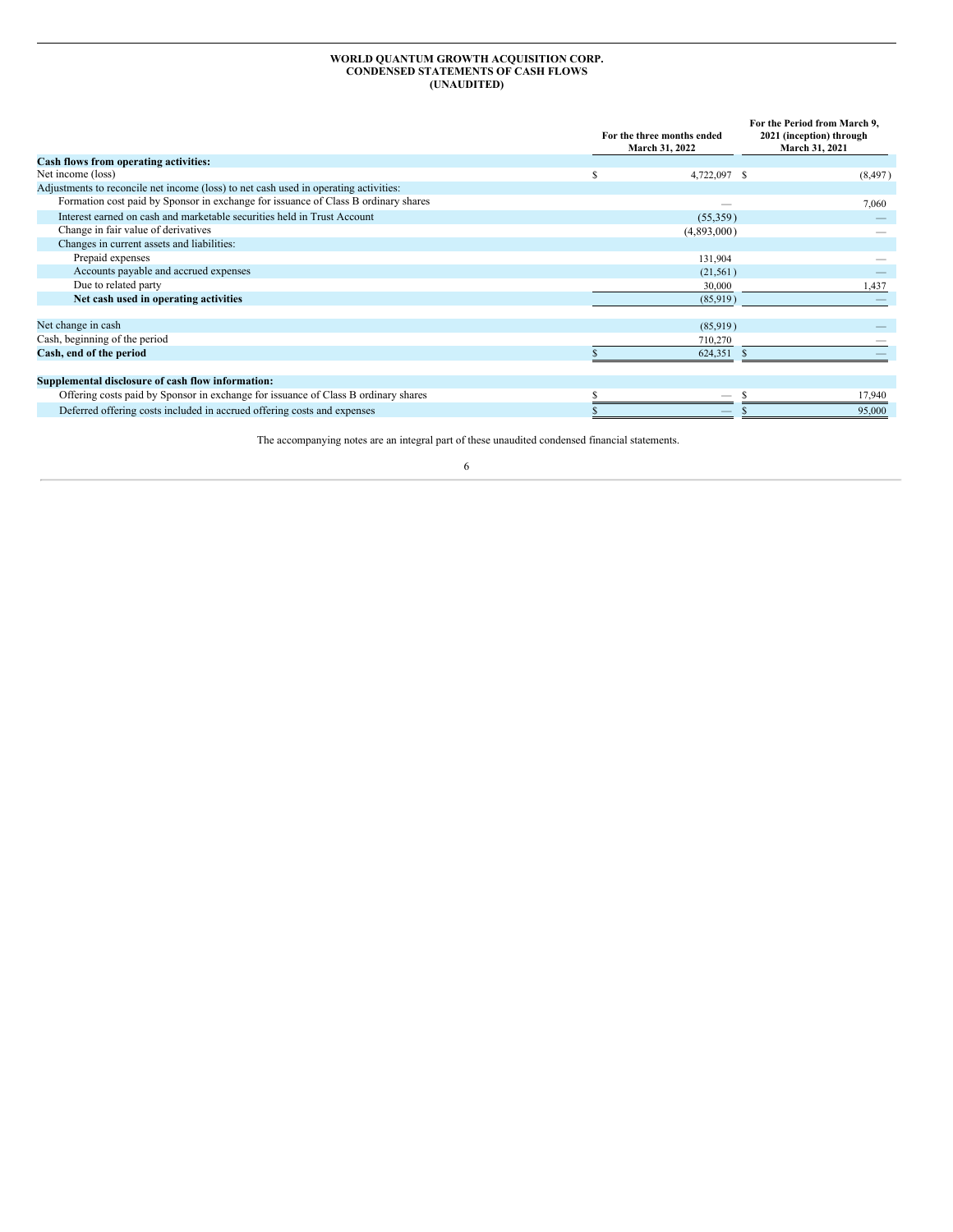### **WORLD QUANTUM GROWTH ACQUISITION CORP. NOTES TO CONDENSED UNAUDITED FINANCIAL STATEMENTS MARCH 31, 2022**

#### <span id="page-6-0"></span>**Note 1 — Organization and Business Operations**

World Quantum Growth Acquisition Corp. (the "Company") was incorporated as a Cayman Islands exempted company on March 9, 2021. The Company was incorporated for the purpose of effecting a merger, share exchange, asset acquisition, share purchase, reorganization or similar business combination with one or more businesses ("Business Combination").

As of March 31, 2022, the Company had not commenced any operations. All activity for the period from March 9, 2021 (inception) through March 31, 2022 relates to the Company's formation and the Initial Public Offering (as defined below) described below, and identifying a target company for a Business Combination. The Company will not generate any operating revenues until after the completion of its initial Business Combination, at the earliest. The Company will generate non-operating income in the form of interest income on cash and cash equivalents from the proceeds derived from the Initial Public Offering.

The Company's sponsor is World Quantum Growth Acquisition LLC, a Cayman Islands limited liability company (the "Sponsor"). The registration statement for the Company's Initial Public Offering (as defined below) was declared effective by the U.S. Securities and Exchange Commission (the "SEC") on August 10, 2021 (the "Effective Date"). On August 13, 2021, the Company consummated the initial public offering (the "Initial Public Offering" or "IPO") of 20,000,000 units (the "Units" and, with respect to the Class A ordinary shares included in the Units sold, the "Public Shares"), at \$10.00 per Unit generating gross proceeds of \$200,000,000, which is described in Note 3. The Company granted the underwriter of the IPO a 45-day option to purchase up to an additional 3,000,000 units at the IPO price to cover over-allotments, if any. On August 25, 2021, the underwriter partially exercised the over-allotment option to purchase an additional 395,000 Units (the "Over-Allotment Units"). On August 27, 2021, the Company completed the sale of the Over-Allotment Units to the underwriter (the "Over-Allotment"), generating aggregate gross proceeds of \$3,950,000, and incurred \$79,000 in cash underwriting fees.

Simultaneously with the closing of the IPO, the Company consummated the sale of an aggregate of8,500,000 warrants (the "Private Placement Warrants") at a price of \$1.00 per warrant in a private placement to the Sponsor (the "Private Placement"), generating gross proceeds to the Company of \$8,500,000, which is described in Note 4. Simultaneously with the closing of the Over-Allotment, the Company consummated the Private Placement of an aggregate of 118,500 additional Private Placement Warrants at a purchase price of \$1.00 per Private Placement Warrant to the Sponsor, generating gross proceeds of \$118,500.

Upon closing of the IPO, the Private Placement, and the sale of the Over-Allotment Units, a total of \$205,989,500 (\$10.10 per Unit) was placed in a trust account, with Continental Stock Transfer & Trust Company acting as trustee.

Transaction costs amounted to \$12,200,293, consisting of \$4,079,000 of underwriting fees, \$7,138,250 of deferred underwriting fees (see Note 6), and \$983,043 of other offering costs. Of the total transaction costs, \$1,004,805 were allocated to expense associated with the warrant liability.

In addition, the Sponsor agreed to forfeit up to 750,000 Class B ordinary shares, par value \$0.0001, to the extent that the over-allotment option was not exercised in full by the underwriter. On August 25, 2021, the underwriter partially exercised the over-allotment option to purchase the Over-Allotment Units and on August 27, 2021, the Company completed the sale of the Over-Allotment Units to the underwriter. On September 24, 2021, the over-allotment option expired, and the Sponsor forfeited 651,250 Class B ordinary shares forno consideration (see Note 5).

Following the closing of the IPO on August 13, 2021, an amount of \$202,000,000 (\$10.10 per Unit) from the net proceeds of the sale of the Units in the IPO and the sale of the Private Placement Warrants was placed in a trust account (the "Trust Account") and may only be invested in U.S. government treasury obligations with a maturity of 185 days or less or in money market funds meeting certain conditions under Rule 2a-7 under the Investment Company Act which invest only in direct U.S. government treasury obligations. Except with respect to interest earned on the funds held in the Trust Account that may be released to the Company to pay its income taxes, if any, the Company's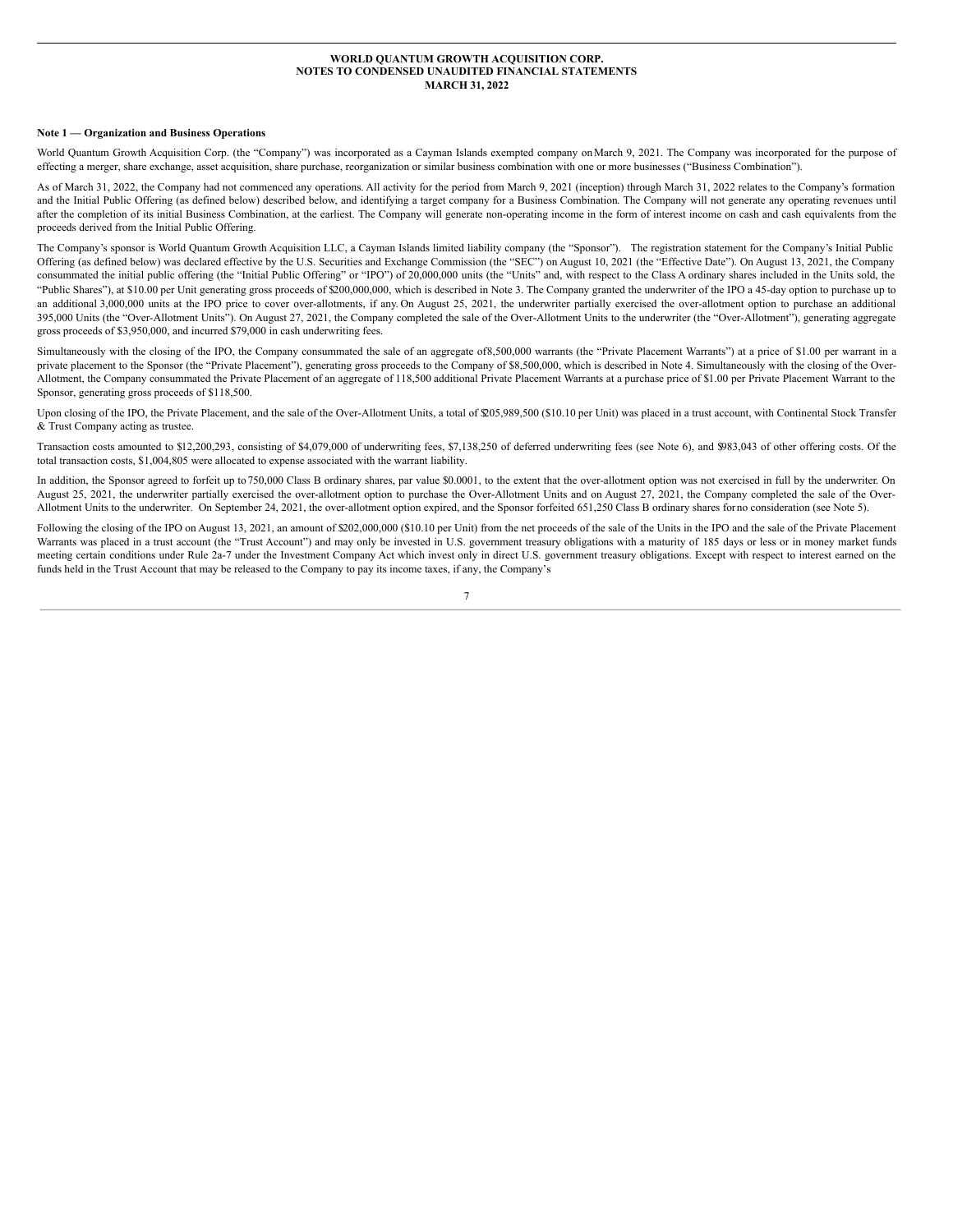amended and restated memorandum and articles of association, as discussed below and subject to the requirements of law and regulation, will provide that the proceeds from theInitial Public Offering and the sale of the Private Placement Warrants held in the Trust Account will not be released from the Trust Account (1) to the Company, until the completion of the initial Business Combination, or (2) to the Company's Public Shareholders, until the earlier of (a) the completion of the initial Business Combination, and then only in connection with those Class A ordinary shares that such shareholders properly elected to redeem, subject to the limitations described herein, (b) the redemption of anyPublic Shares properly tendered in connection with a shareholder vote to amend the Company's amended and restated memorandum and articles of association (A) to modify the substance or timing of the Company's obligation to provide holders of the Class A ordinary shares the right to have their shares redeemed in connection with the initial Business Combination or to redeem 100% of the Public Shares if the Company does not complete the initial Business Combination within 18 months from the closing of the Initial Public Offering or (B) with respect to any other provision relating to the rights of holders of the Class A ordinary shares, and (c) the redemption of the Public Shares if the Company has not consummated the initial Business Combination within 18 months from the closing of theInitial Public Offering, subject to applicable law.

The Company will provide the Public Shareholders with the opportunity to redeem all or a portion of their Public Shares upon the completion of the initial Business Combination either (i) in connection with a shareholder meeting called to approve the Business Combination or (ii) by means of a tender offer. The decision as to whether the Company will seek shareholder approval of a proposed Business Combination or conduct a tender offer will be made by the Company, solely in its discretion, and will be based on a variety of factors such as the timing of the transaction and whether the terms of the transaction would require the Company to seek shareholder approval under applicable law or stock exchange listing requirement. The Public Shareholders will be entitled to redeem all or a portion of their Class A ordinary shares upon the completion of the initial Business Combination at a per-share price, payable in cash, equal to the aggregate amount then on deposit in the Trust Account calculated as of two business days prior to the consummation of the initial Business Combination, including interest earned on the funds held in the Trust Account and not previously released to the Company to pay its income taxes, if any, divided by the number of the then-outstanding Public Shares, subject to the limitations described herein.

The Company has only 18 months from the closing of the Initial Public Offering (the "Combination Period") to complete the initial Business Combination. If the Company has not completed the initial Business Combination within the Combination Period, the Company will: (i) cease all operations except for the purpose of winding up; (ii) as promptly as reasonably possible but not more than ten business days thereafter, redeem the Public Shares, at a per-share price, payable in cash, equal to the aggregate amount then on deposit in the Trust Account, including interest earned on the funds held in the Trust Account and not previously released to the Company to pay its income taxes, if any (less up to \$100,000 of interest to pay dissolution expenses) divided by the number of the then-outstanding Public Shares, which redemption will completely extinguish Public Shareholders' rights as shareholders (including the right to receive further liquidation distributions, if any); and (iii) as promptly as reasonably possible following such redemption, subject to the approval of the Company's remaining shareholders and the board of directors, liquidate and dissolve, subject in the case of clauses (ii) and (iii), to the Company's obligations under Cayman Islands law to provide for claims of creditors and the requirements of other applicable law.

The Sponsor and each member of the management team have entered into an agreement with the Company pursuant to which they have agreed to (i) waive their redemption rights with respect to their Class B ordinary shares (the "Founder Shares"), (ii) waive their redemption rights with respect to their Founder Shares and Public Shares in connection with a shareholder vote to approve an amendment to the Company's amended and restated memorandum and articles of association (A) that would modify the substance or timing of the Company's obligation to provide holders of the Class A ordinary shares the right to have their shares redeemed in connection with the initial Business Combination or to redeem 100% of the Public Shares if the Company does not complete the initial Business Combination within the Combination Period or (B) with respect to any other provision relating to the rights of holders of the Class A ordinary shares and (iii) waive their rights to liquidating distributions from the Trust Account with respect to any Founder Shares they hold if the Company fails to consummate the initial Business Combination within the Combination Period (although they will be entitled to liquidating distributions from the Trust Account with respect to any Public Shares they hold if the Company fails to complete the initial Business Combination within the Combination Period).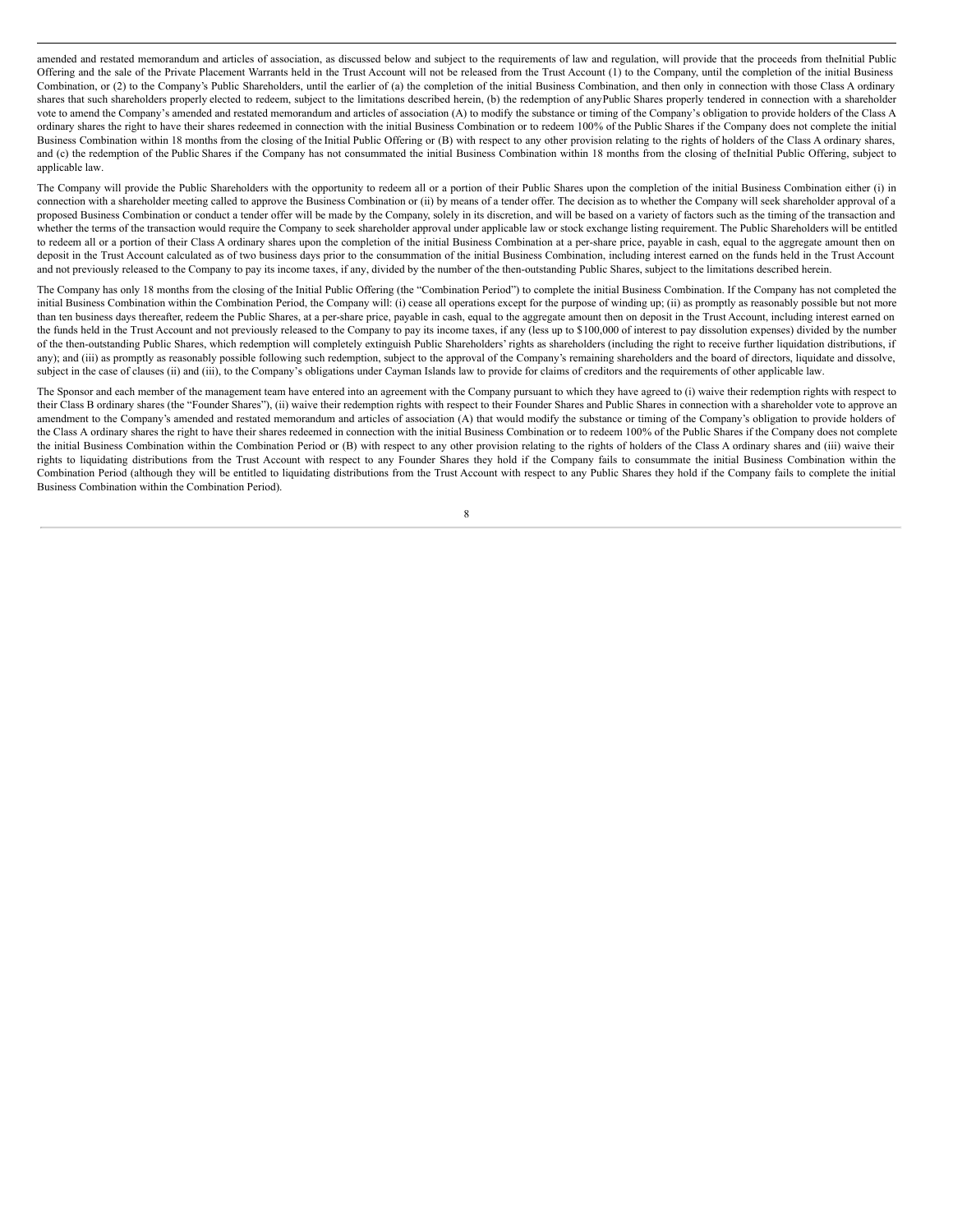The Sponsor has agreed that it will be liable to the Company if and to the extent any claims by a third party for services rendered or products sold to the Company (other than the Company's independent registered public accounting firm),or a prospective target business with which the Company has entered into a transaction agreement, reduce the amounts in the Trust Account to below the lesser of (i) \$10.10 per Public Share and (ii) the actual amount per Public Share held in the Trust Account as of the date of the liquidation of the Trust Account if less than \$10.10 per Public Share due to reductions in the value of the trust assets, in each case net of the interest that may be withdrawn to pay its tax obligations, provided that such liability will not apply to any claims by a third-party or prospective target business that executed a waiver of any and all rights to seek access to the Trust Account nor will it apply to any claims under the Company's indemnity of the underwriter of the Initial Public Offering against certain liabilities, including liabilities under the Securities Act. However, the Company has not asked the Sponsor to reserve for such indemnification obligations, nor has the Company independently verified whether the Sponsor has sufficient funds to satisfy its indemnity obligations and the Company believes that the Sponsor's only assets are securities of the Company. Therefore, the Company cannot assure you that the Sponsor would be able to satisfy those obligations.

#### *Liquidity and Capital Resources*

The Company's liquidity needs prior to the closing of the IPO on August 13, 2021, were satisfied through a capital contribution from the Sponsor of \$25,000 (see Note 5) for the Founder Shares and the loan under an unsecured promissory note from the Sponsor of up to \$300,000 (see Note 5). The promissory note from the Sponsor was paid in full on August 13, 2021. Upon closing of the IPO on August 13, 2021, the Company had approximately \$2.3 million in its operating bank account and working capital of approximately \$1.5 million from the portion of the proceeds received and not held in the trust account. As of March 31, 2022 and December 31, 2021, the Company had \$624,351 and \$710,270, respectively, in its operating bank account and working capital of \$795,856 and \$964,587, respectively.

In addition, in order to finance transaction costs in connection with a Business Combination, the Sponsor or an affiliate of the Sponsor or certain of the Company's officers and directors may, but are not obligated to, provide the Company Working Capital Loans (see Note 5). As of March 31, 2022 and December 31, 2021, there were no amounts outstanding under any Working Capital Loans.

#### *Going Concern*

The Company anticipates that the \$624,351 outside of the Trust Account as of March 31, 2022, might not be sufficient to allow the Company to operate for at least the next 12 months from the issuance of the financial statements, assuming that a business combination is not consummated during that time. Until consummation of its business combination, the Company will be using the funds not held in the Trust Account, and any additional Working Capital Loans (as defined in Note 5) from the initial shareholders, certain of the Company's officers and directors (see Note 5), for identifying and evaluating prospective acquisition candidates, performing business due diligence on prospective target businesses, traveling to and from the offices, plants or similar locations of prospective target businesses, reviewing corporate documents and material agreements of prospective target businesses, selecting the target business to acquire and structuring, negotiating and consummating the business combination.

The Company can raise additional capital through Working Capital Loans from the initial shareholders, certain of the Company's officers, and directors (see Note 5), or through loans from third parties. None of the sponsor, officers or directors are under any obligation to advance funds to, or to invest in, the Company. If the Company is unable to raise additional capital, it may be required to take additional measures to conserve liquidity, which could include, but not necessarily be limited to, curtailing operations, suspending the pursuit of its business plan, and reducing overhead expenses. The Company cannot provide any assurance that new financing will be available to it on commercially acceptable terms, if at all.

The Company has until February 13, 2023 to consummate a Business Combination. It is uncertain that the Company will be able to consummate aBusiness Combination by either date. If a Business Combination is not consummated by the required dates, there will be a mandatory liquidation and subsequent dissolution. In connection with the Company's assessment of going concern considerations in accordance with the authoritative guidance in Financial Accounting Standards Board ("FASB") Accounting Standards Update ("ASU") 2014-15, "Disclosure of Uncertainties About an Entity's Ability to Continue as a Going Concern," management has determined that mandatory liquidation, and subsequent dissolution, should the Company be unable to complete a business combination, raises substantial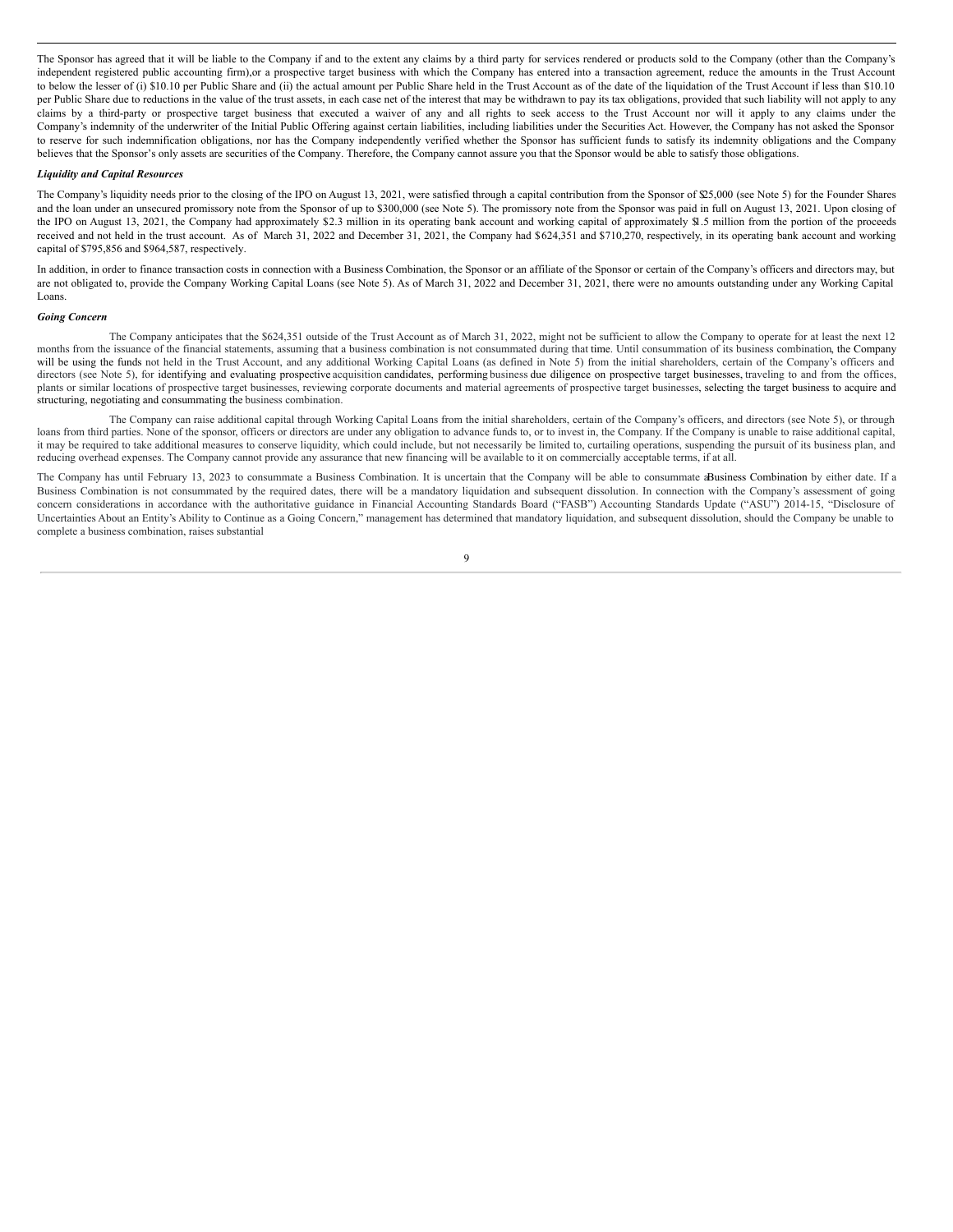doubt about the Company's ability to continue as a going concern for the next twelve months from the issuance of these financial statements. No adjustments have been made to the carrying amounts of assets and liabilities should the Company be required to liquidate after February 13, 2023.

### *Risks and Uncertainties*

In February 2022, the Russian Federation and Belarus commenced a military action with the country of Ukraine. As a result of this action, various nations, including the United States, have instituted economic sanctions against the Russian Federation and Belarus. Further, the impact of this action and related sanctions on the world economy are not determinable as of the date of these financial statements. The specific impact on the Company's financial condition, results of operations, and cash flows is also not determinable as of the date of these financial statements.

Management continues to evaluate the impact of the COVID-19 pandemic on the industry and has concluded that while it is reasonably possible that the virus could have a negative effect on the Company's financial position, results of its operations and/or search for a target company, the specific impact is not readily determinable as of the date of these financial statements. The financial statements do not include any adjustments that might result from the outcome of this uncertainty.

### **Note 2 — Significant Accounting Policies**

#### *Basis of Presentation*

The accompanying unaudited condensed financial statements have been prepared in accordance with accounting principles generally accepted in the United States of America ("GAAP") for interim financial information and in accordance with the instructions to Form 10-Q and Article 8 of Regulation S-X of the SEC. Certain information or footnote disclosures normally included in financial statements prepared in accordance with GAAP have been condensed or omitted, pursuant to the rules and regulations of the SEC for interim financial reporting. Accordingly, they do not include all the information and footnotes necessary for a complete presentation of financial position, results of operations, or cash flows. In the opinion of management, the accompanying unaudited condensed financial statements include all adjustments, consisting of a normal recurring nature, which are necessary for a fair presentation of the financial position, operating results and cash flows for the period presented.

The interim results for the three months ended March 31, 2022 are not necessarily indicative of the results to be expected for the year ending December 31, 2022 or for any future periods.

#### *Emerging Growth Company Status*

The Company is an "emerging growth company," as defined in Section 2(a) of the Securities Act of 1933, as amended, (the "Securities Act"), as modified by the Jumpstart our Business Startups Act of 2012, (the "JOBS Act"), and it may take advantage of certain exemptions from various reporting requirements that are applicable to other public companies that are not emerging growth companies including, but not limited to, not being required to comply with the auditor attestation requirements of Section 404 of the Sarbanes-Oxley Act, reduced disclosure obligations regarding executive compensation in its periodic reports and proxy statements, and exemptions from the requirements of holding a nonbinding advisory vote on executive compensation and shareholder approval of any golden parachute payments not previously approved.

Further, Section 102(b)(1) of the JOBS Act exempts emerging growth companies from being required to comply with new or revised financial accounting standards until private companies (that is, those that have not had a Securities Act registration statement declared effective or do not have a class of securities registered under the Exchange Act) are required to comply with the new or revised financial accounting standards. The JOBS Act provides that a company can elect to opt out of the extended transition period and comply with the requirements that apply to nonemerging growth companies but any such election to opt out is irrevocable. The Company has elected not to opt out of such extended transition period which means that when a standard is issued or revised and it has different application

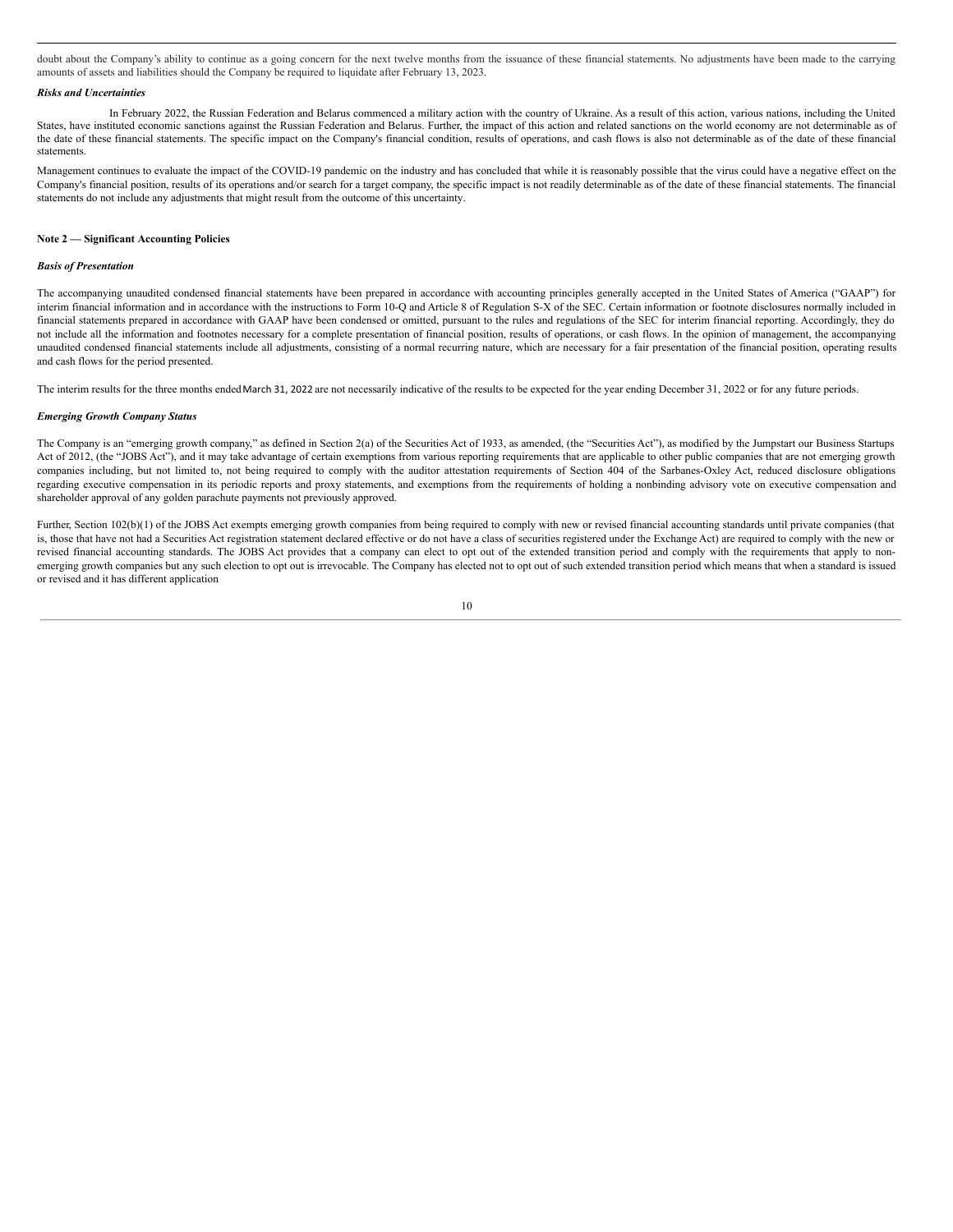dates for public or private companies, the Company, as an emerging growth company, can adopt the new or revised standard at the time private companies adopt the new or revised standard. This may make comparison of the Company's financial statement with another public company which is neither an emerging growth company nor an emerging growth company which has opted out of using the extended transition period difficult or impossible because of the potential differences in accounting standards used.

### *Use of Estimates*

The preparation of the financial statements in conformity with US GAAP requires management to make estimates and assumptions that affect the reported amounts of assets and liabilities and disclosure of contingent assets and liabilities at the date of the financial statements and the reported amounts of expenses during the reporting period.

Making estimates requires management to exercise significant judgement. It is at least reasonably possible that the estimate of the effect of a condition, situation or set of circumstances that existed at the date of the financial statements, which management considered in formulating its estimate, could change in the near term due to one or more future confirming events. One of the more significant accounting estimates included in this financial statement is the determination of the fair value of the warrant liability. Accordingly, the actual results could differ significantly from those estimates.

## *Cash and Cash Equivalents*

As of March 31, 2022 and December 31, 2021, the Company had \$624,351 and \$710,270 in cash. The Company considers all short-term investments with an original maturity of three months or less when purchased to be cash equivalents. The Company had no cash equivalents as of March 31, 2022 and December 31, 2021.

### *Cash and Marketable Securities Held in Trust Account*

At March 31, 2022 and December 31, 2021, the company had \$206,074,248 and \$206,018,890 in assets held in the Trust Accountwhich were held in U.S. Treasury Billswith a maturity of 185 days or less and in money market funds which invest in U.S. Treasury securities. During the period from March 9, 2021 (inception) throughMarch 31, 2022, the Company did not withdraw any of the interest income from the Trust Account to pay its tax obligations.

The Company classifies its United States Treasury securities as held-to-maturity in accordance with FASB ASC Topic 320 "Investments - Debt and Equity Securities." Held-to-maturity securities are those securities which the Company has the ability and intent to hold until maturity. Held-to-maturity treasury securities are recorded at amortized cost and adjusted for the amortization or accretion of premiums or discounts.

A decline in the market value of held-to-maturity securities below cost that is deemed to be other than temporary, results in an impairment that reduces the carrying costs to such securities' fair value. The impairment is charged to earnings and a new cost basis for the security is established. To determine whether an impairment is other than temporary, the Company considers whether it has the ability and intent to hold the investment until a market price recovery and considers whether evidence indicating the cost of the investment is recoverable outweighs evidence to the contrary. Evidence considered in this assessment includes the reasons for the impairment, the severity and the duration of the impairment, changes in value subsequent to year-end, forecasted performance of the investee, and the general market condition in the geographic area or industry in which the investee operates.

Premiums and discounts are amortized or accreted over the life of the related held-to-maturity security as an adjustment to yield using the effective-interest method. Such amortization and accretion are included in the "interest income" line item in the statement of operations. Interest income is recognized when earned.

## *Concentration of Credit Risk*

Financial instruments that potentially subject the Company to concentrations of credit risk consist of a cash account in a financial institution, which, at times, may exceed the Federal Depository Insurance Coverage of \$250,000. At

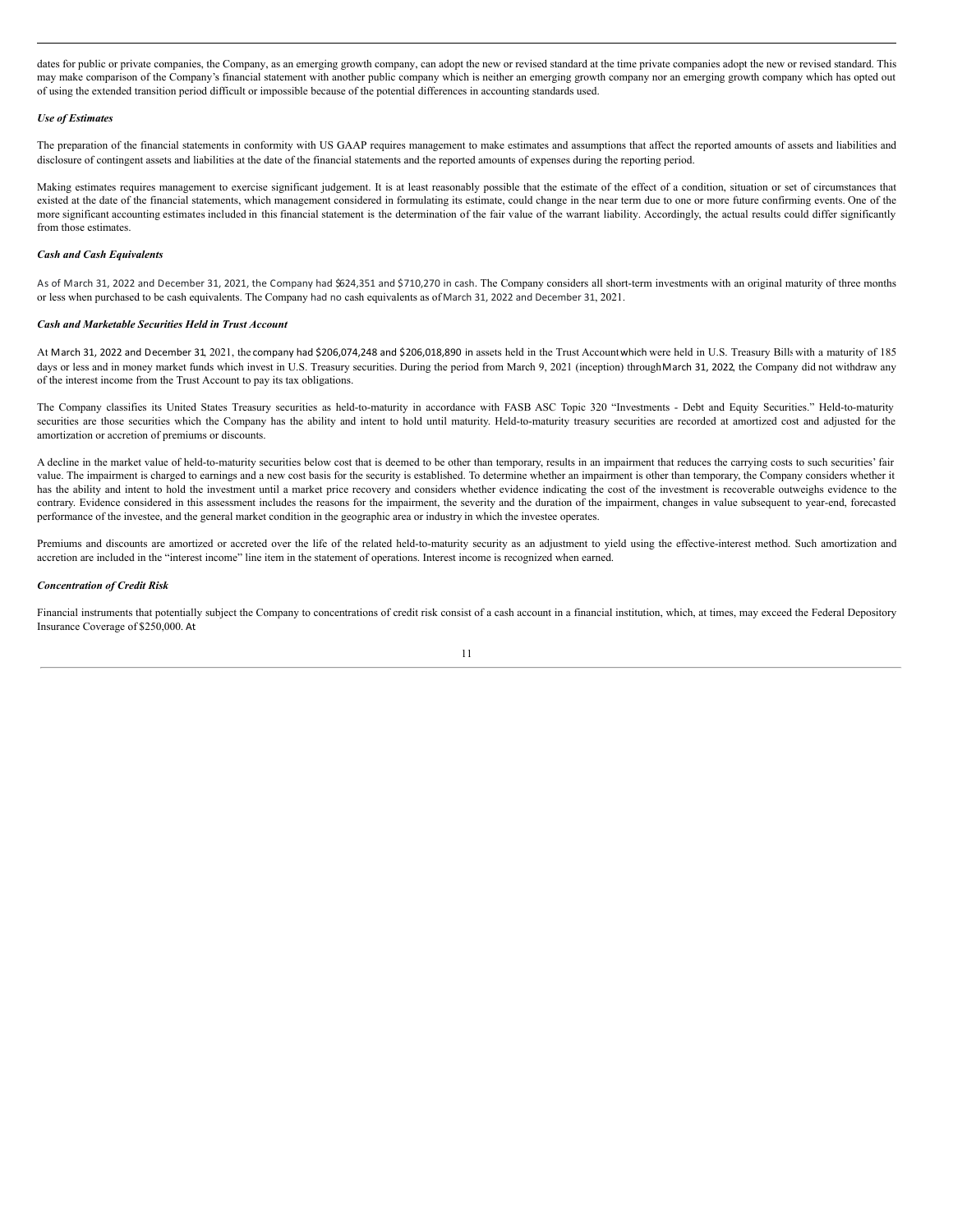March 31, 2022 and December 31, 2021, the Company has not experienced losses on this account and management believes the Company is not exposed to significant risks on such account.

#### *Fair Value of Financial Instruments*

The fair value of the Company's assets and liabilities, which qualify as financial instruments under FASB ASC 820, "Fair Value Measurements and Disclosures," approximates the carrying amounts represented in the balance sheet, primarily due to their short-term nature.

#### *Derivative Financial Instruments*

The Company evaluates its financial instruments to determine if such instruments are derivatives or contain features that qualify as embedded derivatives in accordance with ASC Topic 815, "Derivatives and Hedging". Derivative instruments are initially recorded at fair value on the grant date and re-valued at each reporting date, with changes in the fair value reported in the statement of operations. Derivative assets and liabilities are classified in the balance sheet as current or non-current based on whether or not net-cash settlement or conversion of the instrument could be required within 12 months of the balance sheet date.

### *Warrant Liabilities*

The Company evaluated the Public Warrants and Private Placement Warrants (collectively, "Warrants", which are discussed in Note 3) in accordance with ASC 815-40, "Derivatives and Hedging — Contracts in Entity's Own Equity", and concluded that a provision in the Warrant Agreement related to certain tender or exchange offers precludes the Warrants from being accounted for as components of equity. As the Warrants meet the definition of a derivative as contemplated in ASC 815, the Warrants are recorded as derivative liabilities on the balance sheet and measured at fair value at inception (on the date of the IPO) and at each reporting date in accordance with ASC 820, "Fair Value Measurement", with changes in fair value recognized in the statement of operations in the period of change.

#### *Of ering Costs*

The Company complies with the requirements of the ASC 340-10-S99-1. Offering costs consisted of legal, accounting, underwriting fees and other costs incurred through the IPO that were directly related to the Public Offering. Offering costs are allocated to the separable financial instruments issued in the IPO based on a relative fair value basis, compared to total proceeds received. Offering costs associated with warrant liabilities are expensed as incurred, and presented as non-operating expenses in the statement of operations. Offering costs associated with the Class A ordinary shares were charged to temporary equity upon the completion of the Initial Public Offering . Transaction costs amounted to \$12,200,293, of which \$1,004,805 were allocated to expense associated with the warrant liability.

#### *Class A Ordinary Shares Subject to Possible Redemption*

All of the 20,395,000 Class A ordinary shares sold as part of the Units in the IPO contain a redemption feature which allows for the redemption of such public shares in connection with the Company's liquidation, if there is a shareholder vote or tender offer in connection with the Business Combination and in connection with certain amendments to the Company's certificate of incorporation. In accordance with SEC and its staff's guidance on redeemable equity instruments, which has been codified in ASC 480-10-S99, redemption provisions not solely within the control of the Company require ordinary shares subject to redemption to be classified outside of permanent equity.

The Class A ordinary shares are subject to ASC 480-10-S99. If it is probable that the equity instrument will become redeemable, the Company has the option to either accrete changes in the redemption value over the period from the date of issuance (or from the date that it becomes probable that the instrument will become redeemable, if later) to the earliest redemption date of the instrument or to recognize changes in the redemption value immediately as they occur and adjust the carrying amount of the instrument to equal the redemption value at the end of each reporting period. The Company recognizes changes in redemption value immediately as they occur. Immediately upon the closing of the IPO, the Company recognized the accretion from initial book value to redemption amount value. The change in the

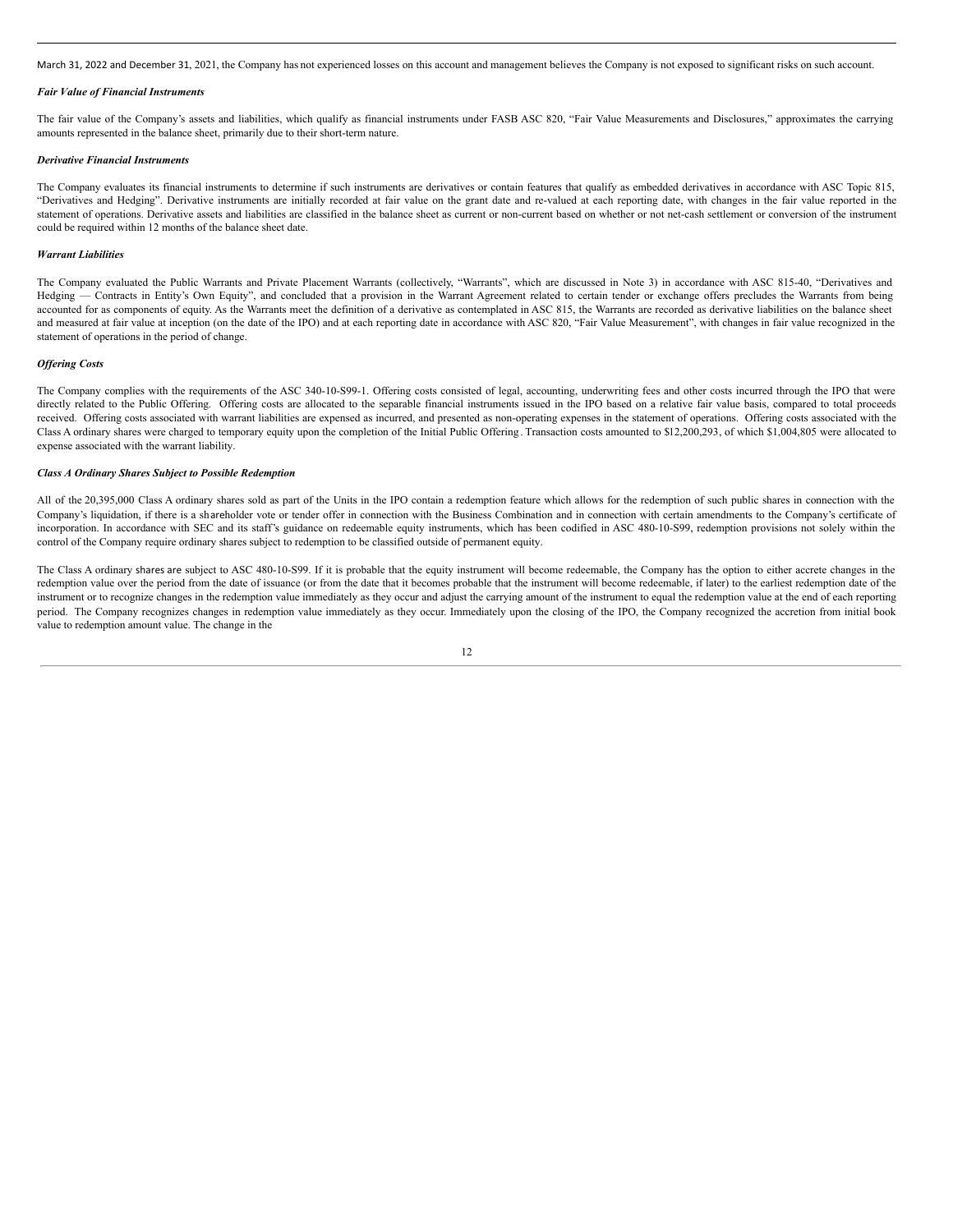carrying value of redeemable ordinary shares resulted in charges against additional paid-in capital and accumulated deficit.

As of March 31, 2022 and December 31, 2021, the ordinary shares reflected on the balance sheet are reconciled in the following table:

| Gross proceeds from IPO                         | 203,950,000  |
|-------------------------------------------------|--------------|
| Less:                                           |              |
| Proceeds allocated to public warrants           | (15,806,125) |
| Class A ordinary share issuance costs           | (11,269,488) |
| Plus:                                           |              |
| Accretion of carrying value to redemption value | 29,115,113   |
|                                                 |              |
| Class A ordinary shares subject to redemption   | 205,989,500  |

#### *Income Taxes*

The Company follows the asset and liability method of accounting for income taxes under FASB ASC 740, "Income Taxes." Deferred tax assets and liabilities are recognized for the estimated future tax consequences attributable to differences between the financial statement carrying amounts of existing assets and liabilities and their respective tax bases. Deferred tax assets and liabilities are measured using enacted tax rates expected to apply to taxable income in the years in which those temporary differences are expected to be recovered or settled. The effect on deferred tax assets and liabilities of a change in tax rates is recognized in income in the period that included the enactment date. Valuation allowances are established, when necessary, to reduce deferred tax assets to the amount expected to be realized.

FASB ASC 740 prescribes a recognition threshold and a measurement attribute for the financial statement recognition and measurement of tax positions taken or expected to be taken in a tax return. For those benefits to be recognized, a tax position must be more likely than not to be sustained upon examination by taxing authorities. The Company's management determined that the Cayman Islands is the Company's only major tax jurisdiction. The Company recognizes accrued interest and penalties related to unrecognized tax benefits as income tax expense. As of March 31, 2022 and December 31, 2021, there wereno unrecognized tax benefits and no amounts were accrued for the payment of interest and penalties.The Company is currently not aware of any issues under review that could result in significant payments, accruals or material deviation from its position. The Company's management does not expect that the total amount of unrecognized tax benefits will materially change over the next twelve months.

The Company is considered to be an exempted Cayman Islands company with no connection to any other taxable jurisdiction and is presently not subject to income taxes or income tax filing requirements in the Cayman Islands or the United States. As such, the Company's tax provision was zero for the periods presented.

### **Net Income (Loss) per Ordinary Share**

The Company has two classes of shares, which are referred to as Class Aordinary shares and Class B ordinary shares. Earnings and losses are shared pro rata between the two classes of shares. The potential ordinary shares for outstanding warrants to purchase the Company's shares including 10,197,500 Public Warrants and 8,618,500 Private Placement Warrants, were excluded from diluted earnings per share for the three months ended March 31, 2022 because the warrants are contingently exercisable, and the contingencies have not yet been met. As a result, diluted net income (loss) per ordinary share is the same as basic net income per ordinary share for the periods.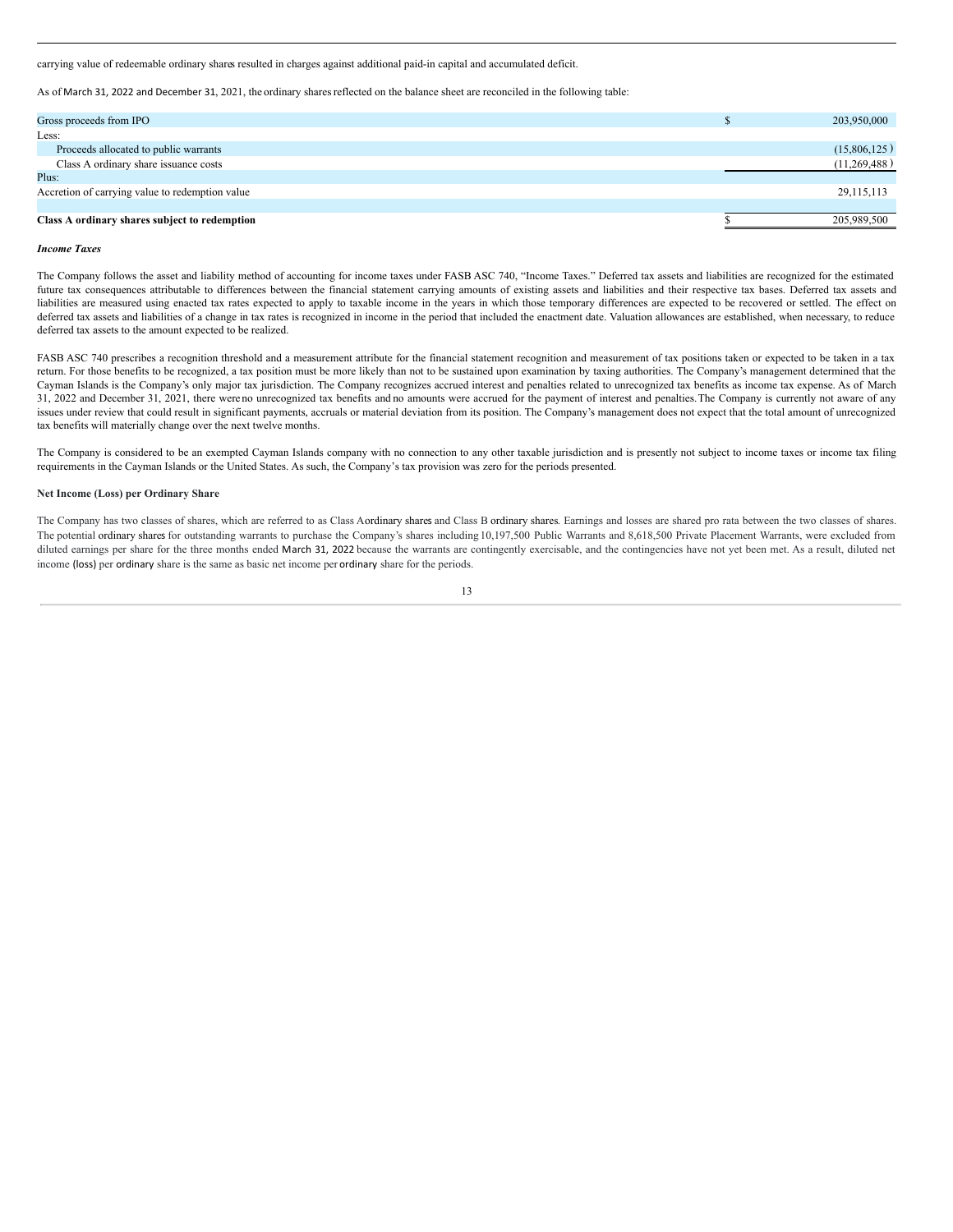The following table presents a reconciliation of the numerator and denominator used to compute basic and diluted net income(loss) per ordinary share for each class of ordinary shares:

|                                                | For the three months<br>ended March 31, 2022 |            | For the period from<br>March 9, 2021 (Inception)<br>to March 31, 2021 |           |
|------------------------------------------------|----------------------------------------------|------------|-----------------------------------------------------------------------|-----------|
|                                                | Class A                                      | Class B    | Class A                                                               | Class B   |
| Basic and diluted net income (loss) per share: |                                              |            |                                                                       |           |
| Numerator:                                     |                                              |            |                                                                       |           |
| Allocation of net income (loss)                | 3,777,678 \$                                 | 944,419 \$ | $\sim$                                                                | (8, 497)  |
|                                                |                                              |            |                                                                       |           |
| Denominator:                                   |                                              |            |                                                                       |           |
| Weighted-average shares outstanding            | 20,395,000                                   | 5,098,750  |                                                                       | 5,000,000 |
|                                                |                                              |            |                                                                       |           |
| Basic and diluted net income (loss) per share  | $0.19$ \$                                    | $0.19$ \$  | $\overline{\phantom{a}}$                                              | (0.00)    |

#### *Recent Accounting Standards*

Management does not believe that any recently issued, but not yet effective, accounting standards, if currently adopted, would have a material effect on the Company's financial statement.

### **Note 3 — Initial Public Offering**

#### *Public Units*

On August 13, 2021, the Company sold 20,000,000 Units, at a purchase price of \$10.00 per Unit, generating gross proceeds of \$200,000,000. Each Unit consists of one Class A ordinary share, and one-half of one warrant to purchase one Class A ordinary share (the "Public Warrants").

The Company paid an underwriting fee at the closing of the IPO of \$4,000,000. As of August 13, 2021, an additional fee of \$7,000,000 (see Note 6) was deferred and will become payable upon the Company's completion of an initial Business Combination. The deferred fee will become payable to the underwriter from the amounts held in the Trust Account.

The Company granted the underwriter of the IPO a 45-day option to purchase up to an additional3,000,000 units at the IPO price to cover over-allotments, if any. On August 27, 2021, the Company completed the sale of a portion of the Over-Allotment Units to the underwriter (the "Over-Allotment"), generating an aggregate of gross proceeds of \$3,950,000, incurred \$79,000 in cash underwriting fees, and additional \$138,250 deferred underwriters' fee arising from the sale of Overallotment Units.

### *Public Warrants*

Each whole warrant entitles the holder to purchase one Class A ordinary share at a price of \$11.50 per share, subject to adjustment as discussed herein. In addition, if (x) the Company issues additional Class A ordinary shares or equity-linked securities for capital raising purposes in connection with the closing of the initial Business Combination at an issue price or effective issue price of less than \$9.20 per Class A ordinary share (with such issue price or effective issue price to be determined in good faith by the Company's board of directors and in the case of any such issuance to the Sponsor or its affiliates, without taking into account any Founder Shares held by the Sponsor or such affiliates, as applicable, prior to such issuance (the "Newly Issued Price"), (y) the aggregate gross proceeds from such issuances represent more than 60% of the total equity proceeds, and interest thereon, available for the funding of the initial Business Combination on the date of the consummation of the initial Business Combination (net of redemptions), and (z) the volume weighted average trading price of the Company's Class A ordinary shares during the 20-trading-day period starting on the trading day prior to the day on which the Company consummates its initial Business Combination (such price, the "Market Value") is below \$9.20 per share, the exercise price of the warrants will be adjusted (to the nearest cent) to be equal to 115% of the higher of the Market Value and the Newly Issued Price, and the \$18.00 per share redemption trigger price will be adjusted (to the nearest cent) to be equal to 180% of the higher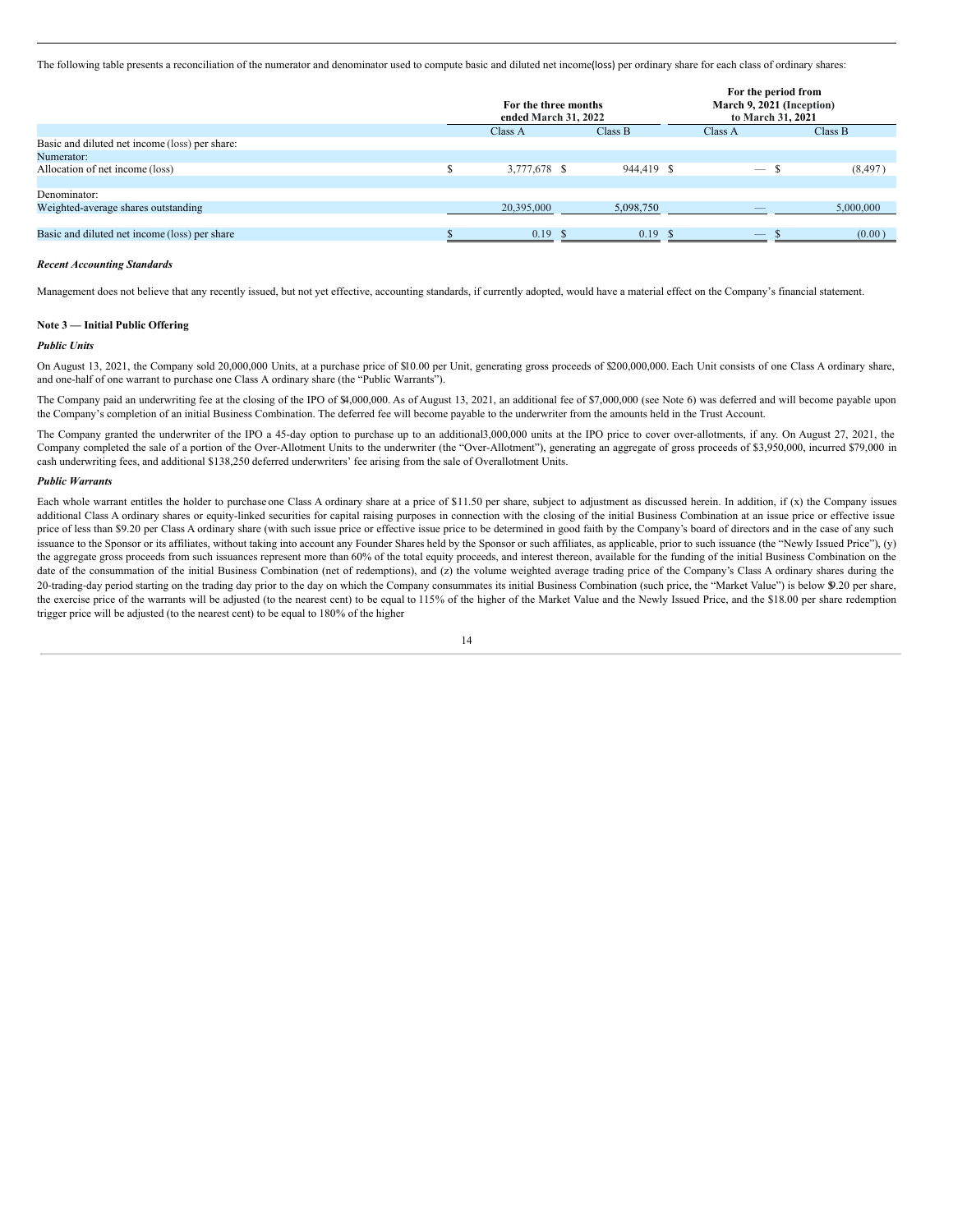of the Market Value and the Newly Issued Price, and the \$10.00 per share redemption trigger price will be adjusted (to the nearest cent) to be equal to the higher of the Market Value and the Newly Issued Price.

The warrants will become exercisable on the later of12 months from the closing of the IPO or 30 days after the completion of the Company's initial Business Combination, and will expirefive years after the completion of the Company's initial Business Combination, at 5:00 p.m., New York City time, or earlier upon redemption or liquidation.

The Company will not be obligated to deliver any Class A ordinary shares pursuant to the exercise of a warrant and will have no obligation to settle such warrant exercise unless a registration statement under the Securities Act with respect to the Class A ordinary shares underlying the warrants is then effective and a prospectus relating thereto is current, subject to the Company's satisfying its obligations described below with respect to registration, or a valid exemption from registration is available. No warrant will be exercisable and the Company will not be obligated to issue a Class A ordinary share upon exercise of a warrant unless the Class A ordinary share issuable upon such warrant exercise has been registered, qualified or deemed to be exempt under the securities laws of the state of residence of the registered holder of the warrants. In the event that the conditions in the two immediately preceding sentences are not satisfied with respect to a warrant, the holder of such warrant will not be entitled to exercise such warrant and such warrant may have no value and expire worthless. In no event will the Company be required to net cash settle any warrant. In the event that a registration statement is not effective for the exercised warrants, the purchaser of a Unit containing such warrant will have paid the full purchase price for the Unit solely for the Class A ordinary share underlying such Unit.

*Redemption of Warrants When the Price per Class A Ordinary Share Equals or Exceeds \$18.00*

Once the warrants become exercisable, the Company may redeem the outstanding warrants (except as described in Note 4 with respect to the Private Placement Warrants):

- in whole and not in part;
- at a price of \$0.01 per warrant;
- upon not less than 30 days' prior written notice of redemption to each warrant holder; and
- if, and only if, the closing price of the Class A ordinary shares equals or exceeds \$18.00 per share (as adjusted for share sub-division, share capitalizations, reorganizations, recapitalizations and the like) for any 20 trading days within a 30-trading-day period ending three trading days before the Company sends the notice of redemption to the warrant holders.

#### *Redemption of Warrants When the Price per Class A Ordinary Share Equals or Exceeds \$10.00*

Once the warrants become exercisable, the Company may redeem the outstanding warrants:

- in whole and not in part;
- at a price of \$0.10 per warrant upon a minimum of 30 days' prior written notice of redemption, provided that holders will be able to exercise their warrants on a cashless basis prior to redemption and receive that number of shares, based on the redemption date and the "fair market value" of the Company's Class A ordinary cashless basis prior to redemption and receive that number of shares; and
- if, and only if, the closing price of the Company's Class A ordinary shares equals or exceeds \$10.00 per Public Share (as adjusted for share sub-divisions, share capitalizations, reorganizations, recapitalizations and the like) for any 20 trading days within the 30-trading-day period ending three trading days before the Company sends the notice of redemption to the warrant holders.

The "fair market value" of the Class A ordinary shares for the above purpose shall mean the volume weighted average price of the Class A ordinary shares during the 10 trading days immediately following the date on which the notice of

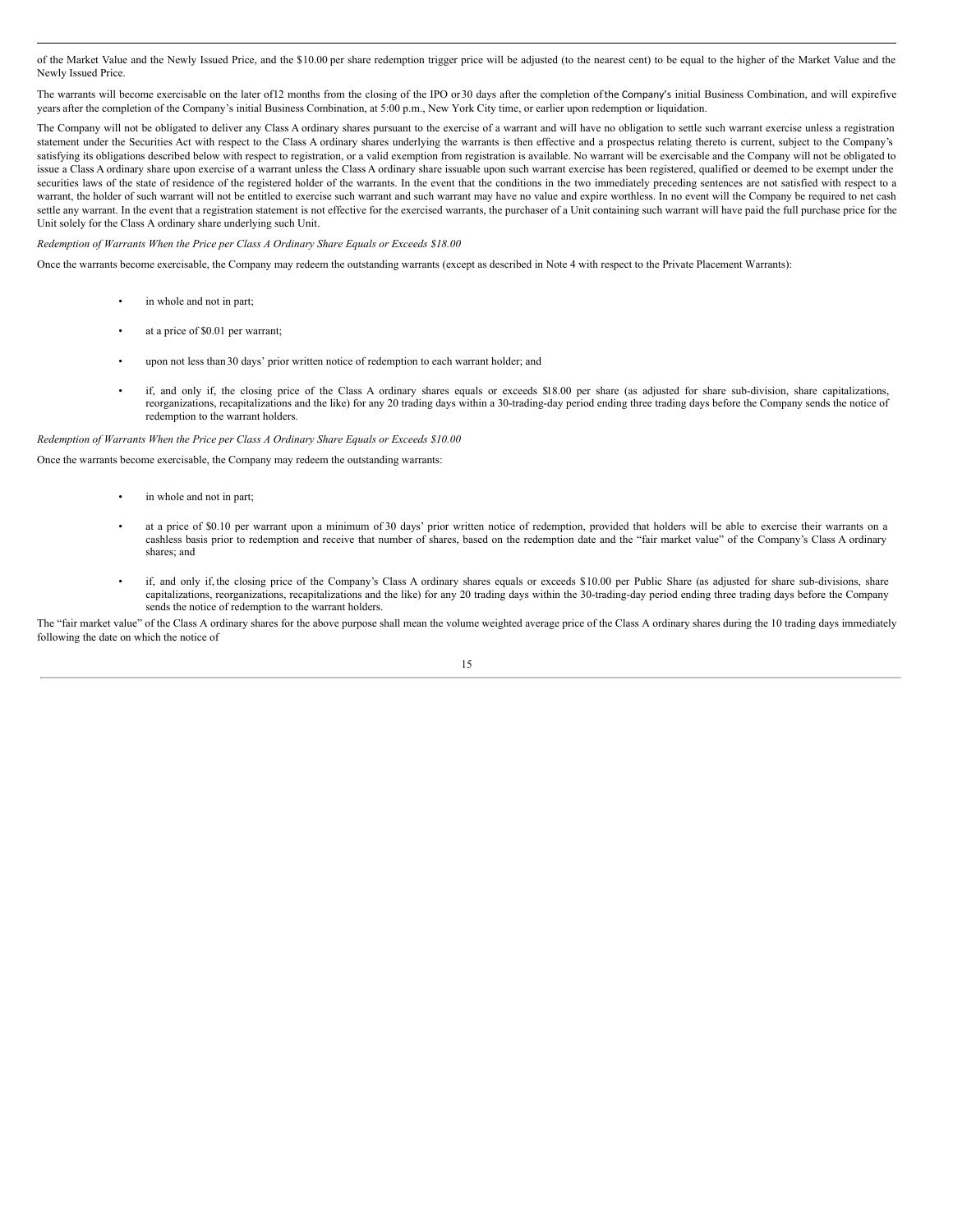redemption is sent to the holders of warrants. The Company will provide the warrant holders with the final fair marketvalue no later than one business day after the 10-trading-day period described above ends. In no event will the warrants be exercisable in connection with this redemption feature for more than 0.361 Class A ordinary share per warrant (subject to adjustment).

### **Note 4 — Private Placement**

Simultaneously with the closing of the IPO, the Sponsor purchased an aggregate of 8,500,000 Private Placement Warrants at a purchase price of \$1.00 per Private Placement Warrant, generating gross proceeds to the Company of \$8,500,000. Simultaneously with the closing of the Over-Allotment on August 27, 2021, the Company consummated the private sale of an aggregate of 118,500 private warrants at a purchase price of \$1.00 per Private Placement Warrant, generating gross proceeds of \$118,500.

Upon closing of the IPO, the Private Placement, and the sale of the Over-Allotment Units, a total of \$205,989,500 (\$10.10 per Unit) was placed in a trust account with Continental Stock Transfer & Trust Company acting as trustee.

The Private Placement Warrants (including the Class A ordinary shares issuable upon exercise of such warrants) will not be transferable, assignable or saleable until 30 days after the completion of the initial Business Combination and they will not be redeemable by the Company so long as they are held by the Sponsor, members of the Sponsor or their permitted transferees. If the Private Placement Warrants are held by holders other than the Sponsor or its permitted transferees, the Private Placement Warrants will be redeemable by the Company in all redemption scenarios and exercisable by the holders on the same basis as the Public Warrants. If the Company does not complete a Business Combination within the Combination Period, the Private Placement Warrants will expire worthless.

# **Note 5 — Related Party Transactions**

### *Founder Shares*

On March 15, 2021, the Sponsor paid \$25,000, or approximately \$0.003 per share, to cover certain offering costs in consideration for 8,625,000 Class B ordinary shares, par value \$0.0001. On July 22, 2021, the Company effected a share surrender resulting in its Sponsor surrendering 2,875,000 Class B ordinary shares. As a result of such share surrender, the Company's initial shareholders held 5,750,000 Class B ordinary shares, 750,000 of which were subject to forfeiture depending on the extent to which the underwriter's over-allotment option was exercised. On August 27, 2021, the underwriters partially exercised the over-allotment option and purchased an additional 395,000 Units, and forfeited the remainder of the option when it expired. Accordingly, on September 24, 2021, the Sponsor surrendered to the Company for cancellation, 651,250 Class B ordinary shares, resulting in the initial shareholders holding an aggregate of 5,098,750 Class B ordinary shares, and none subject to forfeiture.

The Company's initial shareholders have agreed not to transfer, assign or sell any of its Founder Shares until the earlier to occur of: (i) one year after the completion of the initial Business Combination and (ii) subsequent to the initial Business Combination, (A) if the closing price of the Class A ordinary shares equals or exceeds \$12.00 per share (as adjusted for share subdivisions, share capitalizations, reorganizations, recapitalizations and the like) for any 20 trading days within any 30-trading-day period commencing at least 150 days after the initial Business Combination or (B) the date on which the Company completes a liquidation, merger, share exchange or other similar transaction that results in all of the Public Shareholders having the right to exchange their ordinary shares for cash, securities or other property.

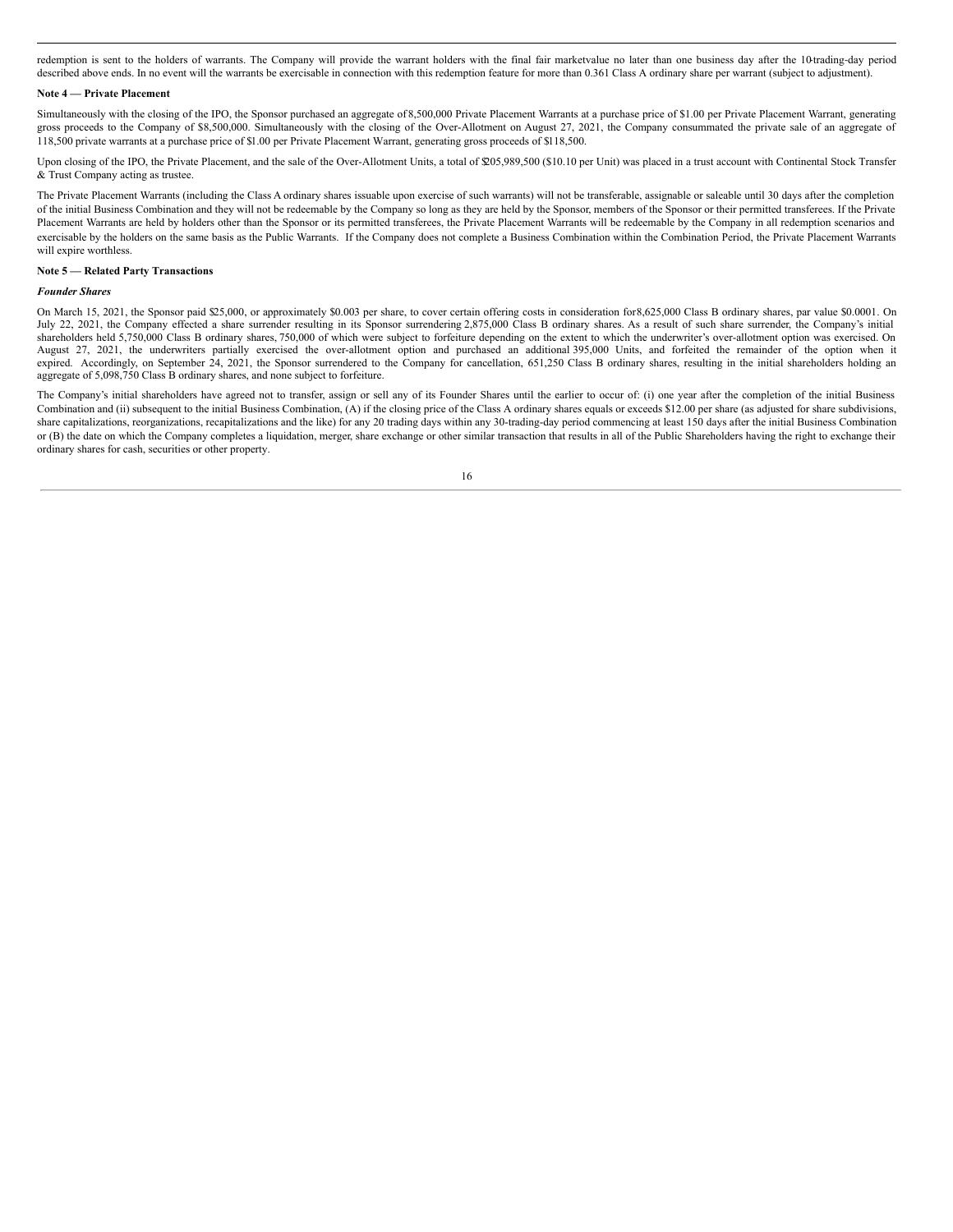### *Due to Related Party*

The Company agreed, commencing on the date the securities of the Company were first listed on the New York Stock Exchange ("NYSE") (the "Listing Date"), to pay the Sponsor up to \$10,000 per month for office space, utilities, secretarial and administrative support services. Upon completion of the initial Business Combination or the Company's liquidation, the Company will cease paying these monthly fees.As of March 31, 2022 and December 31, 2021, \$76,774 and \$46,774, respectively, was accrued in Due to related party. For the three months ended March 31, 2022, \$30,000 was incurred and charged to operating expenses.

#### *Promissory Note — Related Party*

The Sponsor agreed to loan the Company up to \$300,000 to be used for a portion of the expenses of the IPO. This loan was non-interest bearing, unsecured and due at the earlier of December 31, 2021 or the closing of the IPO. Prior to the IPO, the Company had borrowed \$300,000 under the promissory note and was fully repaid on August 13, 2021 from the proceeds of the IPO not held in the Trust Account. At March 31, 2022 and December 31, 2021, the promissory note is no longer available to be drawn upon.

### *Working Capital Loans*

In order to finance transaction costs in connection with an intended initial Business Combination, the Sponsor or an affiliate of the Sponsor or certain of the Company's officers and directors may, but are not obligated to, loan the Company funds as may be required (the "Working Capital Loans"). If the Company completes the initial Business Combination, the Company would repay the Working Capital Loans. In the event that the initial Business Combination does not close, the Company may use a portion of the working capital held outside the Trust Account to repay the Working Capital Loans but no proceeds from the Trust Account would be used to repay the Working Capital Loans. Up to \$ 1,500,000 of such Working Capital Loans may be convertible into private placement warrants of the post Business Combination entity at a price of \$1.00 per warrant at the option of the lender. Such warrants would be identical to the Private Placement Warrants. At March 31, 2022 and December 31, 2021, no such Working Capital Loans were outstanding.

### **Note 6 — Commitments and Contingencies**

### *Registration Rights*

The holders of the Founder Shares, Private Placement Warrants, Class A ordinary shares underlying such Private Placement Warrants, and Private Placement Warrants that may be issued upon conversion of Working Capital Loans will have registration rights to require the Company to register a sale of any of its securities held by them pursuant to a registration rights agreement signed on August 13, 2021. The holders of these securities are entitled to make up to three demands, excluding short form demands, that the Company registers such securities. In addition, the holders have certain "piggy-back" registration rights with respect to registration statements filed subsequent to the completion of the initial Business Combination. The Company will bear the expenses incurred in connection with the filing of any such registration statements.

### *Underwriting Agreement*

The underwriter is entitled to a deferred underwriting discount of3.5% of the gross proceeds of the Initial Public Offering, or \$7,138,250, held in the Trust Account upon the completion of the Company's initial Business Combination subject to the terms of the underwriting agreement.

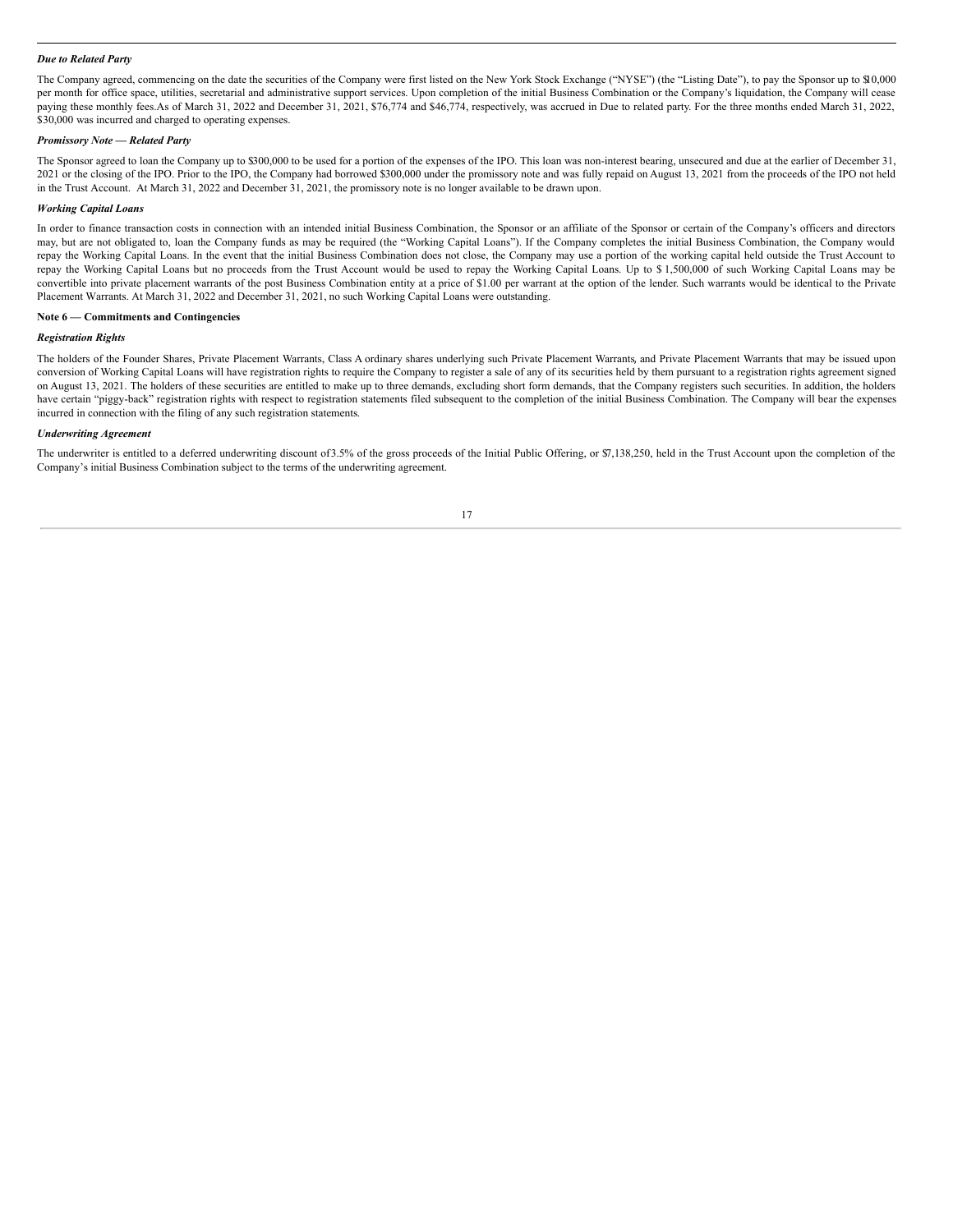### **Note 7 — Shareholders' Deficit**

*Preference Shares* — The Company is authorized to issue a total of5,000,000 preference shares with par value of \$0.0001 each. At March 31, 2022 and December 31, 2021, there wereno preference shares issued and outstanding.

*Class A Ordinary Shares* — The Company is authorized to issue a total of 500,000,000 Class A ordinary shares with par value of \$0.0001 each. At March 31, 2022 and December 31, 2021, there were no shares issued or outstanding, excluding20,395,000 shares subject to possible redemption.

Class B Ordinary Shares — The Company is authorized to issue a total of 50,000,000 Class B ordinary shares at par value of \$0.0001 each. At March 31, 2022 and December 31, 2021, there are 5,098,750 issued and outstanding.

The Class B ordinary shares will automatically convert into Class A ordinary shares, which Class A ordinary shares delivered upon conversion will not have any redemption rights or be entitled to liquidating distributions if the Company does not consummate an initial Business Combination, at the time of the initial Business Combination or earlier at the option of the holders thereof at a ratio such that the number of Class A ordinary shares issuable upon conversion of all Founder Shares will equal, in the aggregate, on an as-converted basis, 20% of the sum of (i) the total number of ordinary shares issued and outstanding upon completion of the Initial Public Offering, plus (ii) the total number of Class A ordinary shares issued or deemed issued or issuable upon conversion or exercise of any equity-linked securities (as defined herein) or rights issued or deemed issued, by the Company in connection with or in relation to the consummation of the initial Business Combination, excluding any Class A ordinary shares or equity-linked securities exercisable for or convertible into Class A ordinary shares issued, deemed issued, or to be issued, to any seller in the initial Business Combination and any Private Placement Warrants issued to the Sponsor, its affiliates or any member of the management team upon conversion of Working Capital Loans. Any conversion of Class B ordinary shares described herein will take effect as a compulsory redemption of Class B ordinary shares and an issuance of Class A ordinary shares as a matter of Cayman Islands law. In no event will the Class B ordinary shares convert into Class A ordinary shares at a rate of less than one-to-one.

With respect to any other matter submitted to a vote of the shareholders, including any vote in connection with the initial Business Combination, except as required by law, holders of the Founder Shares and holders of the Public Shares will vote together as a single class, with each share entitling the holder to one vote.

#### **Note 8 — Fair Value Measurements**

The Company follows the guidance in ASC 820 for its financial assets and liabilities that are re-measured and reported at fair value at each reporting period, and non-financial assets and liabilities that are re-measured and reported at fair value at least annually.

The fair value of the Company's financial assets and liabilities reflects management's estimate of amounts that the Company would have received in connection with the sale of the assets or paid in connection with the transfer of the liabilities in an orderly transaction between market participants at the measurement date. In connection with measuring the fair value of its assets and liabilities, the Company seeks to maximize the use of observable inputs (market data obtained from independent sources) and to minimize the use of unobservable inputs (internal assumptions about how market participants would price assets and liabilities). The following fair value hierarchy is used to classify assets and liabilities based on the observable inputs and unobservable inputs used in order to value the assets and liabilities:

- Level 1 Valuations based on unadjusted quoted prices in active markets for identical assets or liabilities that the Company has the ability to access. Valuation adjustments and block discounts are not being applied. Since valuations are based on quoted prices that are readily and regularly available in an active market, valuation of these securities does not entail a significant degree of judgment.
- Level 2 Valuations based on (i) quoted prices in active markets for similar assets and liabilities, (ii) quoted prices in markets that are not active for identical or similar assets, (iii) inputs other than quoted prices for the assets or liabilities, or (iv) inputs that are derived principally from or corroborated by market through correlation or other means.
- Level 3 Valuations based on inputs that are unobservable and significant to the overall fair value measurement.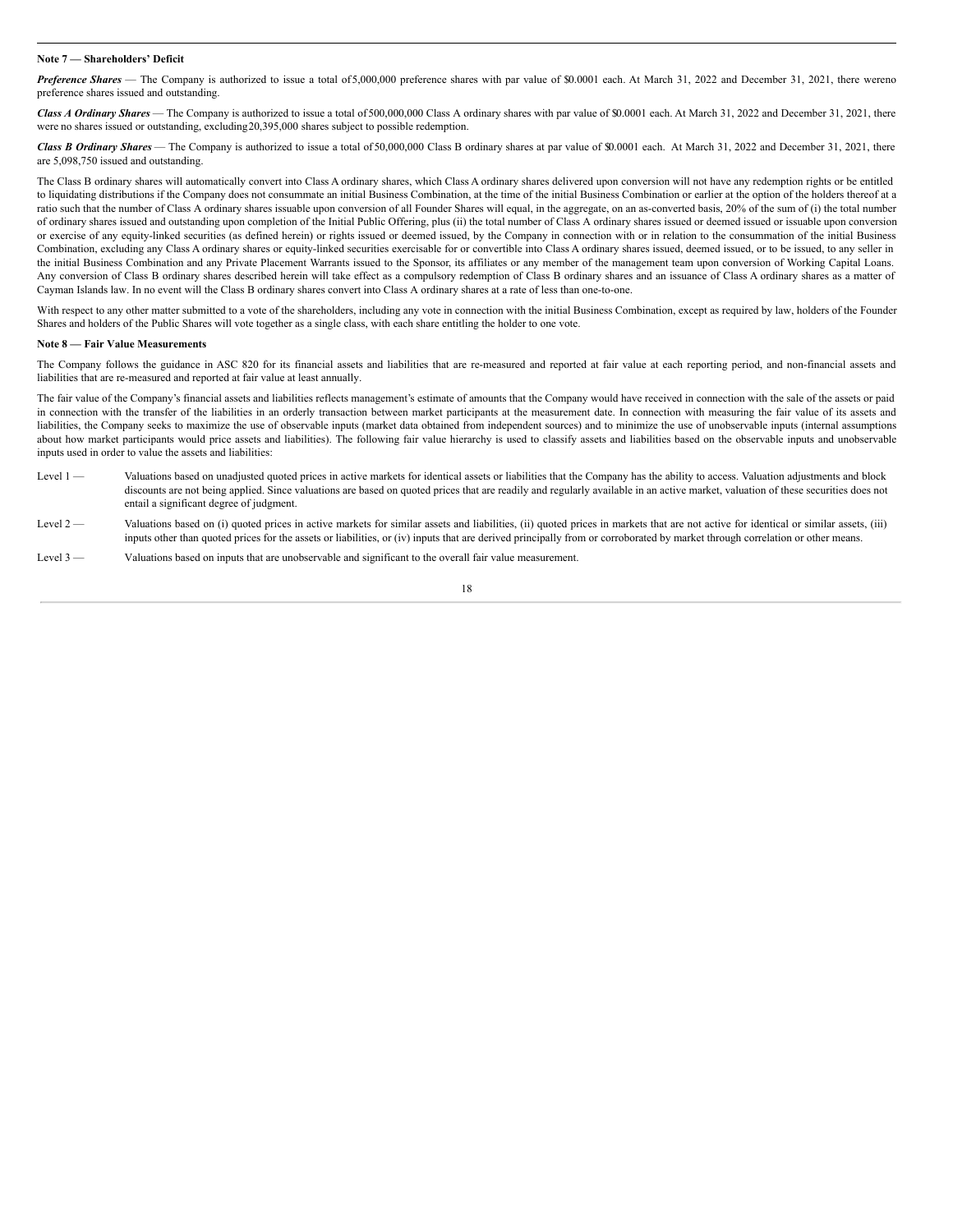The following table presents information about the Company's liabilities that are measured at fair value on a recurring basis at December 31, 2021 and indicates the fair value hierarchy of the valuation inputs the Company utilized to determine such fair value:

|                                   | March 31, 2022 |                   |     | Level 1   | Level 2 |                          |   | Level 3 |
|-----------------------------------|----------------|-------------------|-----|-----------|---------|--------------------------|---|---------|
| Liabilities:                      |                |                   |     |           |         |                          |   |         |
| <b>Public Warrants</b>            | э              | $3,161,000$ \$    |     | 3,161,000 | \$      | $\overline{\phantom{m}}$ | л |         |
| <b>Private Placement Warrants</b> |                | 2,672,000         |     |           |         | 2,672,000                |   |         |
|                                   |                | 5,833,000         | -S. | 3,161,000 |         | 2,672,000                |   |         |
|                                   |                | December 31, 2021 |     | Level 1   |         | Level 2                  |   | Level 3 |
| Liabilities:                      |                |                   |     |           |         |                          |   |         |
| <b>Public Warrants</b>            |                | 5,813,000 \$      |     | 5,813,000 | S       | $\overline{\phantom{a}}$ | ъ |         |
| <b>Private Placement Warrants</b> |                | 4,913,000         |     |           |         | 4,913,000                |   |         |
|                                   |                | 10,726,000        |     | 5,813,000 |         | 4,913,000                |   |         |

The Warrants are accounted for as liabilities in accordance with ASC 815-40 and are presented within warrant liabilities on the balance sheet. The warrant liabilities are measured at fair value at inception and on a recurring basis.

The Company established the initial fair value of the Public Warrants and Private Placement Warrants on August 13, 2021, the date of the Company's Initial Public Offering, using a Monte Carlo simulation model. The Warrants were classified as Level 3 at the initial measurement date. At March 31, 2022 and December 31, 2021, the Company used the quoted price on the NYSE to establish the fair value of the Public Warrants and the quoted price on the NYSE for similar assets (the Public Warrants) to establish the fair value of the Private Placement Warrants. For subsequent remeasurement, the Public Warrants are classified as Level 1 due to the use of observable inputs and the Private Placement Warrants are classified as Level 2 due to the use of observable inputs for similar assets.

The key inputs into the Monte Carlo simulation model were as follows:

| Input                                      | <b>Initial Measurement</b> |          |
|--------------------------------------------|----------------------------|----------|
| Risk-free interest rate                    |                            | $0.91\%$ |
| Expected term remaining (years)            |                            | 5.0      |
| Expected term until merger (years)         |                            | 0.38     |
| Estimated probability of successful merger |                            | 95.0%    |
| <b>Expected volatility</b>                 |                            | 29.0%    |
| Implied Share price                        | S                          | 9.18     |
| Exercise price                             | S                          | 11.50    |
| 19                                         |                            |          |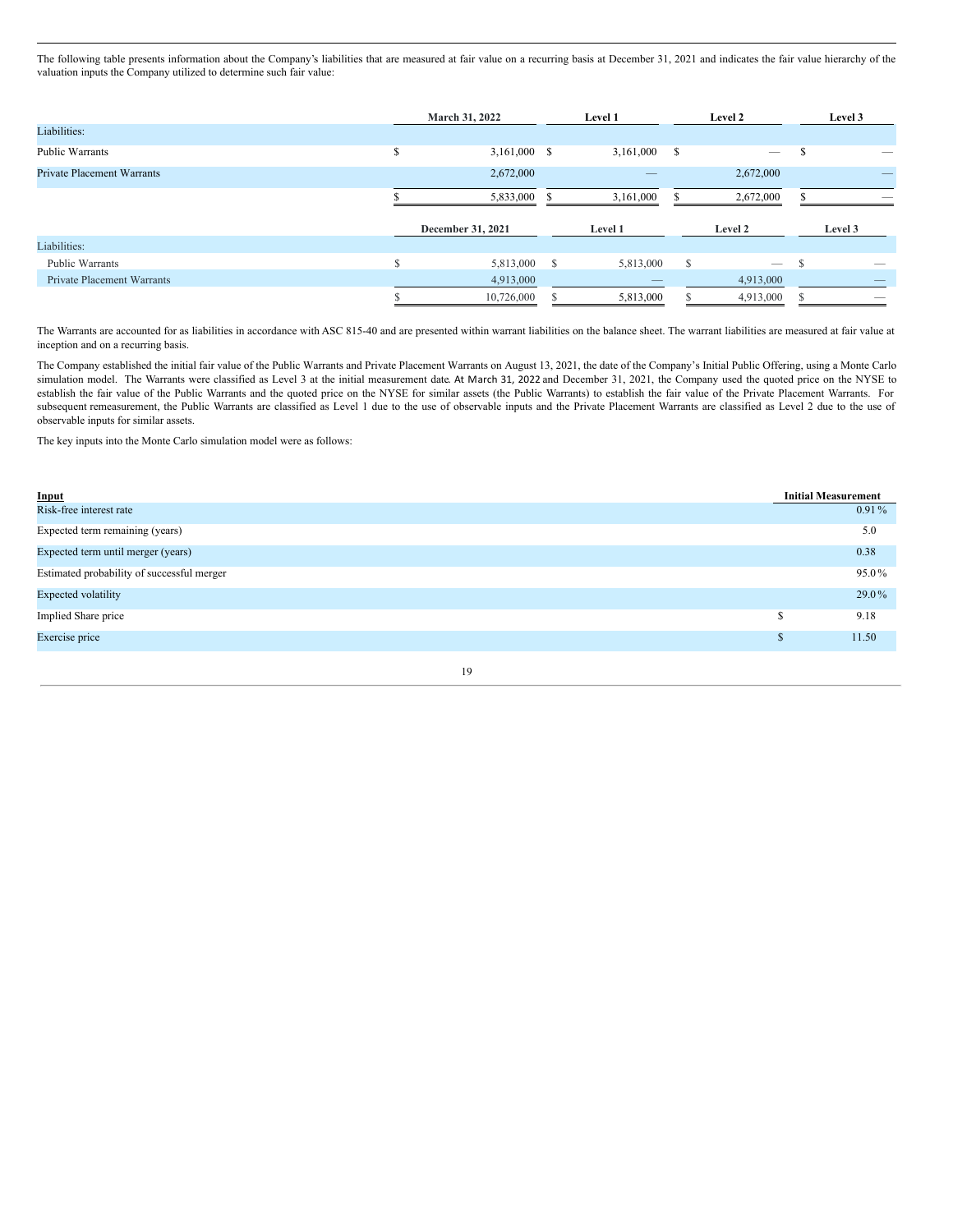The following table presents the changes in the fair value of Level 3 Warrant Liabilities for the period from March 9, 2021 (inception) through December 31, 2021:

| Fair value of Level 3 Warrant Liabilities as of March 9, 2021 (inception)        |                |
|----------------------------------------------------------------------------------|----------------|
| Initial measurement of warrants                                                  | 29,164,800     |
|                                                                                  |                |
| Change in fair value                                                             | (18, 438, 800) |
| Transfer Public Warrants from Level 3 to Level 1 on December 31, 2021            | (5,813,000)    |
| Transfer Private Placement Warrants from Level 3 to Level 2 on December 31, 2021 | (4,913,000)    |
| Fair value of Level 3 Warrant Liabilities as of December 31, 2021                |                |

Transfers to/from Levels 1, 2 and 3 are recognized at the end of the reporting period in which a change in valuation technique or methodology occurs. During the quarter ended December 31, 2021, the Public Warrants were actively trading on the NYSE. As such, the Public Warrants were transferred from Level 3 to Level 1 to recognize changes in fair value based on quoted prices in the active market. As the terms of the Private Placement Warrants are virtually identical to the Public Warrants, the Private Placement Warrants were transferred from Level 3 to Level 2 to recognize changes in fair value based on quoted prices of similar or identical assets in the active market. As of March 31, 2022 and December 31, 2021, the market price of the Public Warrants on the NYSE was \$0.31 and \$0.57 per warrant, respectively.

The carrying value, excluding gross unrealized holding loss, and fair value of held to maturity securities onMarch 31, 2022 and December 31, 2021 are as follows:

|                          | Carrying<br>Value as of<br>March 31, 2022    |          | Gross<br><b>Unrealized</b><br>Gains        |                          | <b>Gross</b><br><b>Unrealized</b><br>Losses |   | <b>Fair Value</b><br>as of<br>March 31, 2022    |
|--------------------------|----------------------------------------------|----------|--------------------------------------------|--------------------------|---------------------------------------------|---|-------------------------------------------------|
| Cash                     | 323                                          |          |                                            | –                        | -                                           |   | 323                                             |
| U.S. Treasury Securities | 206,073,925                                  |          |                                            | –                        | 17,135                                      |   | 206,056,790                                     |
|                          | 206,074,248                                  | <b>S</b> |                                            | $\qquad \qquad -$        | 17,135                                      | S | 206,057,113                                     |
|                          | Carrying<br>Value as of<br>December 31, 2021 |          | <b>Gross</b><br><b>Unrealized</b><br>Gains |                          | <b>Gross</b><br>Unrealized<br>Losses        |   | <b>Fair Value</b><br>as of<br>December 31, 2021 |
| Cash                     | 93                                           |          |                                            | $\overline{\phantom{m}}$ |                                             |   | 93                                              |
| U.S. Treasury Securities | 206,018,797                                  |          | 1,975                                      |                          |                                             |   | 206,020,772                                     |
|                          | 206,018,890                                  |          | 1,975                                      |                          |                                             |   | 206,020,865                                     |

### **Note 9 — Subsequent Events**

The Company evaluated subsequent events and transactions that occurred after the balance sheet date through the date the financial statement was issued. Based upon this review, the Company did not identify any subsequent events that would have required adjustment or disclosure in the financial statement.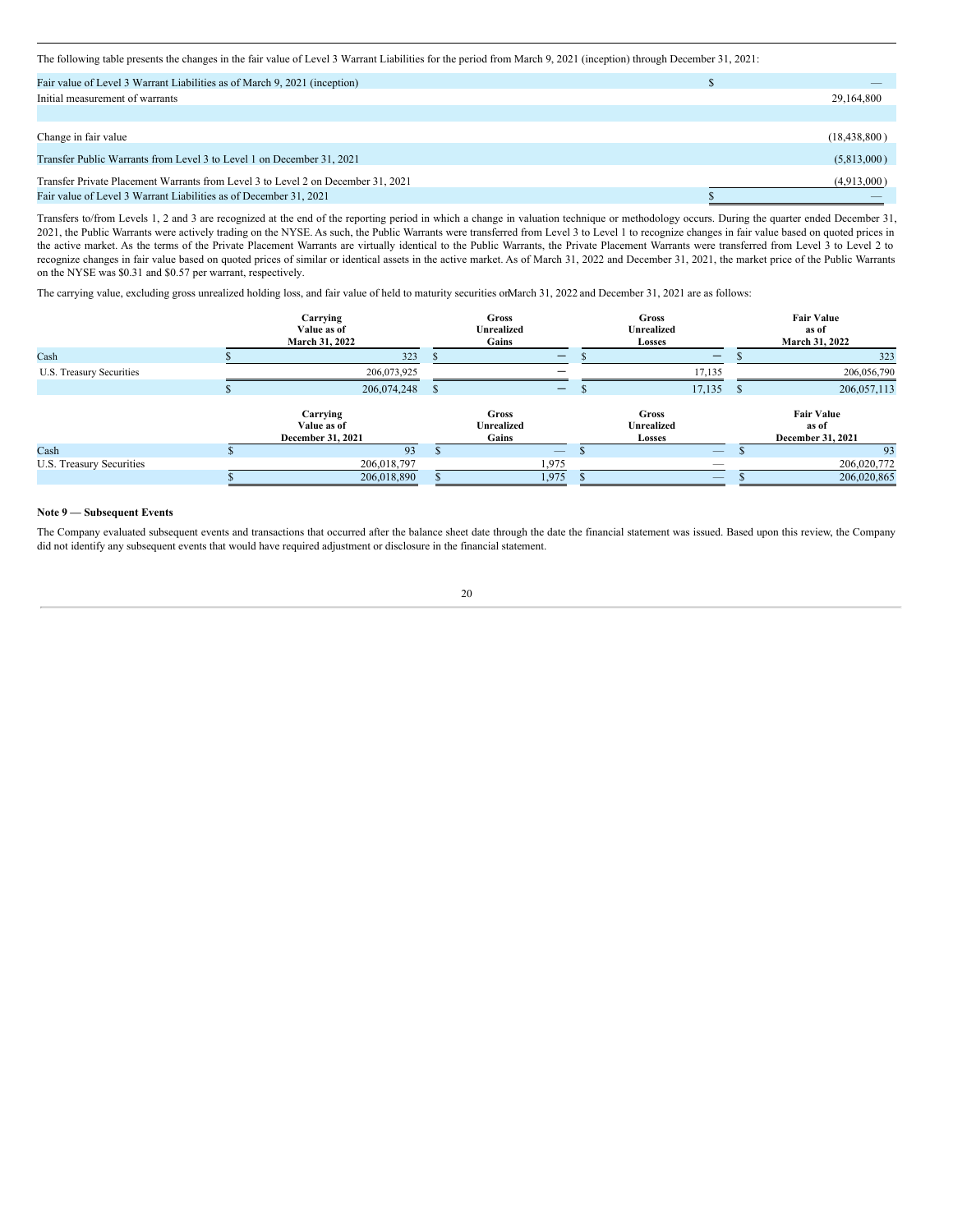#### <span id="page-20-0"></span>**Item 2. Management's Discussion and Analysis of Financial Condition and Results of Operations.**

References to the "Company," "World Quantum Growth Acquisition Corp.," "our," "us" or "we" refer to World Quantum Growth Acquisition Corp. The following discussion and analysis of the Company's financial condition and results of operations should be read in conjunction with the unaudited interim condensed financial statements and the notes thereto contained elsewhere in this report. Certain information contained in the discussion and analysis set forth below includes forward-looking statements that involve risks and uncertainties.

### **Cautionary Note Regarding Forward-Looking Statements**

This Quarterly Report on Form 10-Q includes forward-looking statements within the meaning of Section 27A of the Securities Act of 1933, as amended, and Section 21E of the Exchange Act. We have based these forward-looking statements on our current expectations and projections about future events. These forward-looking statements are subject to known and unknown risks, uncertainties and assumptions about us that may cause our actual results, levels of activity, performance or achievements to be materially different from any future results, levels of activity, performance or achievements expressed or implied by such forward-looking statements. In some cases, you can identify forward-looking statements by terminology such as "may," "should," "could," "would," "expect," "plan," "anticipate," "believe," "estimate," "continue," or the negative of such terms or other similar expressions. Factors that might cause or contribute to such a discrepancy include, but are not limited to, those described in our other SEC filings.

#### **Overview**

We are a blank check company incorporated on March 9, 2021 as a Cayman Islands exempted company for the purpose of effecting a merger, share exchange, asset acquisition, share purchase, reorganization or similar business combination with one or more businesses. We intend to effectuate our initial business combination using cash from the proceeds of our initial public offering (the "Initial Public Offering") and the sale of the private placement warrants, our shares, debt or a combination of cash, equity and debt.

Our sponsor is World Quantum Growth Acquisition LLC, a Cayman Islands limited liability company (the "Sponsor"). Our registration statement for the Initial Public Offering was declared effective on August 10, 2021. On August 13, 2021, we consummated an Initial Public Offering of 20,000,000 units (each, a "Unit" and collectively, the "Units" and, with respect to the Class A ordinary shares included in the Units, the "Public Shares"), at an offering price of \$10.00 per Unit, generating gross proceeds of \$200.0 million, and incurring offering costs of approximately \$12.2 million, inclusive of approximately \$7.1 million in deferred underwriting commissions. On August 25, 2021, the underwriter partially exercised the over-allotment option to purchase an additional 395,000 Units (the "Over-Allotment Units"). On August 27, 2021, we completed the sale of the Over-Allotment Units tothe underwriter (the "Over-Allotment"), generating gross proceeds of \$4.0 million and incurring additional offering costs of \$79,000 in cash underwriting fees, none of which were deferred underwriting commissions.

Simultaneously with the closing of the Initial Public Offering on August 13, 2021, we completed the private placement (the "Private Placement") of an aggregate of 8,500,000 warrants (the "Private Placement Warrants") at a price of \$1.00 per Private Placement Warrant to the Sponsor, generating proceeds of \$8.5 million. Simultaneously with the closing of the Over-Allotment, on August 27, 2021, we consummated the second private placement (the "Second Private Placement"), resulting in the purchaseof an aggregate of an additional 118,500 Private Placement Warrants by the Sponsor, generating gross proceedsto us of approximately \$0.1 million.

Upon the closing of the Initial Public Offering and the Private Placement, an aggregate of \$202.0 million (\$10.10 per Unit), consisting of \$196.0 million of the net proceeds of the Initial Public Offering and \$6.0 million of the gross proceeds of the Private Placement, was placed in a trust account ("Trust Account"), located in the United States at J.P. Morgan Chase Bank, N.A., with Continental Stock Transfer & Trust Company acting as trustee, and is invested only in U.S. government securities, within the meaning set forth in Section 2(a)(16) of the Investment Company Act, with a maturity of 185 days or less or in money market funds meeting the conditions of paragraphs (d)(1), (d)(2), (d)(3) and (d)(4) of Rule 2a-7 of the Investment Company Act, as determined by us, until the earlier of: (i) the completion of a Business Combination and (ii) the distribution of the Trust Account as described below. Upon closing of the Over-Allotment and the Second Private Placement, an aggregate of approximately \$4.0 million (\$10.10 per Unit) was placed in the Trust Account, for a total of approximately \$206.0 million deposited in the Trust Account.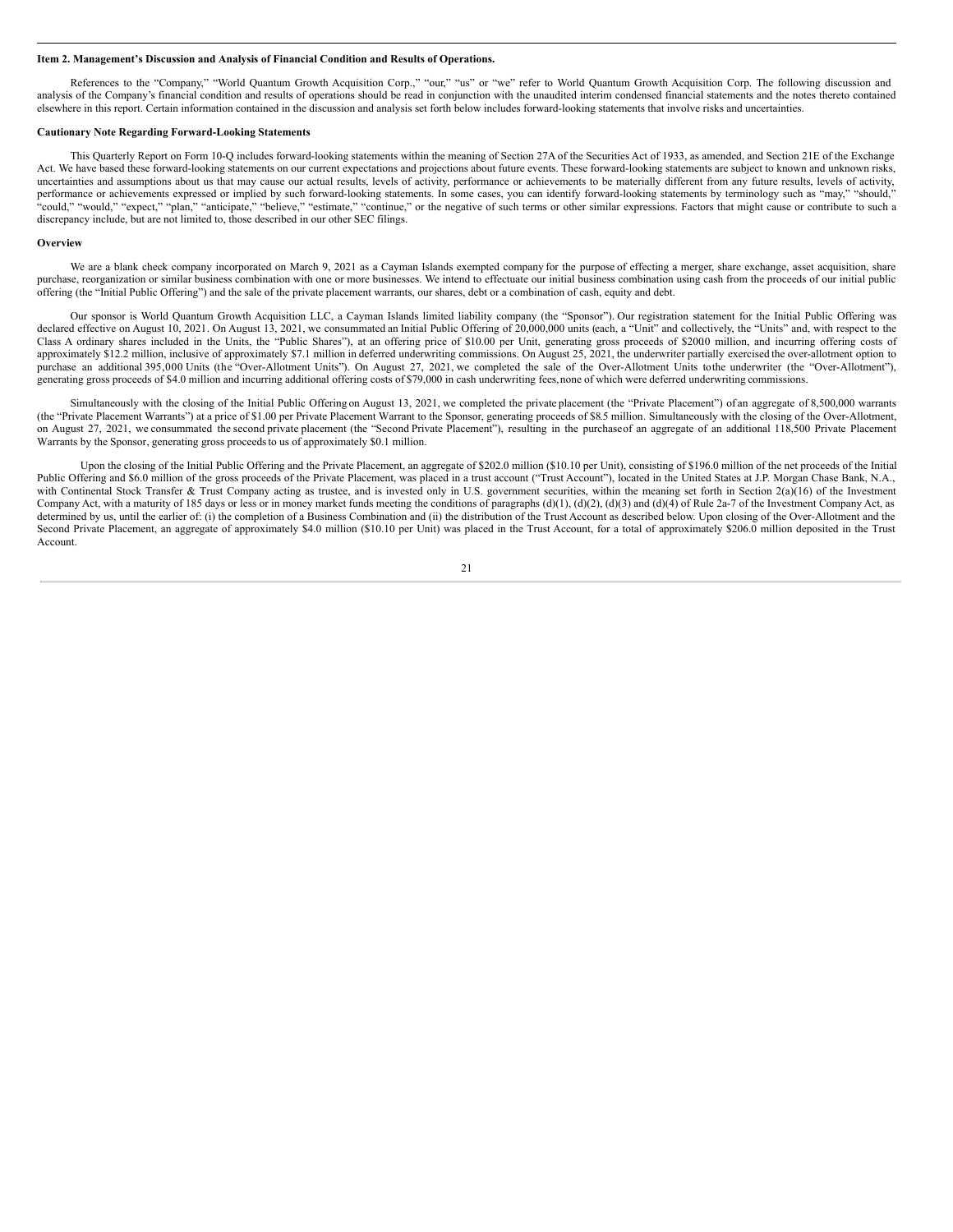Our management has broad discretion with respect to the specific application of the net proceeds of the Initial Public Offering, over-allotment, and the sale of Private Placement Warrants, although substantially all of the net proceeds are intended to be applied generally toward consummating an initial business combination. There is no assurance that we will be able to complete an initial business combination successfully. We must complete one or more initial business combinations having an aggregate fair market value of at least 80% of the net assets held in the Trust Account (excluding the amount of deferred underwriting commissions and taxes payable on the interest earned on the Trust Account) at the time of the signing of the agreement to enter into an initial business combination. However, we will only complete an initial business combination if the post-transaction company owns or acquires 50% or more of the outstanding voting securities of the target or otherwise acquires a controlling interest in the target sufficient for it not to be required to register as an investment company under the Investment Company Act of 1940, as amended (the "Investment Company Act").

We will provide the holders (the "Public Shareholders") of Public Shares, with the opportunity to redeem all or a portion of their Public Shares upon the completion ofan initial business combination either (i) in connection with a shareholder meeting called to approve the Business Combination or (ii)by means of a tender offer. The decision as to whetherwe will seek shareholder approval of an initial business combination or conduct a tender offer will be made byus, solely at our discretion. The Public Shareholders will be entitled to redeemtheir Public Shares for a pro rata portion of the amount then in the Trust Account(initially anticipated to be \$10.10 per Public Share, plus any pro rata interest earned on the funds held in the Trust Account and not previously released to us to pay income taxes). The per-share amount to be distributed to Public Shareholders who redeem their Public Shares will not be reduced by the deferred underwriting commissions we will pay to the underwriter.

We will proceed with a Business Combination if we have net tangible assets of at least \$5,000,001 upon such consummation of an initial business combination and, only if a majority of the ordinary shares, represented in person or by proxy and entitled to vote thereon, voted at a shareholder meeting are voted in favor of an initial business combination. If a shareholder vote is not required by law and we do not decide to hold a shareholder vote for business or other reasons, we will, pursuant to the amended and restated memorandum and articles of association which we adopted upon consummation of the Initial Public Offering (the "Amended and Restated Memorandum and Articles of Association"), conduct the redemptions pursuant to the tender offer rules of the U.S. Securities and Exchange Commission ("SEC") and file tender offer documents with the SEC prior to completing an initial business combination. If, however, shareholder approval of the transactions is required by law, or we decide to obtain shareholder approval for business or other reasons, we will offer to redeem shares in conjunction with a proxy solicitation pursuant to the proxy rules and not pursuant to the tender offer rules. Additionally, each Public Shareholder may elect to redeem their Public Shares irrespective of whether they vote for or against the proposed transaction or vote at all. If we seek shareholder approval in connection with an initial business combination, the initial shareholders (as defined below) have agreed to vote their Founder Shares and any Public Shares purchased during or after the Initial Public Offering in favor of an initial business combination. In addition, the initial shareholders have agreed to waive their redemption rights with respect to their Founder Shares, Private Placement Warrants and Public Shares in connection with the completion of an initial business combination.

Notwithstanding the foregoing, if we seek shareholder approval of an initial business combination and do not conduct redemptions in connection with an initial business combination pursuant to the tender offer rules, the Amended and Restated Memorandum and Articles of Association provide that a Public Shareholder, together with any affiliate of such shareholder or any other person with whom such shareholder is acting in concert or as a "group" (as defined under Section 13 of the Securities Exchange Act of 1934, as amended (the "Exchange Act")), will be restricted from redeeming its shares with respect to more than an aggregate of 15% of the Class A ordinary shares sold in the Initial Public Offering, without our prior consent.

Our Sponsor, officers and directors (the "initial shareholders") have agreed not to propose an amendment to the Amended and Restated Memorandum and Articles of Association (a) that would modify the substance or timing of our obligation to provide holders of our Public Shares the right to have their shares redeemed in connection with a Business Combination or to redeem 100% of our Public Shares if we do not complete our Business Combination within 18 months from the closing of the Initial Public Offering, or February 13, 2023 (the "Combination Period") or with respect to any other provision relating to the rights of Public Shareholders, unless we provide the Public Shareholders with the opportunity to redeem their Class A ordinary shares in conjunction with any such amendment.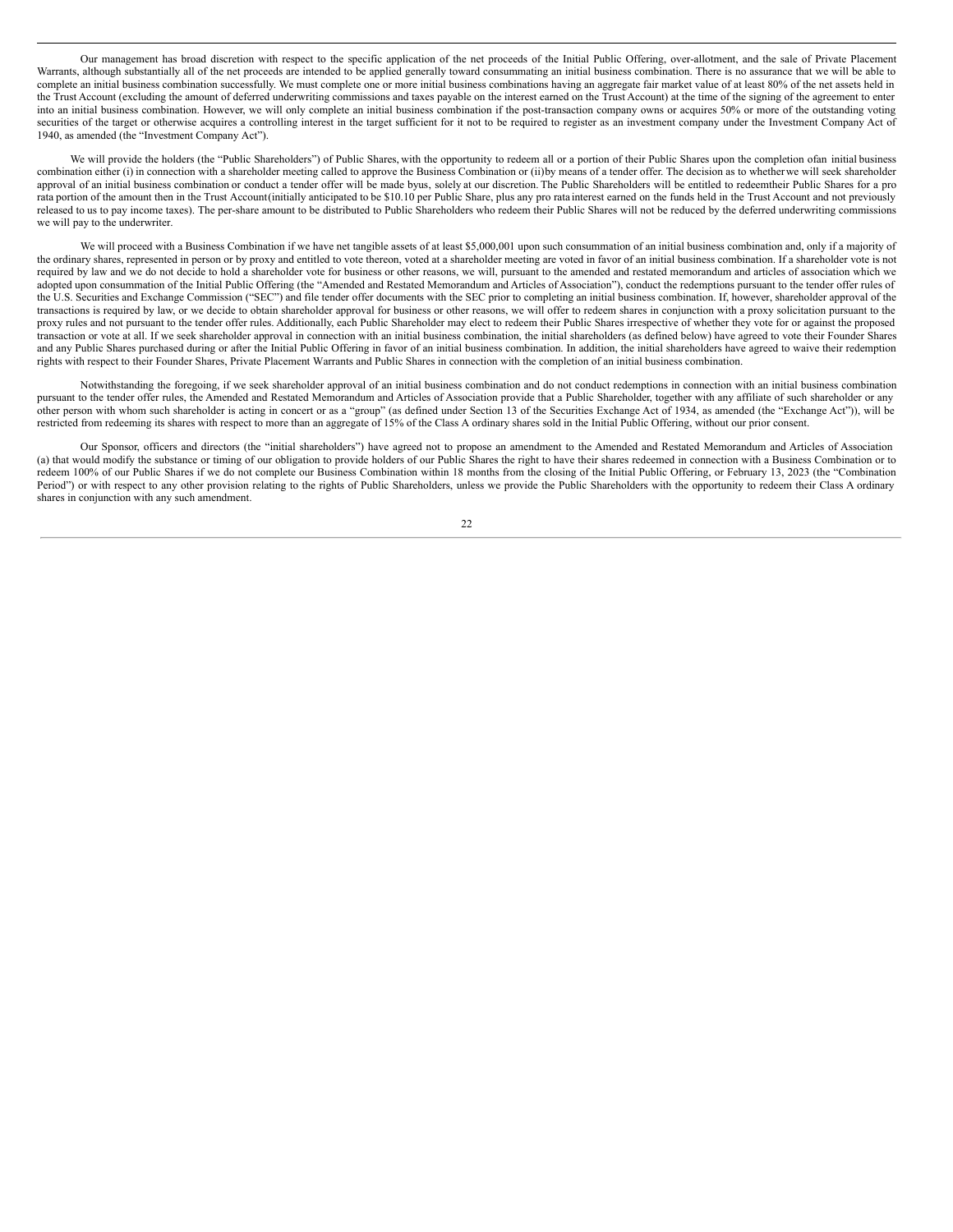If we have not completed an initial business combination within the Combination Period, we will (i) cease all operations except for the purpose of winding up; (ii)as promptly as reasonably possible but not more than ten business days thereafter, redeem the Public Shares, at a per-share price, payable in cash, equal to the aggregate amount then on deposit in the Trust Account, including interest earned on the funds held in the Trust Account and not previously released to us to pay for our income taxes, if any (less up to \$100,000 of interest to pay dissolution expenses), divided by the number of the then-outstanding Public Shares, which redemption will completely extinguish Public Shareholders' rights as shareholders (including the right to receive further liquidation distributions, if any); and (iii) as promptly as reasonably possible following such redemption, subject to the approval ofour remaining shareholders and our board of directors, liquidate and dissolve, subject in the case of clauses (ii) and (iii) to our obligations under Cayman Islands law to provide for claims of creditors and the requirements of other applicable law.

The initial shareholders have agreed to waive their liquidation rights with respect to the Founder Shares and Private Placement Warrants held by them if we fail to complete an initial business combination within the Combination Period. However, if the initial shareholders acquire Public Shares in or after the Initial Public Offering, they will be entitled to liquidating distributions from the Trust Account with respect to such Public Shares if we fail to complete an initial business combination within the Combination Period. The underwriter has agreed to waive its rights to its deferred underwriting commission held in the Trust Account in the event we do not complete an initial business combination within the Combination Period and, in such event, such amounts will be included with the other funds held in the Trust Account that will be available to fund the redemption of the Public Shares.

In the event of such distribution, it is possible that the per share value of the assets remaining available for distribution (including Trust Account assets) will be only \$10.10 per share initially held in the Trust Account.

In order to protect the amounts held in the Trust Account, our Sponsor has agreed to be liable to us if and to the extent any claims by a third party for services rendered or products sold to us, or a prospective target business with which we have discussed entering into a transaction agreement, reduce the amount of funds in the Trust Account to below the lesser of (i) \$10.10 per Public Share and (ii) the actual amount per Public Share held in the Trust Account as of the date of the liquidation of the Trust Account if less than \$10.10 per Public Share due to reductions in the value of the trust assets. This liability will not apply with respect to any claims by a third party who executed a waiver of any right, title, interest or claim of any kind in or to any monies held in the Trust Account or to any claims under our indemnity of the underwriter of the Initial Public Offering against certain liabilities, including liabilities under the Securities Act of 1933, as amended (the "Securities Act").

Moreover, in the event that an executed waiver is deemed to be unenforceable against a third party, our Sponsor will not be responsible to the extent of any liability for such third-party claims. We will seek to reduce the possibility that our Sponsor will have to indemnify the Trust Account due to claims of creditors by endeavoring to have all vendors, service providers (excluding our independent registered public accounting firm), prospective target businesses or other entities with which we do business, execute agreements with us waiving any right, title, interest or claim of any kind in or to monies held in the Trust Account.

#### **Liquidity and Capital Resources; Going Concern**

As of March 31, 2022 we had approximately \$624,351 in cash, and working capital of approximately \$795,856. Prior to the completion of the Initial Public Offering, our liquidity needs have been satisfied through receipt of \$25,000, or approximately \$0.003 per share, from the initial shareholders to cover certain offering costs in consideration for the Founder Shares, and the loan under an unsecured promissory note from the Sponsor of up to \$300,000. The promissory note from the Sponsor was paid in full on August 13, 2021.

In addition, in order to finance transaction costs in connection with a Business Combination, the Sponsor or an affiliate of the Sponsor or certain of the Company's officers and directors may, but are not obligated to, provide the Company Working Capital Loans. As of March 31, 2022, there were no amounts outstanding under any Working Capital Loans.

We anticipate that the \$624,351 outside of the Trust Account as of March 31, 2022, might not besufficient to allow us to operate for at least the next 12 months from the issuance of the financial statements, assuming that a business combination is not consummated during that time. Until consummation of a business combination, we will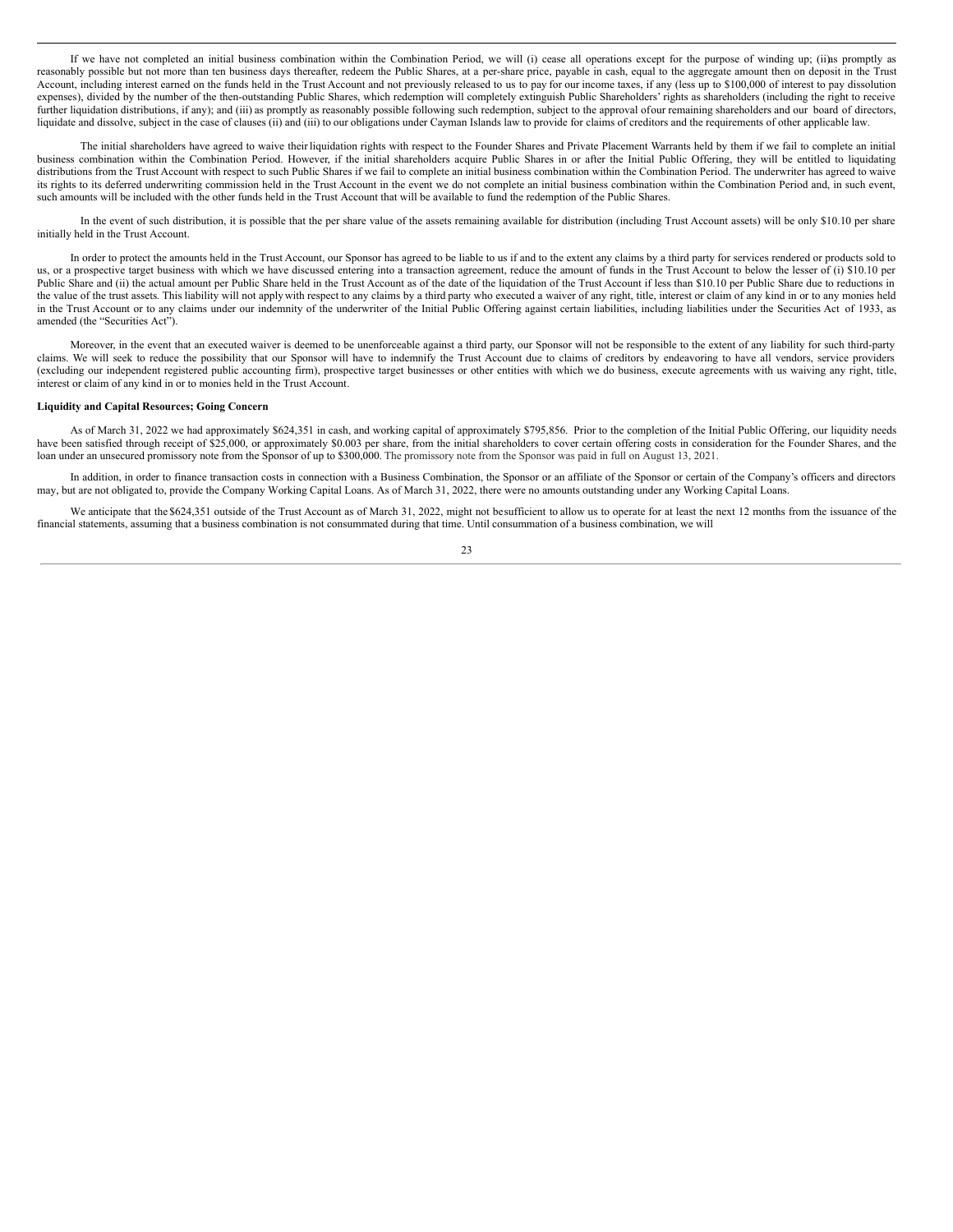be using the funds not held in the Trust Account, and any additional Working Capital Loans from the initial shareholders, certain of our officers and directors, foridentifying and evaluating prospective acquisition candidates, performing business due diligence on prospective target businesses, traveling to and from the offices, plants or similar locations of prospective target businesses, reviewing corporate documents and material agreements of prospective target businesses, selecting the target business to acquire and structuring, negotiating and consummating the business combination.

We can raise additional capital through Working Capital Loans from the initial shareholders, certain of our officers, and directors, or through loans from third parties. None of the Sponsor, officers or directors are under any obligation to advance funds to, or to invest in, us. If we are unable to raise additional capital, we may be required to take additional measures to conserve liquidity, which could include, but not necessarily be limited to, curtailing operations, suspending the pursuit of our business plan, and reducing overhead expenses. We cannot provide any assurance that new financing will be available to us on commercially acceptable terms, if at all.

We have until February 13, 2023 to consummate a Business Combination. It is uncertain that we will be able to consummate a Business Combination by either date. If a Business Combination is not consummated by the required dates, there will be a mandatory liquidation and subsequent dissolution. In connection with our assessment of going concern considerations in accordance with the authoritative guidance in Financial Accounting Standards Board ("FASB") Accounting Standards Update ("ASU") 2014-15, "Disclosure of Uncertainties About an Entity's Ability to Continue as a Going Concern," management has determined that mandatory liquidation, and subsequent dissolution, should we be unable to complete a business combination, raises substantial doubt about our ability to continue as a going concern. No adjustments have been made to the carrying amounts of assets and liabilities should we be required to liquidate after February 13, 2023.

### **Risks and Uncertainties**

Management continues to evaluate the impact of the COVID-19 pandemic and has concluded that while it is reasonably possible that the virus could have a negative effect on our financial position, results of its operations, and/or search for a target company, the specific impact is not readily determinable as of the date of these financial statements. The financial statements do not include any adjustments that might result from the outcome of this uncertainty.

#### **Results of Operations**

All activity for the three months ended March 31, 2022 relates to our formation, the Initial Public Offering and thesearch for a target for a business combination. We will not be generating any operating revenues until the closing and completion of our initialbusiness combination.

For the three months ended March 31, 2022, we had net income of approximately \$4.7 million, which consisted of unrealized gain in change in fair value ofderivative liabilities of \$4.89 million and interest income on trust account of approximately \$0.06 million, offset by formation and operating costs of approximately \$0.23 million.

For the period from March 9, 2021 (inception) through March 31, 2021, we had net loss of approximately \$0.01 million, which consisted wholly of formation and operating costs.

#### **Contractual Obligations**

We do not have any long-term debt obligations, capital lease obligations, operating lease obligations, purchase obligations or long-term liabilities other than an administrative support agreement described below.

#### *Registration Rights*

The holders of Founder Shares and Private Placement Warrants that may be issued upon conversion of Working Capital Loans, are entitled to registration rights pursuant to a registration and shareholder rights agreement. The holders of these securities are entitled to make up to three demands, excluding short form demands, that we register such securities. In addition, the holders have certain "piggy-back" registration rights with respect to registration statements filed subsequent to our completion of our Business Combination. However, the registration and shareholder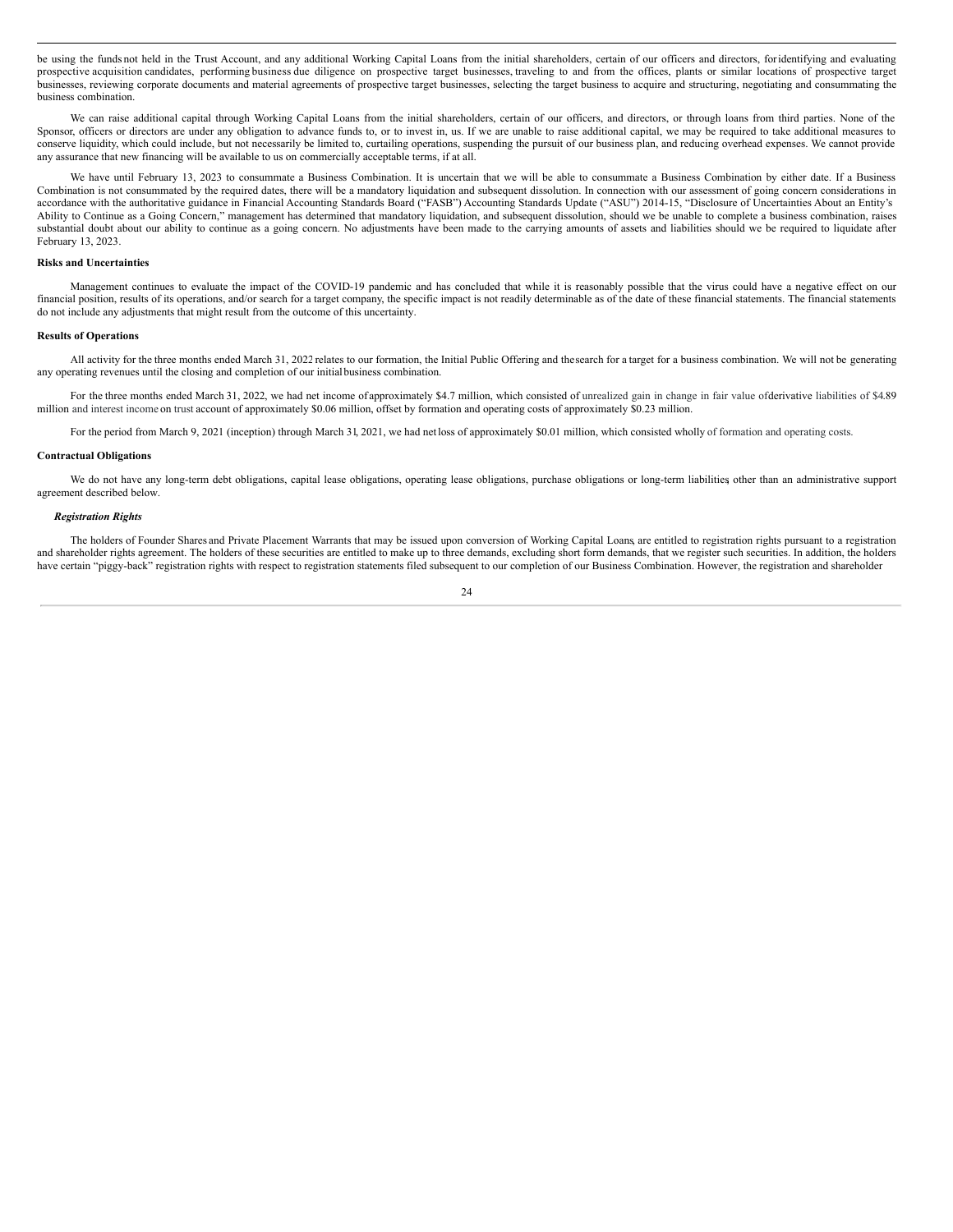rights agreement provides that we will not permit any registration statement filed under the Securities Act to become effective until termination of the applicable lock-up period, which occurs (i) in the case of the Founder Shares, in accordance with the letter agreement our initial shareholders entered into and (ii) in the case of the Private Placement Warrants, 30 days after the completion of our Business Combination. We will bear the expenses incurred in connection with the filing of any such registration statements.

#### *Underwriting Agreement*

We granted the underwriter a 45-day option to purchase up to 3,000,000 additional Units to cover over-allotments, if any, at the Initial Public Offering price less the underwriting discounts and commissions. On August 25, 2021, the underwriter partially exercised the over-allotment option to purchase an additional 395,000 Units (the "Over-Allotment Units") and on August 27, 2021, we completed the sale of the Over-Allotment Units to the underwriter.

The underwriter was paid a cash underwriting discount of \$0.20 per Unit, or approximately \$4.1 million in the aggregate, paid upon the closing of the Initial Public Offering and Over-Allotment. In addition, \$0.35 per Unit, or approximately \$7.1 million in the aggregate will be payable to the underwriter for deferred underwriting commissions. The deferred fee will become payable to the underwriter from the amounts held in the Trust Account solely in the event that we complete an initial business combination, subject to the terms of the underwriting agreement.

#### *Administrative Services Agreement*

Commencing on the date that our securities are first listed on the New York Stock Exchange, we agreed to pay the Sponsor\$10,000 per month for office space, secretarial and administrative services provided to members of our founding team. Upon completion of the initial Business Combination or our liquidation, we will cease paying such monthly fees. For the three months ended March 31, 2022, \$30,000 has been accrued thereunder.

#### **Critical Accounting Policies**

This management's discussion and analysis of our financial condition and results of operations is based on our financial statements, which have been prepared in accordance with US GAAP. The preparation of our financial statements requires us to make estimates and judgments that affect the reported amounts of assets, liabilities, revenues and expenses and the disclosure of contingent assets and liabilities in our financial statements. On an ongoing basis, we evaluate our estimates and judgments, including those related to fair value of financial instruments and accrued expenses. We base our estimates on historical experience, known trends and events and various other factors that we believe to be reasonable under the circumstances, the results of which form the basis for making judgments about the carrying values of assets and liabilities that are not readily apparent from other sources. Actual results may differ from these estimates under different assumptions or conditions. We have identified the following as its critical accounting policies:

#### *Warrant Liabilities*

The Company evaluated the Public Warrants and Private Placement Warrants (collectively, "Warrants") in accordance with ASC 815-40, "Derivatives and Hedging - Contracts in Entity's Own Equity", and concluded that a provision in the Warrant Agreement related to certain tender or exchange offers precludes the Warrants from being accounted for as components of equity. As the Warrants meet the definition of a derivative as contemplated in ASC 815, the Warrants are recorded as derivative liabilities on the balance sheet and measured at fair value at inception (on the date of the IPO) and at each reporting date in accordance with ASC 820, "Fair Value Measurement", with changes in fair value recognized in the statement of operations in the period of change.

#### *Of ering Costs*

The Company complies with the requirements of the ASC 340-10-S99-1. Offering costs consisted of legal, accounting, underwriting fees and other costs incurred through the IPO that were directly related to the Public Offering. Offering costs are allocated to the separable financial instruments issued in the IPO based on a relative fair value basis, compared to total proceeds received. Offering costs associated with warrant liabilities are expensed as incurred, and presented as non-operating expenses in the statement of operations. Offering costs associated with the Class A ordinary shares were charged to temporary equity upon the completion of the Initial Public Offering.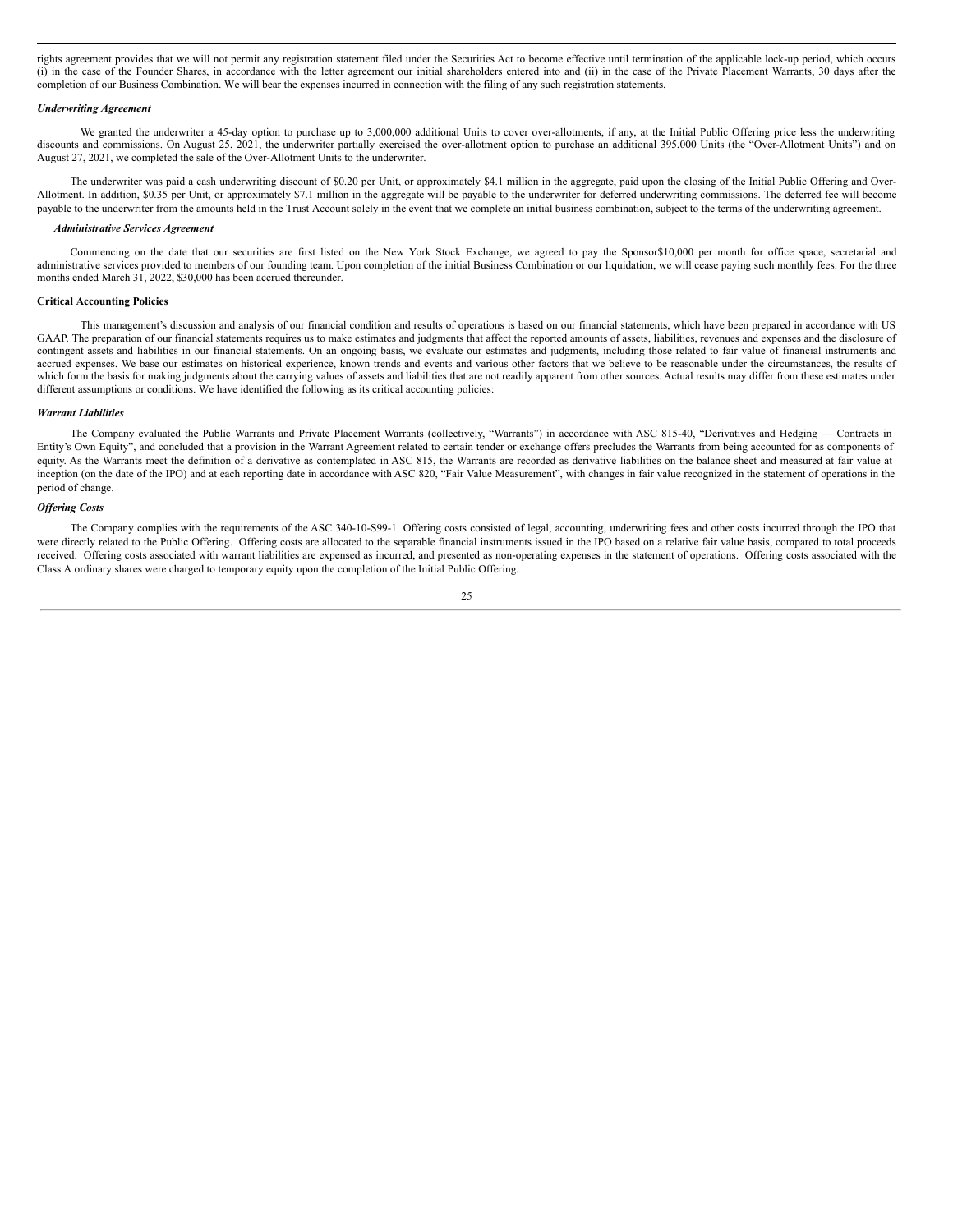Transaction costs amounted to \$12,200,293, of which \$1,004,805 were allocated to expense associated with the warrant liability.

### *Net Income (Loss) Per Ordinary Share*

We comply with accounting and disclosure requirements of ASC Topic 260, "Earnings Per Share." Our statement of operations include a presentation of income (loss) per share for ordinary shares subject to possible redemption in a manner similar to the two-class method of income (loss) per share. Net income per share, basic and diluted, for Class A redeemable ordinary shares is calculated by dividing interest income earned and realized gains or losses on the Trust Account for the three months ended March 31, 2022 by the weighted average number of Class A redeemable ordinary shares outstanding since December 31, 2021. We have not considered the effect of the warrants sold in our initial public offering (including the consummation of the overallotment option) and the private placement to purchase an aggregate of 20,395,000 Class A ordinary shares in the calculation of diluted net income per ordinary share, because their inclusion would be anti-dilutive under the treasury stock method. The Trust Account generated \$55,359 interest and no realized gains or losses for the three months ended March 31, 2022. Net income (loss) per share, basic and diluted, for Class A and Class B non-redeemable ordinary shares is calculated by dividing the net income, adjusted for income or loss attributable to Class A redeemable ordinary shares, by the weighted average number of Class A and Class B nonredeemable ordinary shares outstanding for the period. Class A and Class B non-redeemable ordinary shares includes the Founder Shares as these shares do not have any redemption features and do not participate in the income or losses of the Trust Account. At March 31, 2022 and December 31, 2021, we did not have any dilutive securities and other contracts that could, potentially, be exercised or converted into ordinary shares and then share in the earnings of our company. As a result, diluted income (loss) per share is the same as basic income (loss) per share for the period presented.

#### *Class A Ordinary Shares Subject to Possible Redemption*

Class A ordinary shares subject to mandatory redemption (if any) are classified as liability instruments and are measured at fair value. Conditionally redeemable Class A ordinary shares (including Class A ordinary shares that feature redemption rights that are either within the control of the holder or subject to redemption upon the occurrence of uncertain events not solely within our control) are classified as temporary equity. At all other times, Class A ordinary shares are classified as shareholders' deficit. Our Class A ordinary shares feature certain redemption rights that are considered to be outside of our control and subject to the occurrence of uncertain future events. Accordingly, at March 31, 2022 and December 31, 2021, 20,395,000 Class A ordinary shares subject to possible redemption are presented as temporary equity, outside of the shareholders' deficit section of our balance sheet.

#### *Recent Accounting Pronouncements*

Our management does not believe that there are any recently issued, but not yet effective, accounting pronouncements, if currently adopted, that would have a material effect on our audited financial statements.

### **Off-Balance Sheet Arrangements**

As of March 31, 2022, we did not have any off-balance sheet arrangements as defined in Item 303(a)(4)(ii) of Regulation S-K.

### **Inflation**

We do not believe that inflation had a material impact on our business, revenues or operating results during the period presented.

## JOBS Act

The Jumpstart Our Business Startups Act of 2012 (the "JOBS Act") contains provisions that, among other things, relax certain reporting requirements for qualifying public companies. We qualify as an "emerging growth company" and under the JOBS Act are allowed to comply with new or revised accounting pronouncements based on the effective date for private (not publicly traded) companies. We are electing to delay the adoption of new or revised accounting standards, and as a result, we may not comply with new or revised accounting standards on the relevant dates on which adoption of such standards is required for non-emerging growth companies. As a result, the audited financial

26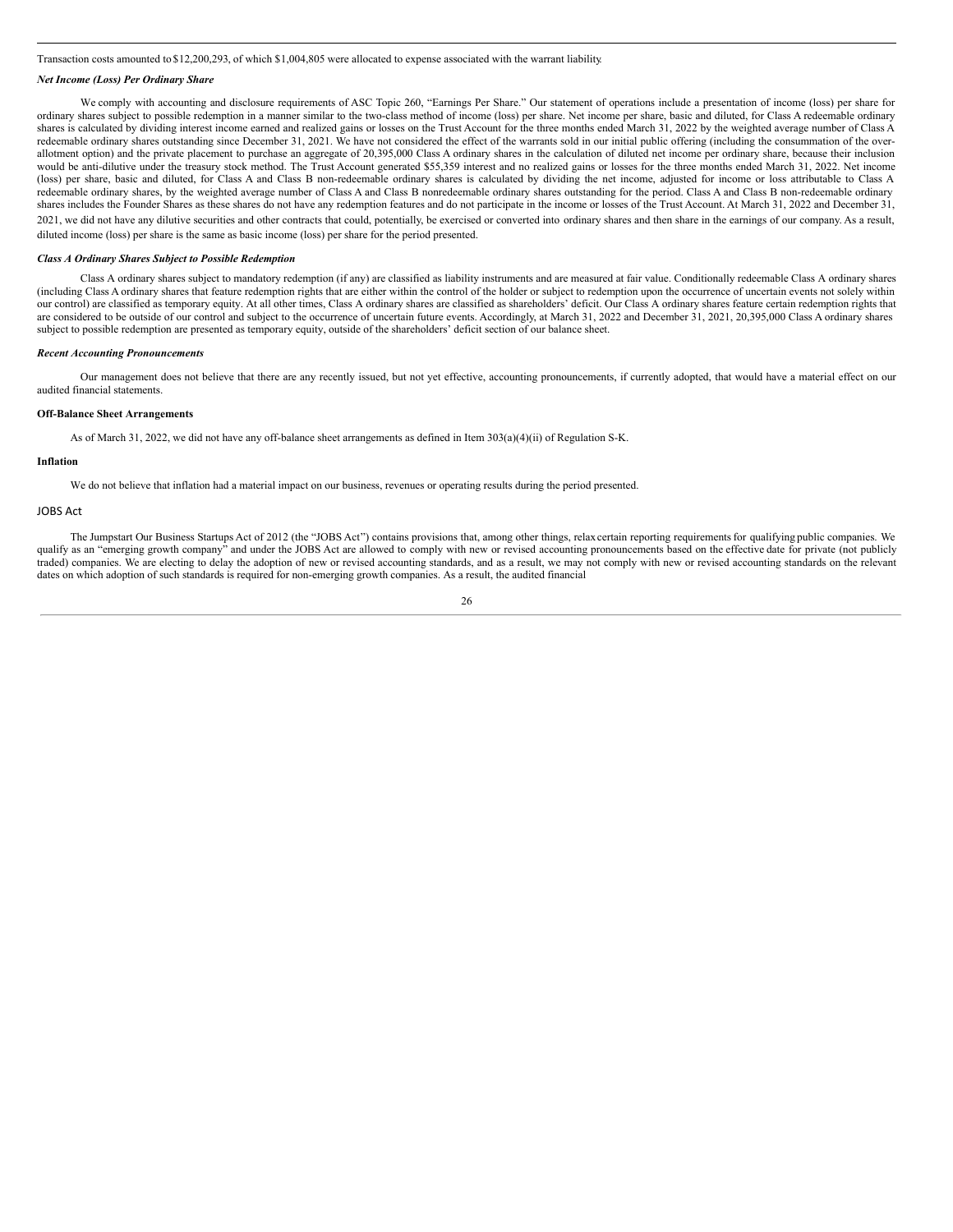statements may not be comparable to companies that comply with new or revised accounting pronouncements as of public company effective dates.

Subject to certain conditions set forth in the JOBS Act, if, as an "emerging growth company," we choose to rely on such exemptions we may not be required to, among other things, (i) provide an auditor's attestation report on our system of internal controls over financial reporting pursuant to Section 404, (ii) provide all of the compensation disclosure that may be required of non-emerging growth public companies under the Dodd-Frank Wall Street Reform and Consumer Protection Act, (iii) comply with any requirement that may be adopted by the PCAOB regarding mandatory audit firm rotation or a supplement to the auditor's report providing additional information about the audit and the audited financial statements (auditor discussion and analysis) and (iv) disclose certain executive compensation related items such as the correlation between executive compensation and performance and comparisons of the CEO's compensation to median employee compensation. These exemptions will apply for a period of five years following the completion of our Initial Public Offering or until we are no longer an "emerging growth company," whichever is earlier.

### <span id="page-26-0"></span>**Item 3. Quantitative and Qualitative Disclosures About Market Risk.**

We are a smaller reporting company as defined by Rule 12b-2 of the Exchange Act and are not required to provide the information otherwise required under this item.

#### <span id="page-26-1"></span>**Item 4. Controls and Procedures.**

#### *Evaluation of Disclosure Controls and Procedures*

Disclosure controls and procedures are designed to ensure that information required to be disclosed by us in our Exchange Act reports is recorded, processed, summarized, and reported within the time periods specified in the SEC's rules and forms, and that such information is accumulated and communicated to our management, including our principal executive officer and principal financial officer or persons performing similar functions, as appropriate to allow timely decisions regarding required disclosure.

Under the supervision and with the participation of ourmanagement, including our principal executive officer and principal financial officer, we conducted an evaluation of the effectiveness of the design and operation of our disclosure controls and procedures as of the end of March 31, 2022. Based on this evaluation, our principal executive officer and principal financial officer have concluded that during the period covered by this report, our disclosure controls and procedure: (as defined in Rules 13a-15(e) and 15d-15(e) under the Exchange Act) were not effective, due to the restatement of our financial statement as of August 13, 2021 for the classification of redeemable Class A Shares, as described below, which constitutes a material weakness in our internal control over financial reporting. In light of this material weakness, we performed additional analysis as deemed necessary to ensure that our unaudited interim financial statements were prepared in accordance with U.S. generally accepted accounting principles. Accordingly, management believes that the financial statements included in this Quarterly Report on Form 10-Q present fairly in all material respects our financial position, results of operations and cash flows for the periods presented.

#### *Changes in Internal Control over Financial Reporting*

There was no change in our internal control over financial reporting that occurred during the fiscal quarter ended March 31, 2022 covered by this Quarterly Report on Form 10-Q that has materially affected, or is reasonably likely to materially affect, our internal control over financial reporting.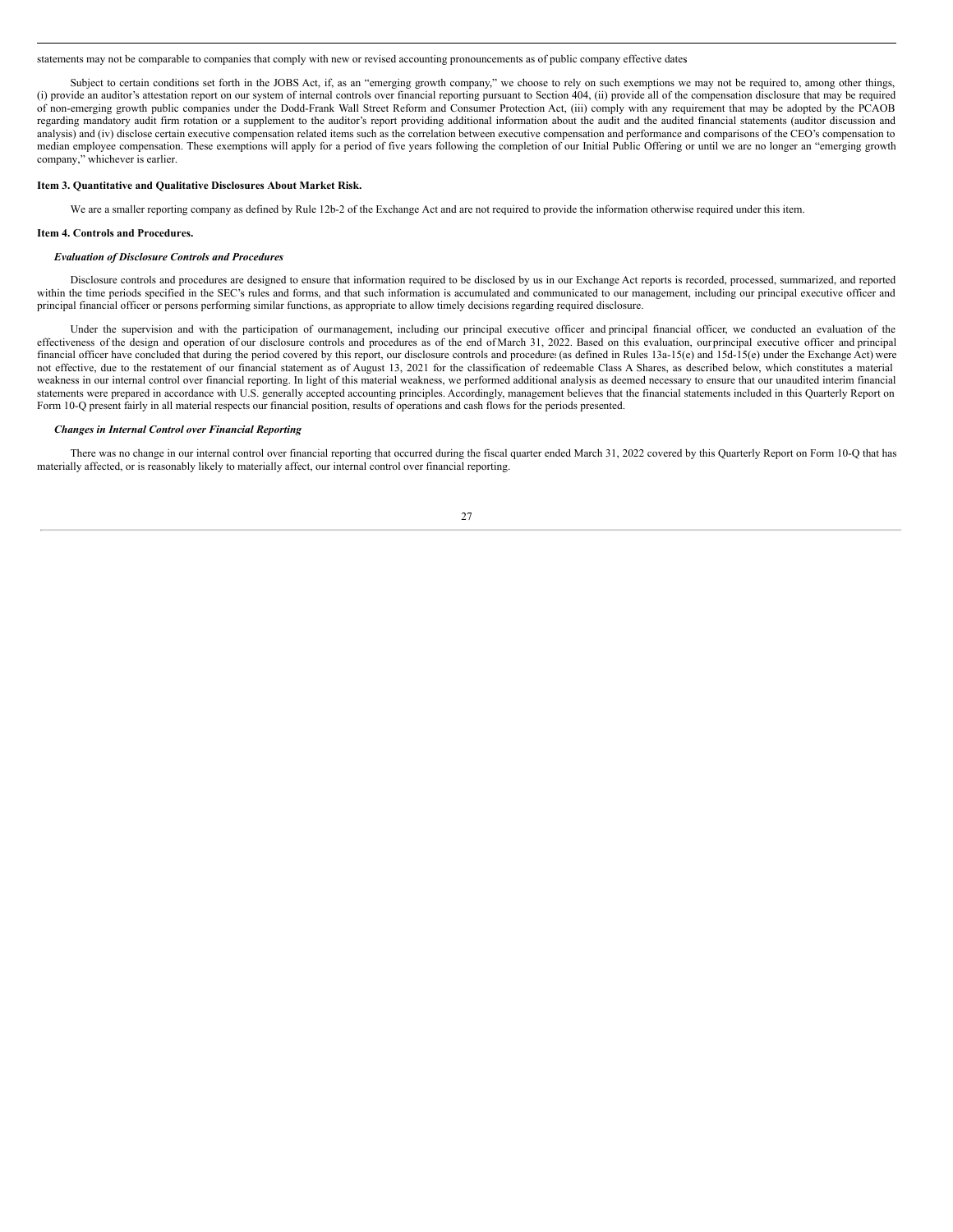### <span id="page-27-1"></span><span id="page-27-0"></span>**Item 1. Legal Proceedings.**

None.

### <span id="page-27-2"></span>**Item 1A. Risk Factors.**

Except as described below, there have been no material changes from the risk factors previously disclosed in the Company's Annual Report on Form 10-K for the period ended December 31, 2021 as filed with the SEC on April 22, 2022.

Changes in laws or regulations, or a failure to comply with any laws and regulations, may adversely affect our business, including our ability to negotiate and complete our initial *business combination, and results of operations.*

We are subject to laws and regulations enacted by national, regional and local governments. In particular, we are required to comply with certain SEC and other legal requirements. Compliance with, and monitoring of, applicable laws and regulations may be difficult, time consuming and costly. Those laws and regulations and their interpretation and application may also change from time to time and those changes could have a material adverse effect on our business, investments and results of operations. In addition, a failure to comply with applicable laws or regulations, as interpreted and applied, could have a material adverse effect on our business, including our ability to negotiate and complete our initial business combination, and results of operations.

On March 30, 2022, the SEC issued proposed rules relating to, among other items, enhancing disclosures in business combination transactions involving SPACs and private operating companies and increasing the potential liability of certain participants in proposed business combination transactions. These rules, if adopted, whether in the form proposed or in revised form, may materially increase the costs and time required to negotiate and complete an initial business combination and could potentially impair our ability to complete an initial business combination.

#### <span id="page-27-3"></span>**Item 2. Unregistered Sales of Equity Securities and Use of Proceeds.**

On March 15, 2021, our Sponsor paid \$25,000, or approximately \$0.003 per share, to cover certain offering costs in consideration for 8,625,000 Class B ordinary shares, par value \$0.0001. On July 22, 2021, we effected a share surrender resulting in its Sponsor surrendering 2,875,000 Class B ordinary shares. As a result of such share surrender, our initial shareholders currently held 5,750,000 Class B ordinary shares, 750,000 of which were subject to forfeiture depending on the extent to which the underwriter's over-allotment option is exercised. Each of Sharda Cherwoo, Peter K. Lenardos and Emer Timmons currently owns 25,000 Class B ordinary shares noted above, which were transferred to them from the Sponsor on April 27, 2021. On August 27, 2021, the Underwriters partially exercised the over-allotment option and purchased an additional 395,000 Units, and forfeited the remainder of the option when it expired. Accordingly, on September 24, 2021, the Sponsor surrendered to the Company for cancellation, 651,250 Class B ordinary shares, resulting in the initial shareholders holding an aggregate of 5,098,750 Class B ordinary shares, and none subject to forfeiture any longer.

Our Sponsor is an accredited investor for purposes of Rule 501 of Regulation D. Each of the equity holders in our Sponsor is an accredited investor under Rule 501 of Regulation D. The sole business of our Sponsor is to act as the Company's sponsor in connection with this offering. The limited partnership agreement of our Sponsor provides that its partnership interests may only be transferred to our officers or directors or other persons affiliated with our Sponsor, or in connection with estate planning transfers.

Simultaneously with the closing of the IPO, the Sponsor purchased an aggregate of 8,500,000 Private Placement Warrants at a purchase price of \$1.00 per Private Placement Warrant, generating gross proceeds to the Company of \$8,500,000. A portion of the proceeds from the sale of the Private Placement Warrants amounting to \$6,000,000 was added to the proceeds from the IPO held in the Trust Account. If the Company does not complete a Business Combination within the Combination Period, the Private Placement Warrants will expire worthless.

The Private Placement Warrants (including the Class A ordinary shares issuable upon exercise of such warrants) will not be transferable, assignable or saleable until 30 days after the completion of the initial Business

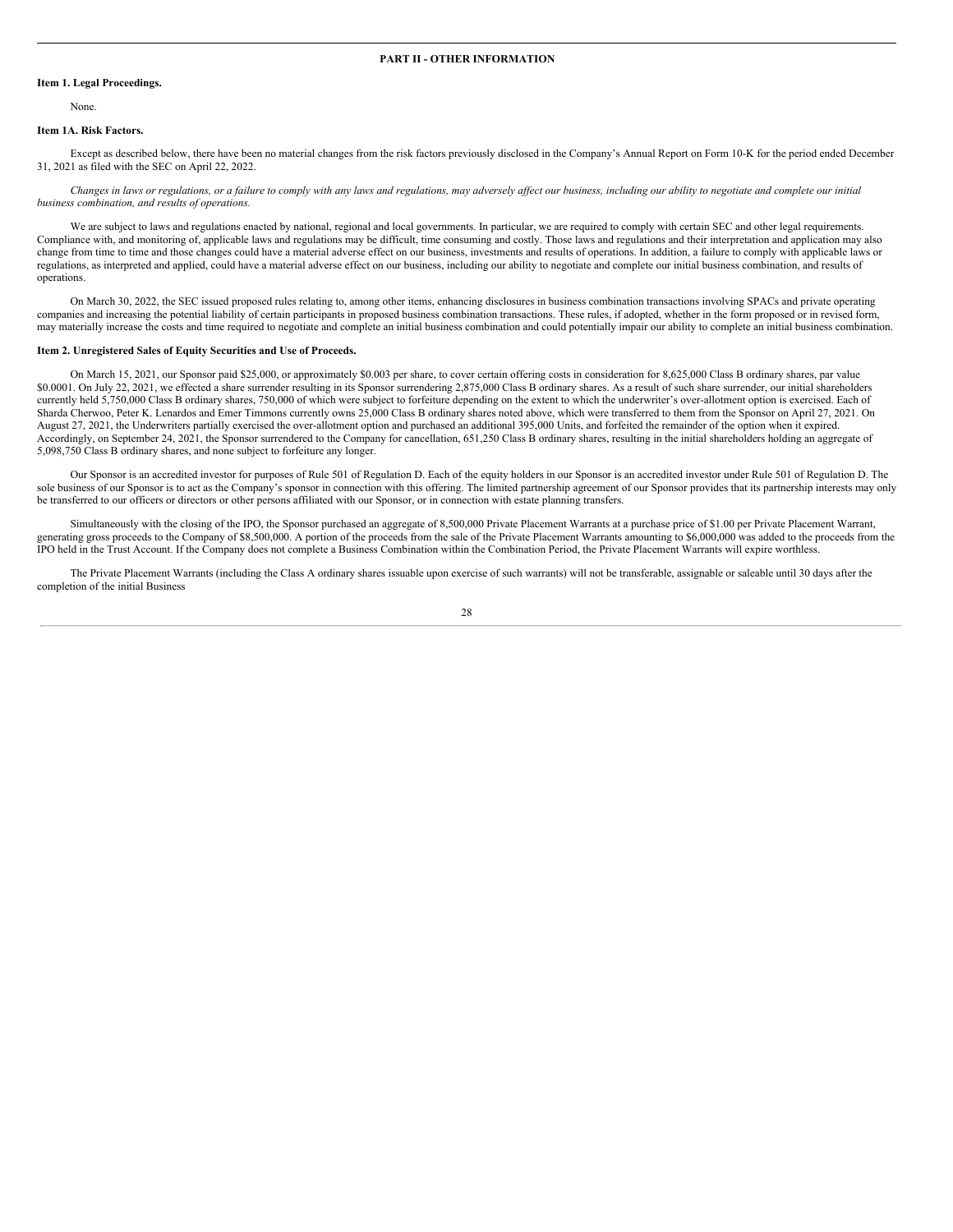Combination and they will not be redeemable by the Company so long as they are held by the Sponsor, members of the Sponsor or their permitted transferees. If the Private Placement Warrants are held by holders other than the Sponsor or its permitted transferees, the Private Placement Warrants will be redeemable by the Company in all redemption scenarios and exercisable by the holders on the same basis as the Public Warrants. The Private Placement Warrants, which were purchased by the Sponsor, are substantially similar to the Public Warrants, except that if held by the Sponsor or their respective permitted transferees, they (i) may be exercised for cash or on a cashless basis, (ii) are not subject to being called for redemption under certain redemption scenarios and (iii) subject to certain limited exceptions, will be subject to transfer restrictions until 30 days following the consummation of the Company's initial business combination. If the Private Placement Warrants are held by holders other than the Sponsor or their respective permitted transferees, the Private Placement Warrants will be redeemable by the Company under all redemption scenarios and exercisable by holders on the same basis as the Public Warrants. The Private Placement Warrants have been issued pursuant to, and are governed by the Warrant Agreement. No underwriting discounts or commissions were paid with respect to such sale. The issuance of the Private Placement Warrants was made pursuant to the exemption from registration contained in Section 4(a)(2) of the Securities Act of 1933, as amended.

#### <span id="page-28-0"></span>**Item 3. Defaults upon Senior Securities.**

None.

### <span id="page-28-1"></span>**Item 4. Mine Safety Disclosures.**

Not applicable.

### <span id="page-28-2"></span>**Item 5. Other Information.**

None.

### <span id="page-28-3"></span>**Item 6. Exhibits.**

| <b>Exhibit Number</b> | <b>Description</b>                                                                                                                                                                                                                                  |
|-----------------------|-----------------------------------------------------------------------------------------------------------------------------------------------------------------------------------------------------------------------------------------------------|
| $31.1*$               | Certification of Chief Executive Officers (Principal Executive Officer) Pursuant to Rules 13a-14(a) and 15d-14(a) under the Securities Exchange Act of 1934, as<br>Adopted Pursuant to Section 302 of the Sarbanes-Oxley Act of 2002.               |
| $31.2*$               | Certification of Chief Financial Officer (Principal Financial and Accounting Officer) Pursuant to Rules 13a-14(a) and 15d-14(a) under the Securities Exchange<br>Act of 1934, as Adopted Pursuant to Section 302 of the Sarbanes-Oxley Act of 2002. |
| $32.1**$              | Certification of Chief Executive Officers (Principal Executive Officer) Pursuant to 18 U.S.C. Section 1350, as Adopted Pursuant to Section 906 of the Sarbanes-<br>Oxley Act of 2002.                                                               |
| $32.2**$              | Certification of Chief Financial Officer (Principal Financial and Accounting Officer) Pursuant to 18 U.S.C. Section 1350, as Adopted Pursuant to Section 906 of<br>the Sarbanes-Oxley Act of 2002.                                                  |
| $101$ . INS*          | Inline XBRL Instance Document (the instance document does not appear in the Interactive Data File because its XBRL tags are embedded within the Inline<br>XBRL document)                                                                            |
| 101.SCH*              | Inline XBRL Taxonomy Extension Schema Document                                                                                                                                                                                                      |
| $101.CAL*$            | Inline XBRL Taxonomy Extension Calculation Linkbase Document                                                                                                                                                                                        |
| $101.DEF*$            | Inline XBRL Taxonomy Extension Definition Linkbase Document                                                                                                                                                                                         |
| $101.LAB*$            | Inline XBRL Taxonomy Extension Label Linkbase Document                                                                                                                                                                                              |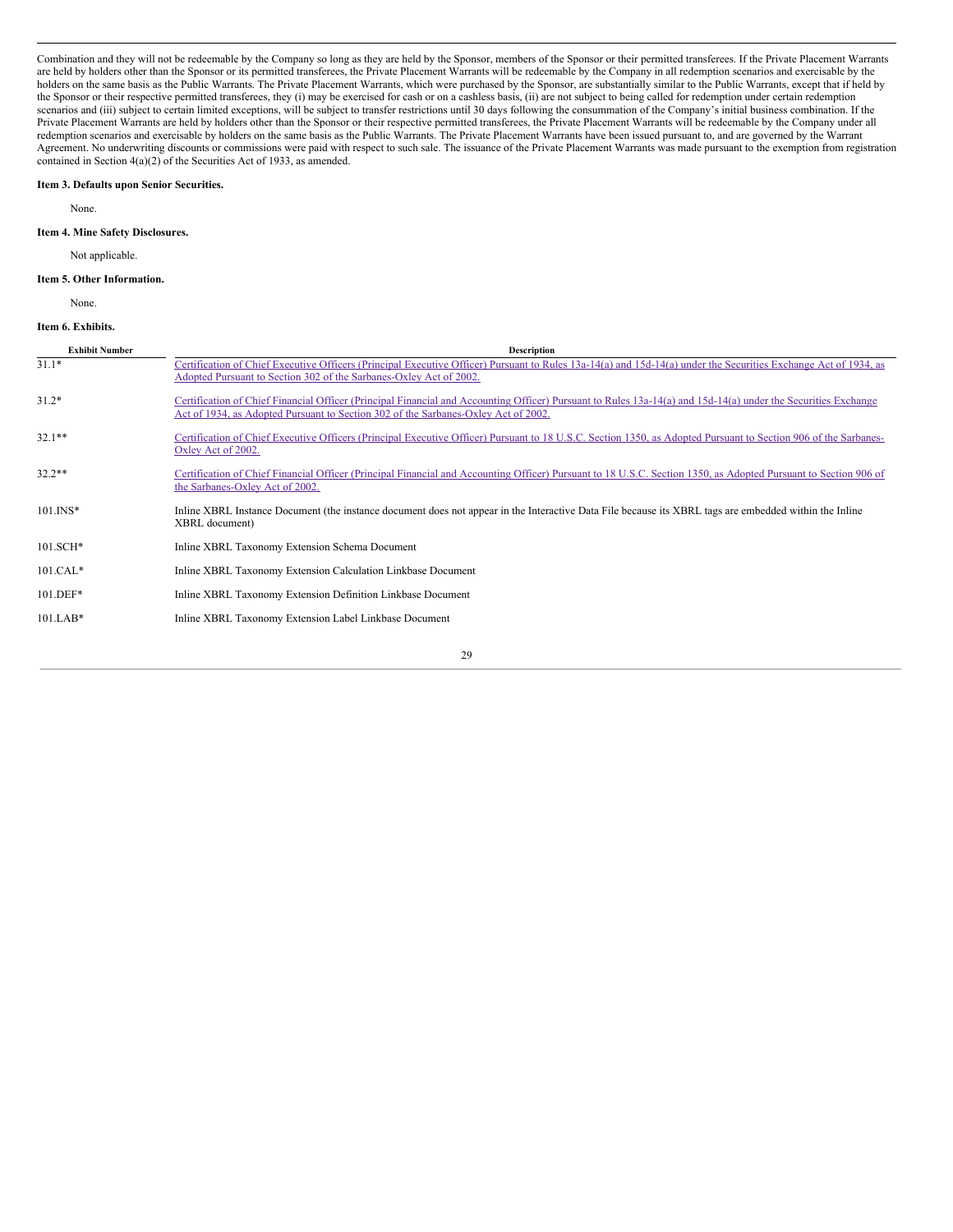|                                                                                  | <b>Exhibit Number</b> | <b>Description</b>                                                                                             |
|----------------------------------------------------------------------------------|-----------------------|----------------------------------------------------------------------------------------------------------------|
| 101.PRE*                                                                         |                       | Inline XBRL Taxonomy Extension Presentation Linkbase Document                                                  |
| $104*$                                                                           |                       | Cover Page Interactive Data File (formatted as inline XBRL and contained in Exhibit 101)                       |
|                                                                                  | Filed herewith.       |                                                                                                                |
| about the company of the company of the company of the company of the company of | $\cdots$              | the contract of the company of the contract of the contract of the contract of the contract of the contract of |

<sup>\*\*</sup> These certifications are furnished to the SEC pursuant to Section 906 of the Sarbanes-Oxley Act of 2002 and are deemed not filed for purposes of Section 18 of the Securities Exchange Act of 1934, as amended, nor shall they be deemed incorporated by reference in any filing under the Securities Act of 1933, except as shall be expressly set forth by specific reference in such filing.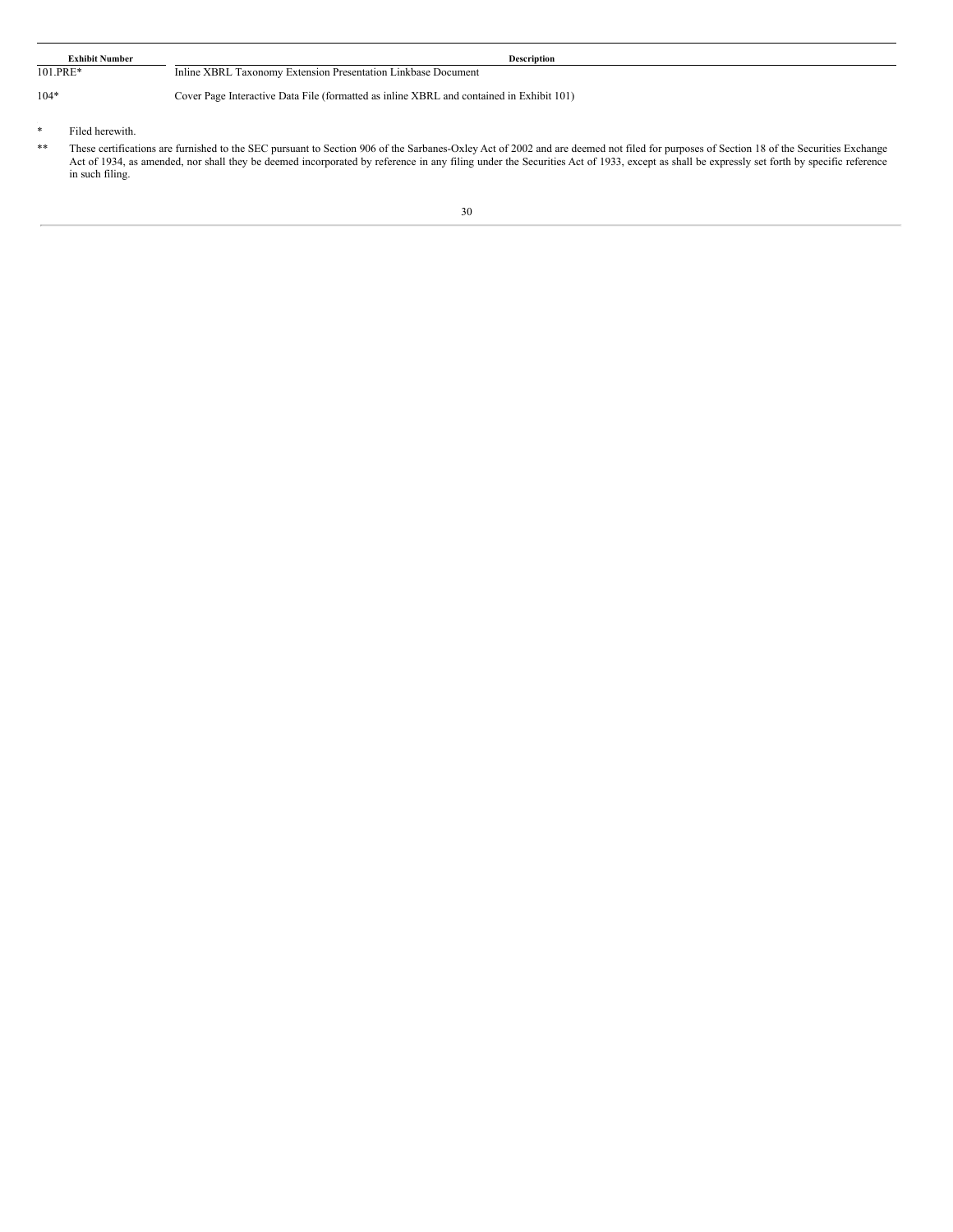# **SIGNATURE**

<span id="page-30-0"></span>Pursuant to the requirements of the Securities Exchange Act of 1934, the registrant has duly caused this report to be signed on its behalf by the undersigned hereunto duly authorized.

By: /s/ Xavier Rolet

Name: Xavier Rolet

Title: Chief Executive Officer

Dated: May 17, 2022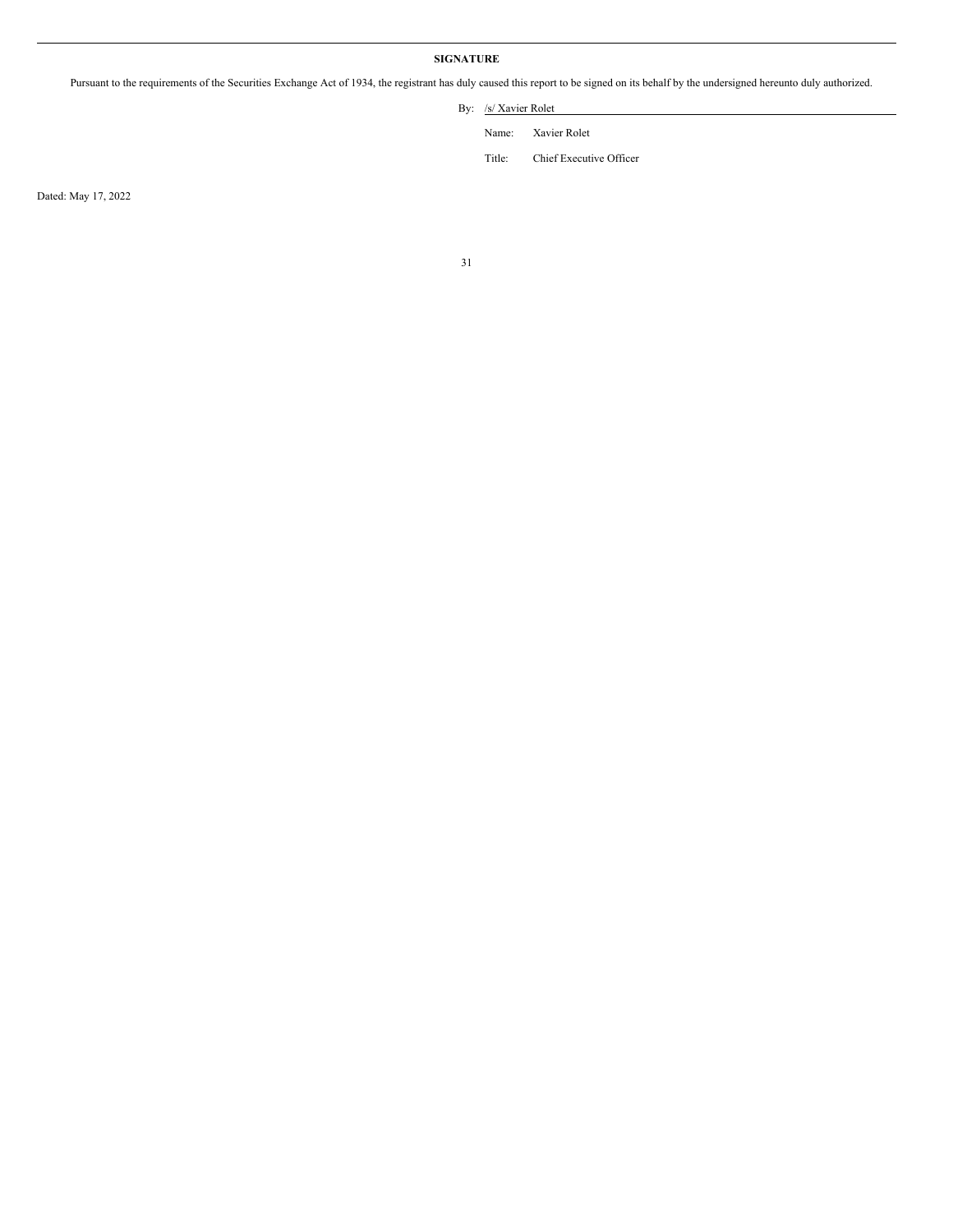### **CERTIFICATION PURSUANT TO RULES 13a-14(a) AND 15d-14(a) UNDER THE SECURITIES EXCHANGE ACT OF 1934, AS ADOPTED PURSUANT TO SECTION 302 OF THE SARBANES-OXLEY ACT OF 2002**

## <span id="page-31-0"></span>I, Xavier Rolet, certify that:

- 1. I have reviewed this Quarterly Report on Form 10-Q of World Quantum Growth Acquisition Corp.;
- 2. Based on my knowledge, this report does not contain any untrue statement of a material fact or omit to state a material fact necessary to make the statements made, in light of the circumstances under which such statements were made, not misleading with respect to the period covered by this report;
- 3. Based on my knowledge, the financial statements, and other financial information included in this report, fairly present in all material respects the financial condition, results of operations and cash flows of the registrant as of, and for, the periods presented in this report;
- 4. The registrant's other certifying officer and I are responsible for establishing and maintaining disclosure controls and procedures (as defined in Exchange Act Rules 13a-15(e) and 15d-15(e)) for the registrant and have:
	- a) Designed such disclosure controls and procedures, or caused such disclosure controls and procedures to be designed under our supervision, to ensure that material information relating to the registrant, including its consolidated subsidiaries, is made known to us by others within those entities, particularly during the period in which this report is being prepared;
	- b) [Paragraph omitted pursuant to SEC Release Nos. 33-8238/34-47986 and 33-8392/34-49313];
	- c) Evaluated the effectiveness of the registrant's disclosure controls and procedures and presented in this report our conclusions about the effectiveness of the disclosure controls and procedures, as of the end of the period covered by this report based on such evaluation; and
	- d) Disclosed in this report any change in the registrant's internal control over financial reporting that occurred during the registrant's most recent fiscal quarter (the registrant's fourth fiscal quarter in the case of an annual report) that has materially affected, or is reasonably likely to materially affect, the registrant's internal control over financial reporting; and
- 5. The registrant's other certifying officer and I have disclosed, based on our most recent evaluation of internal control over financial reporting, to the registrant's auditors and the audit committee of the registrant's board of directors (or persons performing the equivalent functions):
	- (a) All significant deficiencies and material weaknesses in the design or operation of internal control over financial reporting which are reasonably likely to adversely affect the registrant's ability to record, process, summarize and report financial information; and
	- (b) Any fraud, whether or not material, that involves management or other employees who have a significant role in the registrant's internal control over financial reporting.

Date: May 17, 2022 By: /s/ Xavier Rolet

Xavier Rolet Chief Executive Officer (Principal Executive Officer)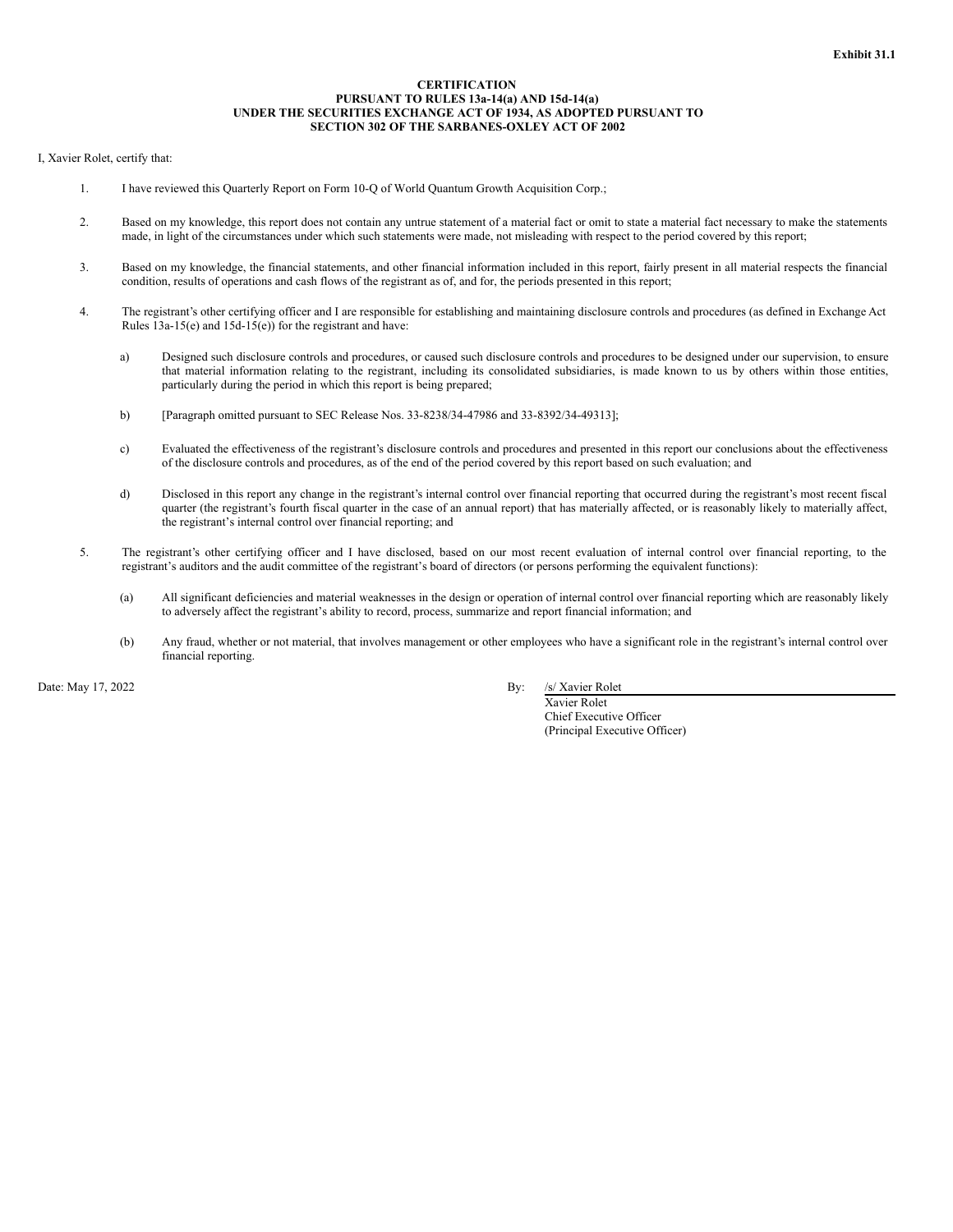## **CERTIFICATION PURSUANT TO RULES 13a-14(a) AND 15d-14(a) UNDER THE SECURITIES EXCHANGE ACT OF 1934, AS ADOPTED PURSUANT TO SECTION 302 OF THE SARBANES-OXLEY ACT OF 2002**

## <span id="page-32-0"></span>I, Serge Harry, certify that:

- 1. I have reviewed this Quarterly Report on Form 10-Q of World Quantum Growth Acquisition Corp.;
- 2. Based on my knowledge, this report does not contain any untrue statement of a material fact or omit to state a material fact necessary to make the statements made, in light of the circumstances under which such statements were made, not misleading with respect to the period covered by this report;
- 3. Based on my knowledge, the financial statements, and other financial information included in this report, fairly present in all material respects the financial condition, results of operations and cash flows of the registrant as of, and for, the periods presented in this report;
- 4. The registrant's other certifying officer and I are responsible for establishing and maintaining disclosure controls and procedures (as defined in Exchange Act Rules 13a-15(e) and 15d-15(e)) for the registrant and have:
	- a) Designed such disclosure controls and procedures, or caused such disclosure controls and procedures to be designed under our supervision, to ensure that material information relating to the registrant, including its consolidated subsidiaries, is made known to us by others within those entities, particularly during the period in which this report is being prepared;
	- b) [Paragraph omitted pursuant to SEC Release Nos. 33-8238/34-47986 and 33-8392/34-49313];
	- c) Evaluated the effectiveness of the registrant's disclosure controls and procedures and presented in this report our conclusions about the effectiveness of the disclosure controls and procedures, as of the end of the period covered by this report based on such evaluation; and
	- d) Disclosed in this report any change in the registrant's internal control over financial reporting that occurred during the registrant's most recent fiscal quarter (the registrant's fourth fiscal quarter in the case of an annual report) that has materially affected, or is reasonably likely to materially affect, the registrant's internal control over financial reporting; and
- 5. The registrant's other certifying officer and I have disclosed, based on our most recent evaluation of internal control over financial reporting, to the registrant's auditors and the audit committee of the registrant's board of directors (or persons performing the equivalent functions):
	- (a) All significant deficiencies and material weaknesses in the design or operation of internal control over financial reporting which are reasonably likely to adversely affect the registrant's ability to record, process, summarize and report financial information; and
	- (b) Any fraud, whether or not material, that involves management or other employees who have a significant role in the registrant's internal control over financial reporting.

Date: May 17, 2022 By: /s/ Serge Harry

Serge Harry Chief Financial Officer (Principal Financial Officer and Accounting Officer)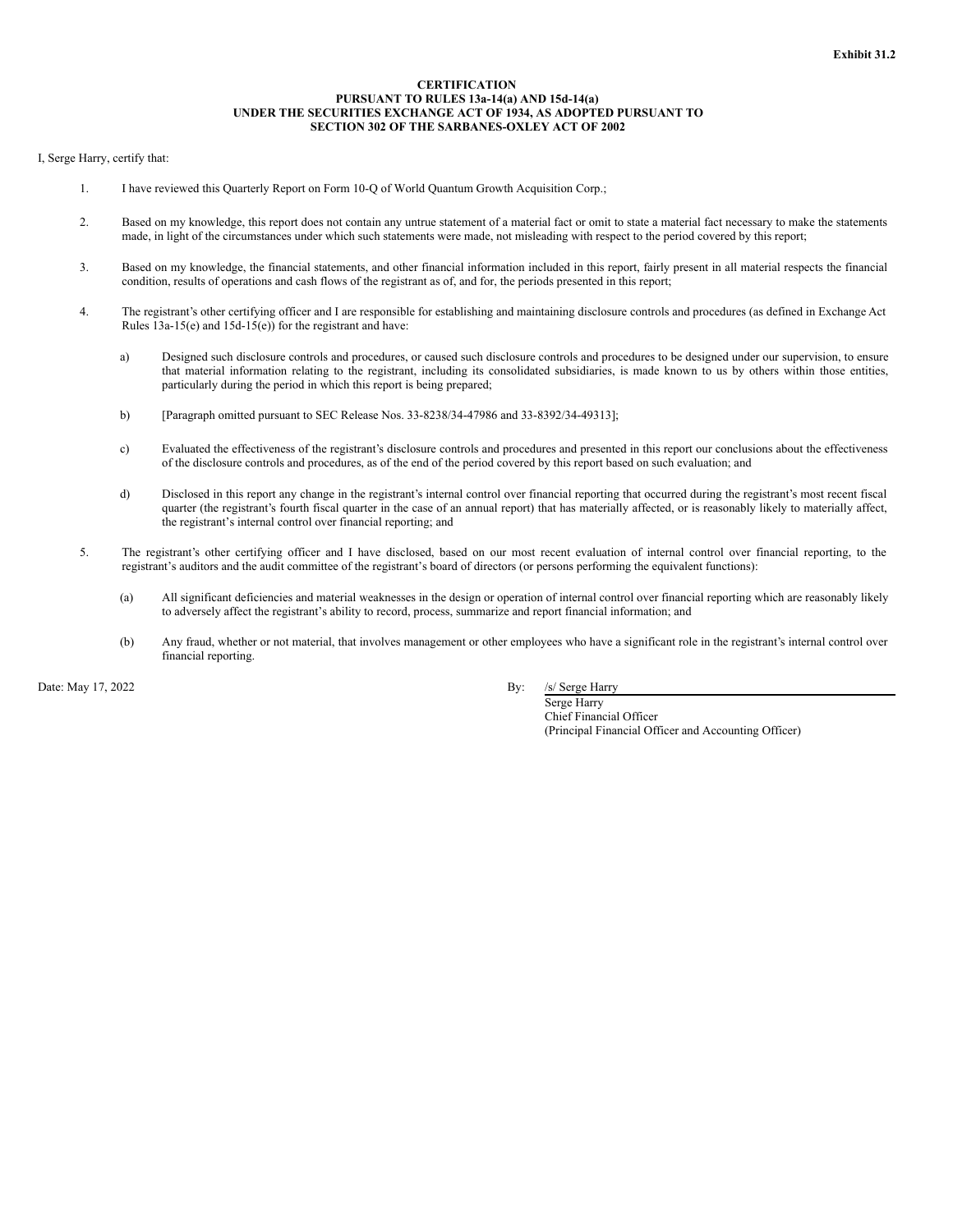## **CERTIFICATION PURSUANT TO 18 U.S.C. SECTION 1350, AS ADDED BY SECTION 906 OF THE SARBANES-OXLEY ACT OF 2002**

<span id="page-33-0"></span>In connection with the Quarterly Report of World Quantum Growth Acquisition Corp. (the "Company") on Form 10-Q for the quarterly period ended March 31, 2022, as filed with the Securities and Exchange Commission (the "Report"), I, Xavier Rolet, Chief Executive Officer of the Company, certify, pursuant to 18 U.S.C. §1350, as added by §906 of the Sarbanes-Oxley Act of 2002, that:

- 1. The Report fully complies with the requirements of Section 13(a) or 15(d) of the Securities Exchange Act of 1934; and
- 2. To my knowledge, the information contained in the Report fairly presents, in all material respects, the financial condition and results of operations of the Company as of and for the period covered by the Report.

Date: May 17, 2022 By: /s/ Xavier Rolet

Xavier Rolet Chief Executive Officer (Principal Executive Officer)